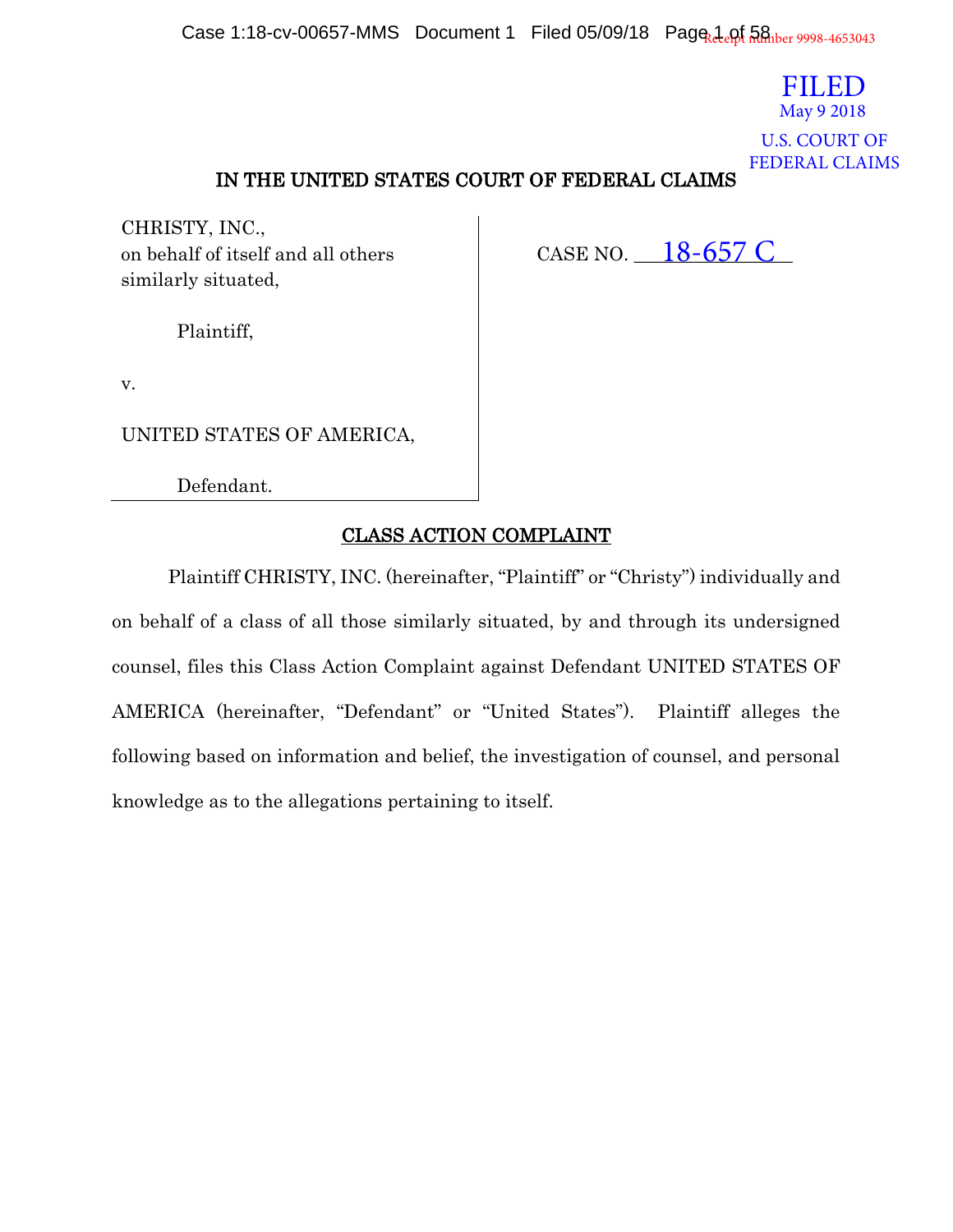## **CONTENTS**

| Christy Obtains Patent No. 7,082,640 (hereinafter, the "640 Patent") 25 |  |
|-------------------------------------------------------------------------|--|
|                                                                         |  |
|                                                                         |  |
|                                                                         |  |
| COUNT I: TAKING OF PROPERTY WITHOUT JUST COMPENSATION  32               |  |
|                                                                         |  |
|                                                                         |  |
| COUNT IV: BREACH OF IMPLIED DUTY OF GOOD FAITH AND FAIR                 |  |
|                                                                         |  |
|                                                                         |  |
|                                                                         |  |
|                                                                         |  |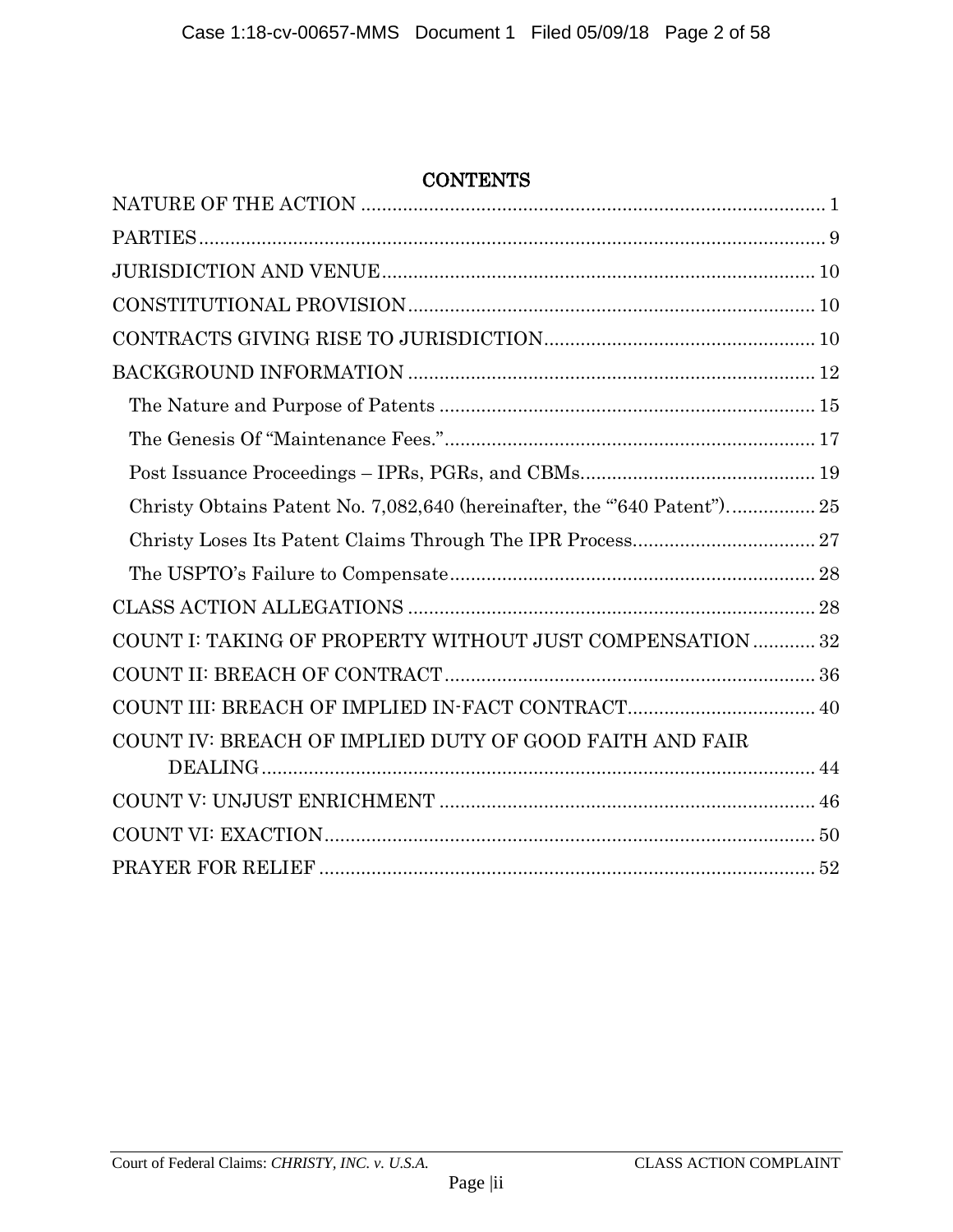## INDEX OF EXHIBITS

| <b>EXHIBIT</b> | <b>DESCRIPTION</b>                                                          |  |  |  |  |
|----------------|-----------------------------------------------------------------------------|--|--|--|--|
| A.             | Brief for the Federal Respondent in Opposition to the Petition for A        |  |  |  |  |
|                | Writ of Certiorari, Oil States Energy Services, LLC v. Greene's             |  |  |  |  |
|                | <i>Energy Group, LLC</i> , No. 16-712 (April 28, 2017)                      |  |  |  |  |
| <b>B.</b>      | Brief for the Federal Respondent in Opposition to the Writ of               |  |  |  |  |
|                | Certiorari, Oil States Energy Services, LLC v. Greene's Energy              |  |  |  |  |
|                | <i>Group, LLC</i> , No. 16-712 (October 23, 2017)                           |  |  |  |  |
| C.             | Notice of Allowance and Fee(s) Transmittal form, USPTO                      |  |  |  |  |
|                | Application No. 10/623,356 (March 2, 2006)                                  |  |  |  |  |
| D.             | U.S. Patent No. 7,082,640 (issued August 1, 2006)                           |  |  |  |  |
| E.             | Notice of Payment of Fees for USPTO Application No. 10/623.,356             |  |  |  |  |
|                | (May 31, 2006)                                                              |  |  |  |  |
| F.             | Assignment of USPTO Application No. 10/623,356 by David                     |  |  |  |  |
|                | McCutchen to Christy, Inc. (July 18, 2003)                                  |  |  |  |  |
| G.             | 3.5 Year Window Maintenance Fee Payment for U.S. Patent No.                 |  |  |  |  |
|                | 7,082,640 (October 29, 2009)                                                |  |  |  |  |
| H.             | 7.5 Year Window Maintenance Fee Payment for U.S. Patent No.                 |  |  |  |  |
|                | 7,082,640 (January 24, 2014)                                                |  |  |  |  |
| I.             | 11.5 Year Window Maintenance Fee Payment for U.S. Patent No.                |  |  |  |  |
|                | 7,082,640 (January 4, 2018)                                                 |  |  |  |  |
| J.             | Summary of Maintenance Fee Payments for U.S. Patent No.                     |  |  |  |  |
|                | 7,082,640                                                                   |  |  |  |  |
| K.             | Petition for <i>Inter Partes</i> Review of U.S. Patent No. 7,082,640 (No.   |  |  |  |  |
|                | 2015-00468-Paper No. 1; December 19, 2014)                                  |  |  |  |  |
| L.             | Institution of <i>Inter Partes</i> Review of U.S. Patent No. 7,082,640 (No. |  |  |  |  |
|                | 2015-00468-Paper No. 13; June 24, 2015)                                     |  |  |  |  |
| M.             | Final Written Decision for <i>Inter Partes</i> Review of U.S. Patent No.    |  |  |  |  |
|                | 7,082,640 (No. 2015-00468-Paper No. 24; June 17, 2016)                      |  |  |  |  |
| N.             | Petition for <i>Inter Partes</i> Review of U.S. Patent No. 7,082,640 (No.   |  |  |  |  |
|                | 2015-00472-Paper No. 1; December 19, 2014)                                  |  |  |  |  |
| O.             | Institution of <i>Inter Partes</i> Review of U.S. Patent No. 7,082,640 (No. |  |  |  |  |
|                | 2015-00472-Paper No. 12; June 24, 2015)                                     |  |  |  |  |
| P.             | Final Written Decision for Inter Partes Review of U.S. Patent No.           |  |  |  |  |
|                | 7,082,640 (No. 2015-00472-Paper No. 23; June 23, 2016)                      |  |  |  |  |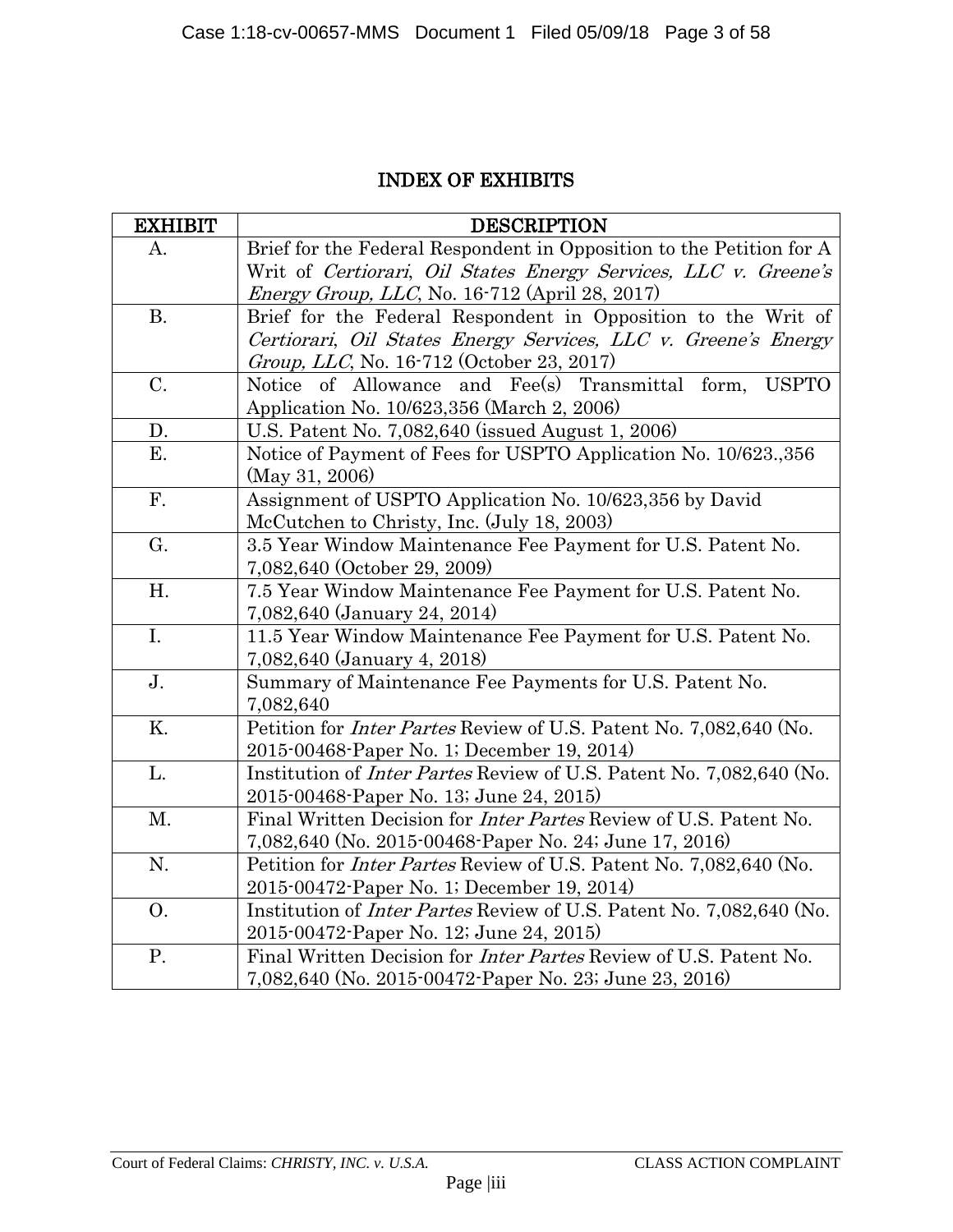### NATURE OF THE ACTION

<span id="page-3-0"></span>1. This is a class action that seeks just compensation for the taking of inventors' and patent owners' recognized patent property rights by the United States of America (the "Defendant"). This taking was effectuated by the United States Patent and Trademark Office, hereinafter, "USPTO") and by the alleged authority of recently created post-grant proceedings of the Leahy-Smith America Invents Act ("AIA"). The USPTO's invalidation of the Plaintiff's and Class member's patent claims was a taking without just compensation in violation of the Fifth Amendment of the Constitution. The compensation due here includes, but is not limited to, expected royalties and other payments related to use of the patents. This case additionally seeks damages for the Defendant's breach of contract by failing to maintain in force the subject patent claims for the terms prescribed in the patent grants for the relevant claims, including the recovery of attorney fees expended defending those same patents in post-grant proceedings, any investments made in the inventions underlying those patents, any expected royalties or payments related to the patents, and all fees paid to the Defendant for the issuance of those patents. In the alternative, the case seeks to recover fees that were paid by inventors and patent owners to the USPTO, such fees having been exacted from Plaintiff and Class members through the AIA—according to the Defendant, these patents were issued erroneously by the USPTO in the first instance and thus all fees should be returned to the Plaintiff and Class members.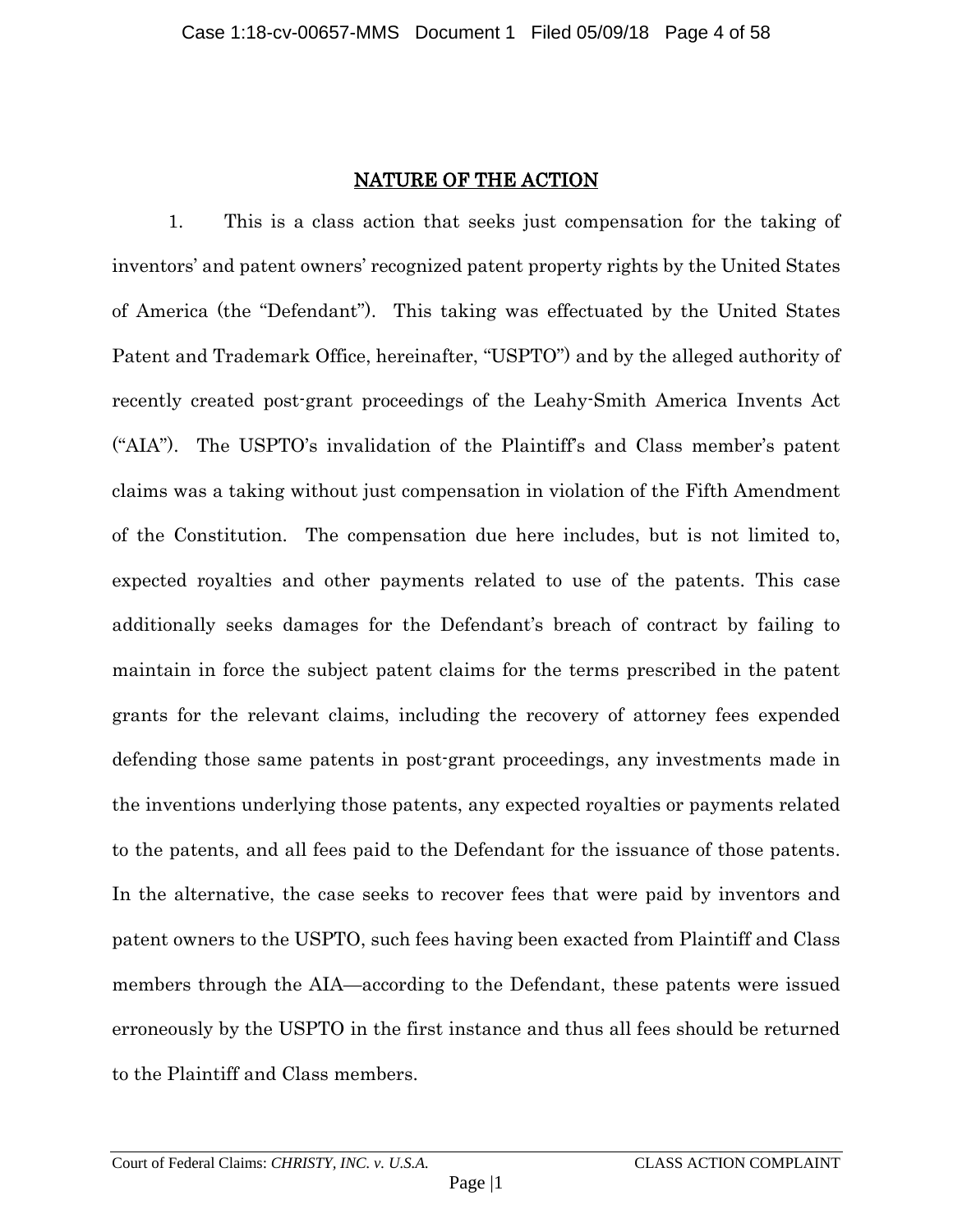2. Having a patent issued in your favor in the United States is a birthright for many inventors and business owners in the United States. The patent itself serves multiple purposes, including, among others, serving as (1) validation that the subject invention is worthy of protection in the United States, (2) a property right with the ability to exclude others from using the subject inventions, (3) and protection that allows an inventor and patent owner to invest in the subject inventions with knowledge that the investment is protected from use by others, which is a stated policy underlying the grant of a patent. Once a patent is issued by the USPTO, it is presumed valid by statute. See 35 U.S. Code § 282.

3. The process for obtaining a patent can be an arduous and expensive one. An overview of the patent process is included on the USPTO website. See https://www.uspto.gov/patents-getting-started/patent-basics/types-patent-applicatio ns/utility-patent/patent-process-0 (last accessed April 5, 2018). In short, the applicant for a patent must first see if their invention has already been patented before determining to file, decide whether to file nationally and/or internationally, decide whether to file themselves or through an attorney, apply for the patent using a patent application, pay the application fees, and then interact with the examiners that are looking at the application to determine whether the inventions disclosed therein are patentable. Id.

4. After a patent application has been reviewed by the USPTO's examiners and any objections by the examiner are overcome, the examiner may find the claims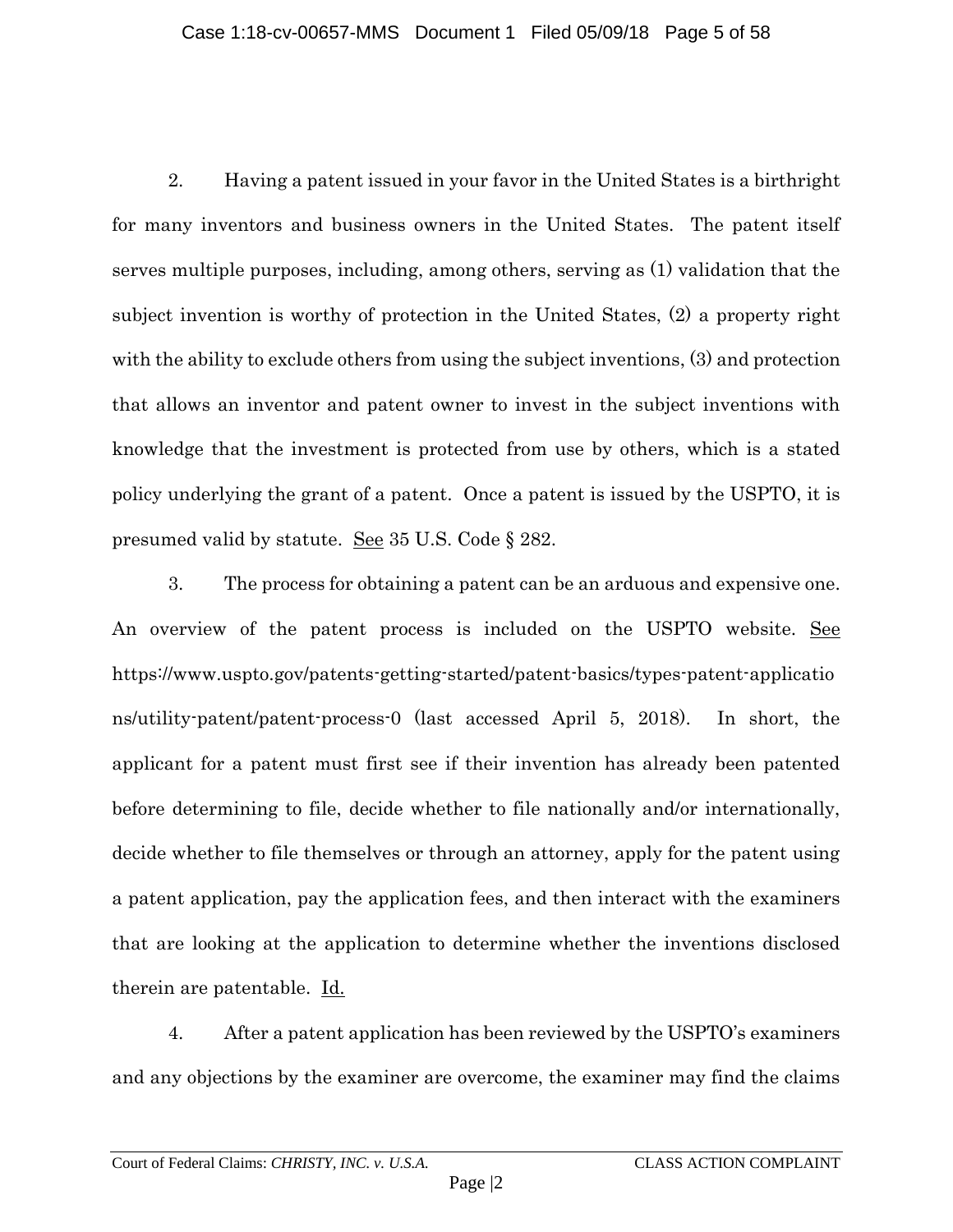in the application patentable. At that point, the USPTO sends a Notice of Allowance and Fee(s) due to the applicant and future patent owner. An actual patent is issued only once those fees are paid by the applicant by the date they are due (by completing the Fee(s) Transmittal form, Part B), which comprises an acceptance of the offer to issue a patent (for a specific statutory time period subject to any Determination of Patent Term Adjustment under 35 U.S.C. 154 (b)) as outlined in the patent application and office action history. At that point an Issue Notification is issued, which includes a patent number and date of issuance. To preserve the enforceability of the patent going forward, the patentee and/or patent owner must also pay the maintenance fees that are due (per the maintenance fee schedule for that patent).

<span id="page-5-0"></span>5. The patent is sent to the owner of the patent, and it includes a certificate issued and signed by the Director of the United States Patent and Trademark Office (the "Patent Certificate"). The certificate indicates that the Director of the USPTO

has received an application for a patent for a new and useful invention. The title and description of the invention are enclosed. The requirements of law have been complied with, and it has been determined that a patent on the invention shall be granted under the law.

. . .

[The] United States Patent [g]rants to the person(s) having title to this patent the right to exclude others from making, using, offering for sale, or selling the invention . . . for the term set forth in 35 U.S.C.  $154(a)(2)$ or  $(c)(1)$ , subject to the payment of maintenance fees as provided by 35 U.S.C. 41(b). See Maintenance Fee Notice on the inside of the cover.

This Patent Certificate memorializes the terms of contract between the Plaintiff and

Class members, on the one hand, and the Defendant, on the other.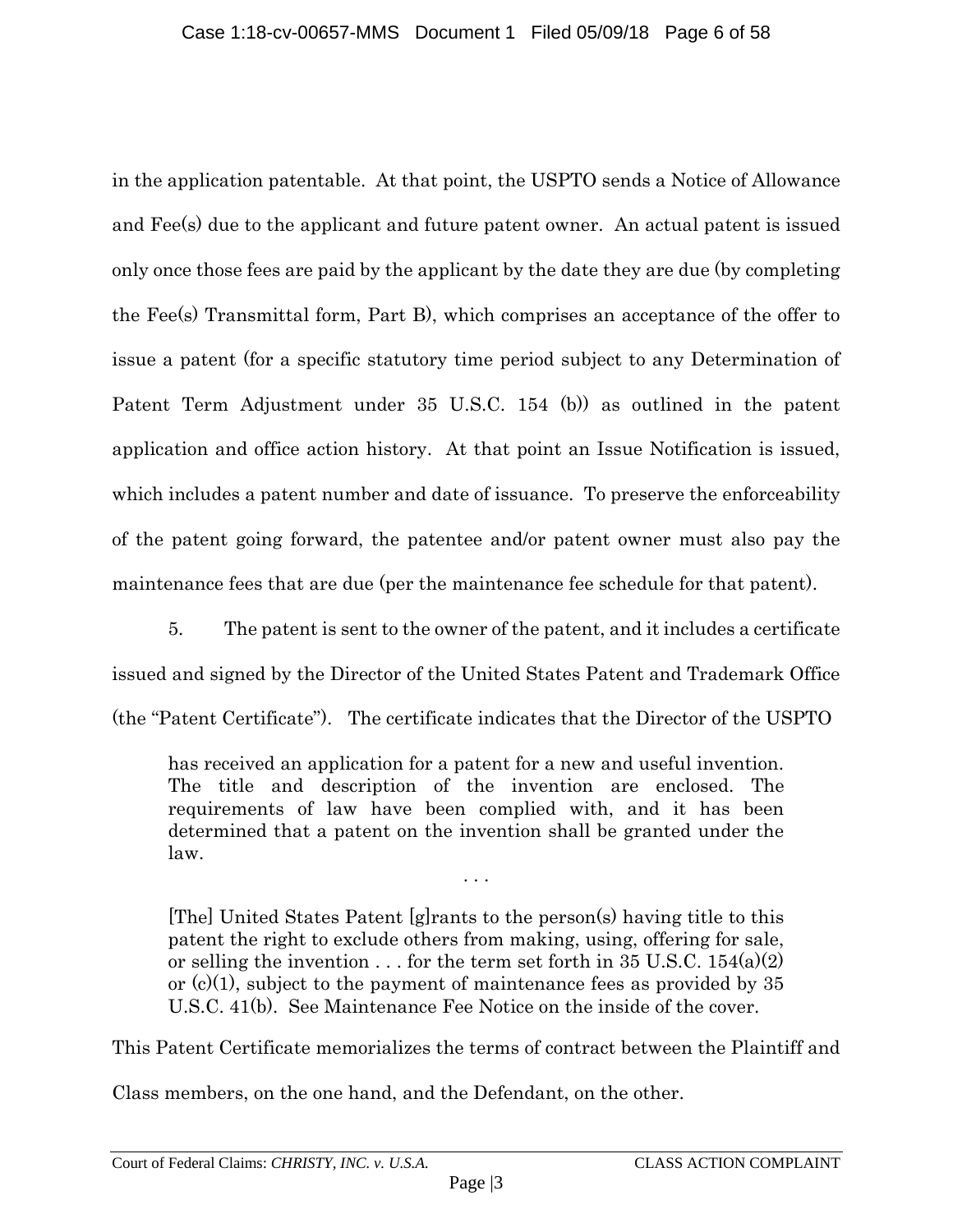6. This process of obtaining a patent has been substantially similar for decades. However, in 2011, the AIA was enacted into law. The changes were allegedly an attempt to harmonize U.S. patent law with other parts of the world, but it also included changes to the various post-grant proceedings available. Specifically, it created a new type of proceeding called "Inter Partes Review" ("IPR"), which became available on September 16, 2012. It also created something called Post-Grant Review (PGR) proceedings.<sup>1</sup> Under PGR, a person who is not the patent owner may petition the USPTO to review the validity of an issued patent within nine months of its grant or issuance of a reissue patent. PGR rules went into effect September 16, 2012.

7. Together, these post-grant proceedings (hereafter, referred to as "PGP") created through the AIA have completely decimated the value of issued patents. They have been so detrimental to inventors and patent holders that the tribunal that is the forum for these PGP proceedings, the Patent Trial and Appeal Board ("PTAB"), is often referred to as the "patent death squad." <u>See, e.g.,</u> http://www.ipwatchdog.com/2014/03/24/ptab-death-squads-are-all-commerciallyviable-patents-invalid/id=48642/ (last accessed April 5, 2018); https://www.bloomberg.com/news/articles/2017-11-27/patent-death-squad-pittingtech-and-pharma-heads-to-high-court (last accessed April 5, 2018). It is known as the Patent Death Squad for good reason.

l

<sup>1</sup> It also created Covered Business Method reviews, a form of PGR.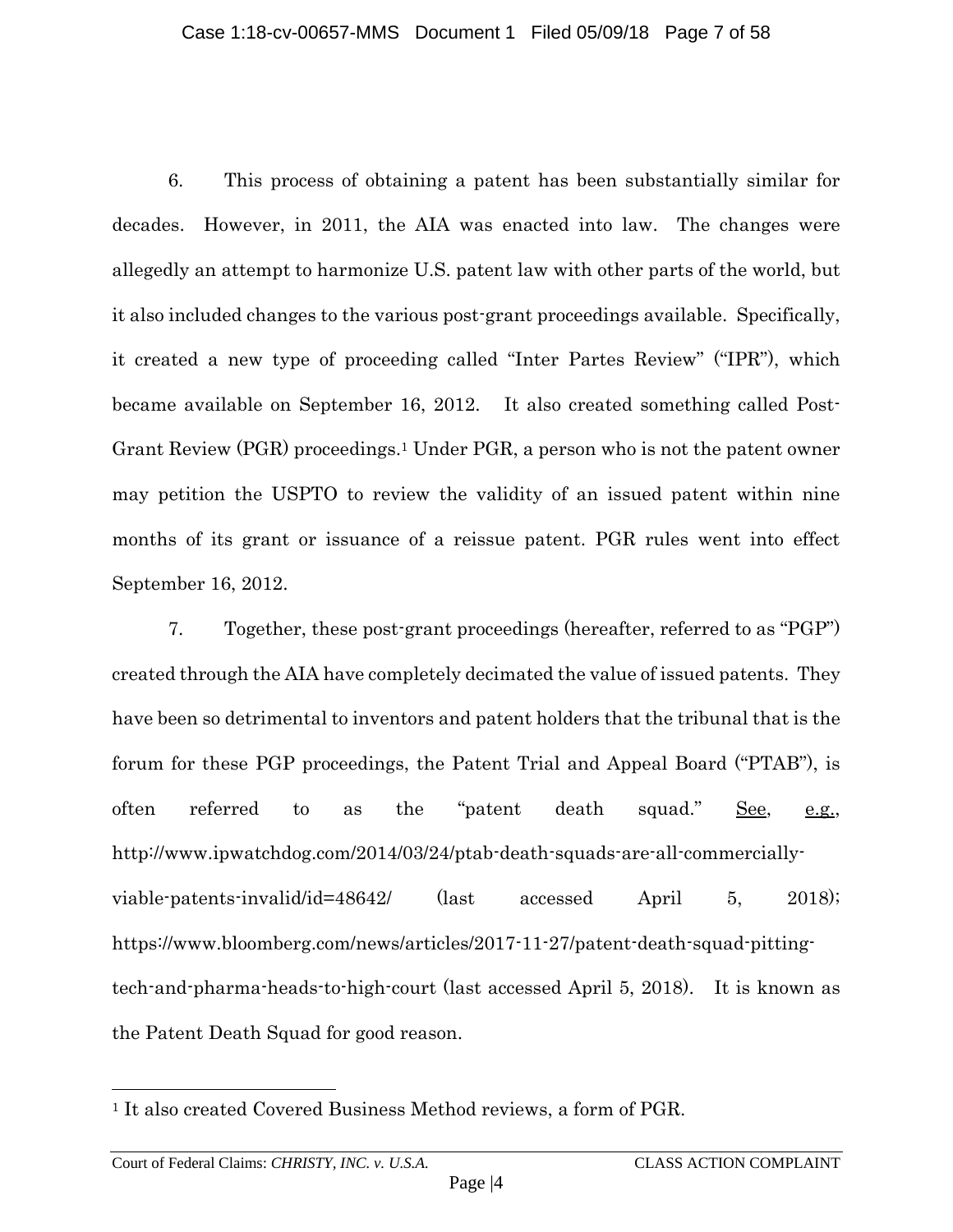<span id="page-7-1"></span><span id="page-7-0"></span>8. As a point of reference, the IPR "procedure allows any entity to request that the US Patent Office initiate a review of a valid, issued US Patent. [As of January of 2015], 77% of all patent claims reviewed have been invalidated."<sup>2</sup> More recently, it has been calculated that "[o]nly 4 percent of all PTAB petitions for review proceedings end with a final written decision in which all claims are upheld as patentable." See http://www.ipwatchdog.com/2017/06/14/90-percent-patentschallenged-ptab-defective/id=84343/ (last accessed April 2, 2018). The costs of these post issuance proceedings to individual inventors and to the economy have been staggering. Indeed, it has been estimated that the damage to the economy resulting from the creation of the IPR process alone is equal to around \$1 trillion dollars.<sup>3</sup>

9. The most disturbing aspect of this, however, is the fact that those property rights were granted, and they were later Taken away, and this was done so without the just compensation that is required under law. The present situation has unfolded despite (1) the long-standing policy of encouraging investment-backed risk

 $\overline{a}$ 

<sup>2</sup>See https://patentlyo.com/patent/2015/06/america-invents-trillion.html?utm\_source =feedburner&utm\_medium=email&utm\_campaign=Feed%3A+PatentlyO+%28Denn is+Crouch%27s+Patently-O%29 (citing "US Patent and Trademark Office, 'Inter Partes Review Petitions Terminated to Date (as of 1/15/2015)', downloaded from http://www.uspto.gov/sites/default/files/documents/inter\_partes\_review\_petitions\_te rminated\_to\_date%2001%2015%202015.pdf on 6 May 2015. In the proceeding where the USPTO decided the merits of the Inter Partes Review petitions, 643 claims were found patentable and 2176 claims were found unpatentable, or 77%.), (last accessed April 2, 2018)

<sup>3</sup> See, supra, fn. [2.](#page-7-0)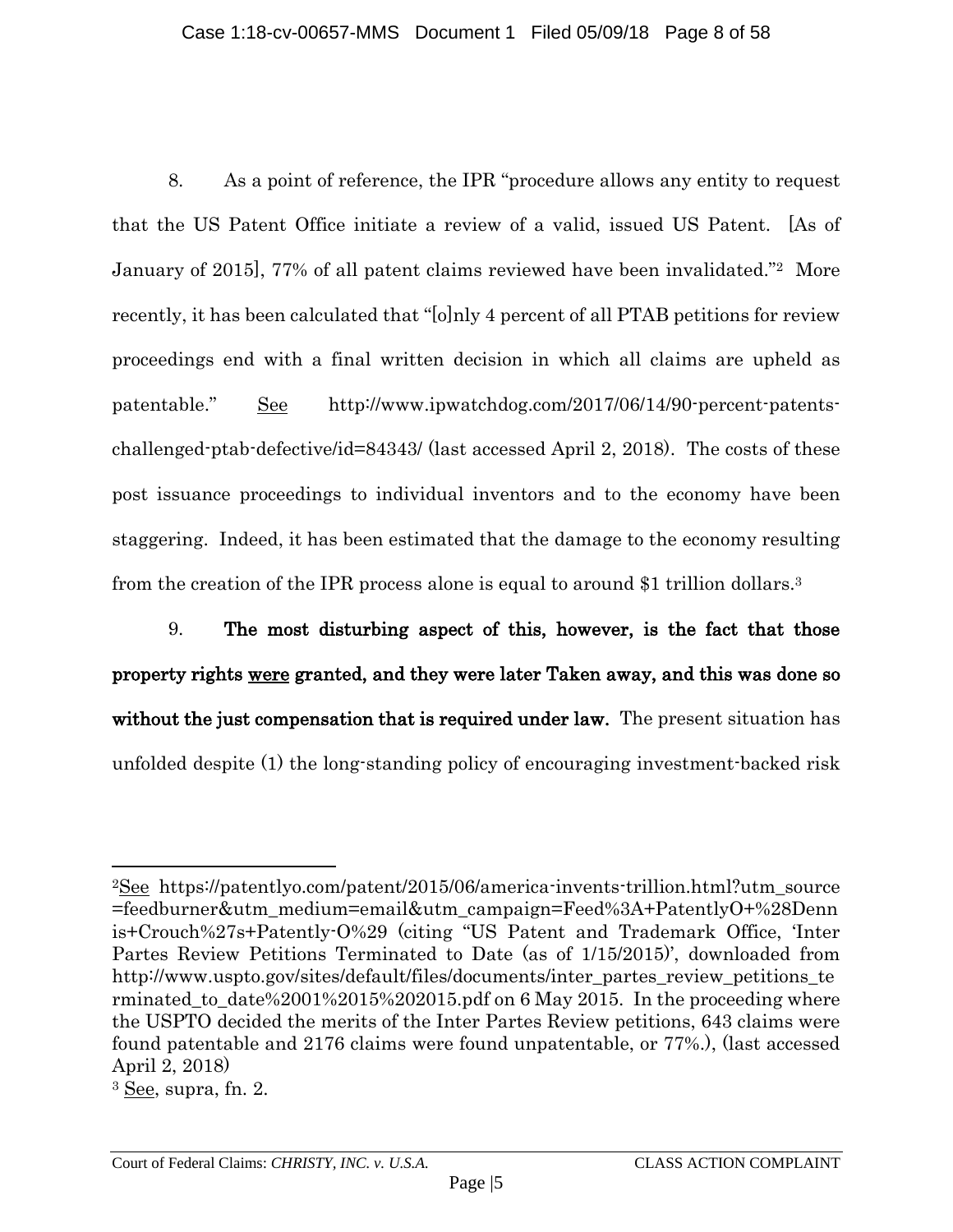in patented technologies through the granting of patents and (2) the statutory presumption of validity given to all patents.

10. Also at the center of this lawsuit is the public (and shocking) admission by the USPTO that PGPs are designed to invalidate patents that were erroneously granted in the first instance. See e.g., Brief for the Federal Respondent in Opposition, at pp. 11-12, Oil States Energy Services, LLC v. Greene's Energy Group, LLC, Case No. 16-712 (April 28, 2017), attached as **Exhibit A**<sup>;4</sup> Brief for the Federal Respondent in Opposition, at pp. 10, 16, 51; Oil States Energy Services, LLC v. Greene's Energy Group, LLC, Case No. 16-712 (October 23, 2017), attached as Exhibit B. In other words, the USPTO has publicly admitted it erred in issuing in the first place the patents and claims that it later invalidated in PGP proceedings like the IPR. In fact,

 $\overline{a}$ 

<sup>&</sup>lt;sup>4</sup> In that brief, the U.S. Government took the position that the "basic purpose" of inter partes review is simply "to reexamine an earlier agency decision." Id. at 9 (citing Cuozzo Speed Techs., LLC v. Lee, 136 S. Ct. 2131, 2144 (2016)). Indeed, it claimed that "'[f]or several decades' the USPTO has engaged in post-issuance review of patents to 'remedy defective governmental \* \* \* action' and 'if need be to remove patents that should never have been granted." Id. at 11-12 (citing Cuozzo Speed Techs., LLC v. Lee, 136 S. Ct. at 2137; Patlex Corp. v. Mossinghoff, 758 F.2d 594, 604 (Fed. Cir.), modified on other grounds on reh'g, 771 F.2d 480 (Fed. Cir. 1985); see Joy Techs., Inc. v. Manbeck, 959 F.2d 226, 229 (Fed. Cir.), cert. denied, 506 U.S. 829 (1992)). It also argued that "[n]umerous other statutes contain similar provisions that allow agencies to correct their own errors, including by recovering erroneous disbursements of money to private parties." Id. at 12 (citing 5 U.S.C. 8470 (authorizing the Executive Branch to recover overpayments of federal employee benefits); 38 U.S.C. 5302 (authorizing the Executive Branch to recover veterans' benefits overpayments); 42 U.S.C. 404 (authorizing the Executive Branch to recover Social Security overpayments)).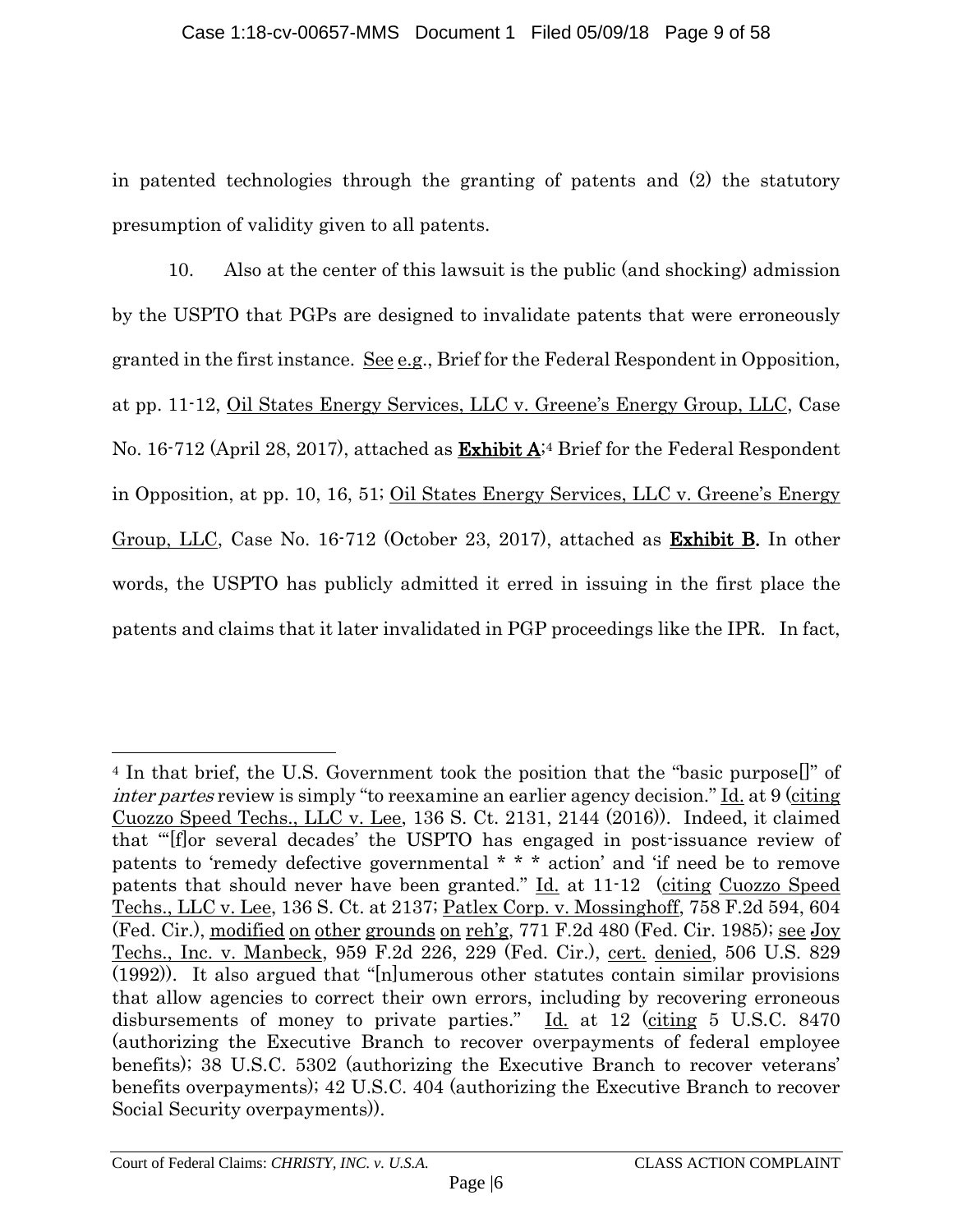one of the first things that the Supreme Court acknowledged in the Oil States oral argument was this apparent fact:

JUSTICE GINSBURG: Ms. Ho, you outlined your position, but there must be some means by which the Patent Office can correct the errors that it's made, like missing prior art that would be preclusive.

See Transcript of Oral Argument in Oil States Energy Services, LLC v. Greene's Energy Group, LLC, Case No. 16-712, at 3:24-4:3, dated November 27, 2017 (available at [https://www.supremecourt.gov/oral\\_arguments/argument\\_transcripts/2017/16-](https://www.supremecourt.gov/oral_arguments/argument_transcripts/2017/16-712_879d.pdf) [712\\_879d.pdf\)](https://www.supremecourt.gov/oral_arguments/argument_transcripts/2017/16-712_879d.pdf) (last accessed April 10, 2018). Indeed, according to several of the Justices, the IPR process is "geared to be an error correction mechanism and not a substitute for litigation."  $\underline{Id}$ , at 14:4-6; <u>see also, id.</u>, at 21:23-22:5 (Justice Kagen stating that the IPR process is "the government trying to figure out whether it made a mistake by granting the patent, which the government sometimes does and knows it sometimes does . . . .").

<span id="page-9-0"></span>11. Naturally, if this is the case, then the USPTO should never have collected (or be allowed to keep) any issuance fees or maintenance fees for any of the patents and claims that have been invalidated in any PGP process, and the patent owners of these patents should never have had to defend these patents (which were rightfully and reasonably defended because each of them was presumed valid by statute) in the PGP proceeding, which often costs hundreds of thousands of dollars in attorney fees and expenses to defend. But for the fact that the patents were issued (and a property right granted in the first place), the patent owners would not have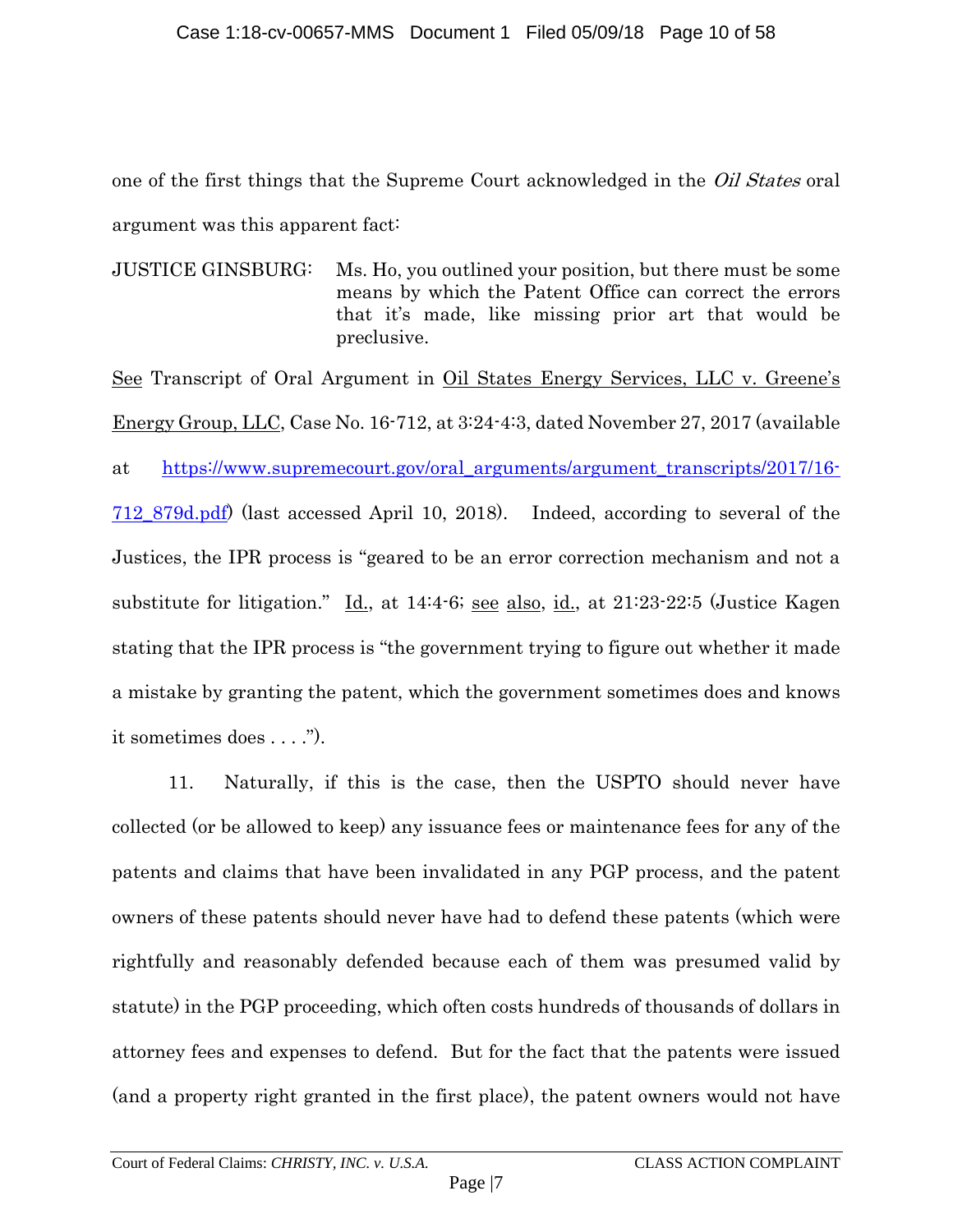invested the time, resources, and money into the subject inventions and the monetization of those inventions, whether through product development or otherwise.

12. Despite this public admission, and the direct implications thereof, the USPTO has (1) failed to compensate patent owners for the taking of their property rights without just compensation, including, but not limited to, expected royalties and other payments related to use of the patents, (2) failed to compensate patent owners for the attorney fees expended in defending these patents in PGP proceedings (patents that were presumed valid by statute), (3) not compensated patent owners for the investments they made into to the subject inventions that each of the patent owners thought were protected by the patents and patent claims, and (4) chosen to retain the fees it collected as a result of issuing those patents, which it is not entitled to keep if these patents were, as claimed by the Defendant, issued in error.

13. Christy is the owner of United States Patent No. 7,082,640 that was subject to an PGP that resulted in its claims being invalidated and for which Plaintiff was never (1) compensated with value for the property that was taken, including, but not limited to, for expected royalties and other payments for use of the patent, (2) reimbursed for attorney fees spent in defending the PGP, (3) compensated for investments spent on the subject invention that were thought to be protected by the subject patent, or (4) refunded for fees paid.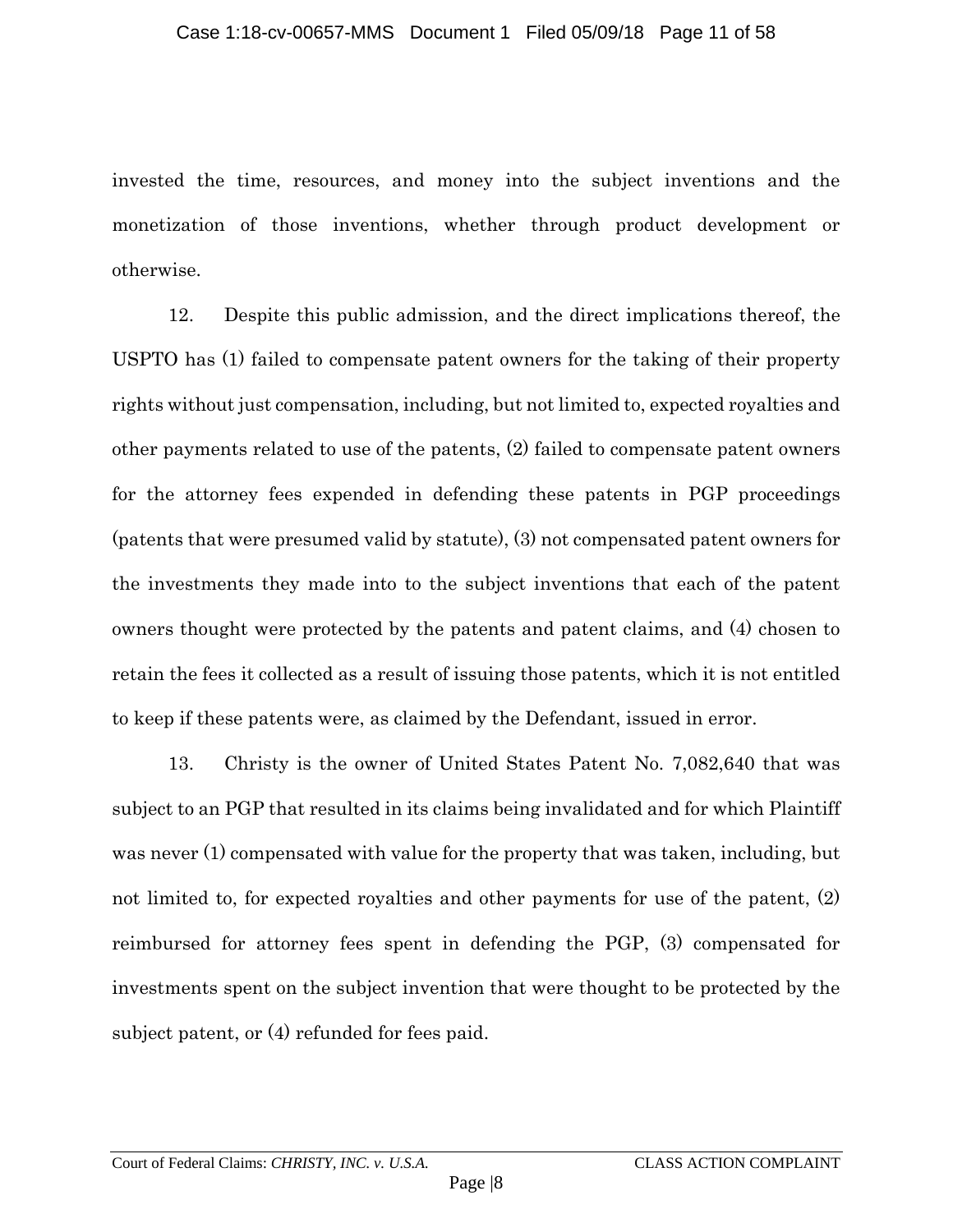14. Class members each also own one or more patents that were subject to a PGP that resulted in its claims being invalidated and for which they were never (1) compensated with value for the property that was taken, (2) reimbursed for attorney fees spent in defending the PGP, (3) compensated for investments spent on the subject invention that were thought to be protected by the subject patent, or (4) refunded for fees paid.

### PARTIES

<span id="page-11-0"></span>15. Christy is a corporation organized under the laws of the State of Oklahoma with its principal place of business in Tulsa County.

16. Defendant is the United States of America, acting through its various agencies, including but not limited to the USPTO, an agency of the Department of Commerce that is responsible for conducting examinations for eligibility and patentability of all patent applications that are filed in the United States. Defendant, the United States of America, is the proper party to be sued under 28 U.S.C. § 1491. The USPTO is an administrative agency of the Defendant and is responsible for conducting examinations for patentability of all patent applications that are filed in the United States and for issuing patents for those patent applications that are determined to qualify for patent protection. This includes the above-noted patents owned by the Plaintiff and by members of the proposed Class members.

17. Members of the proposed Class are owners (or their assigns) of those patent applications which were deemed to include patentable subject matter and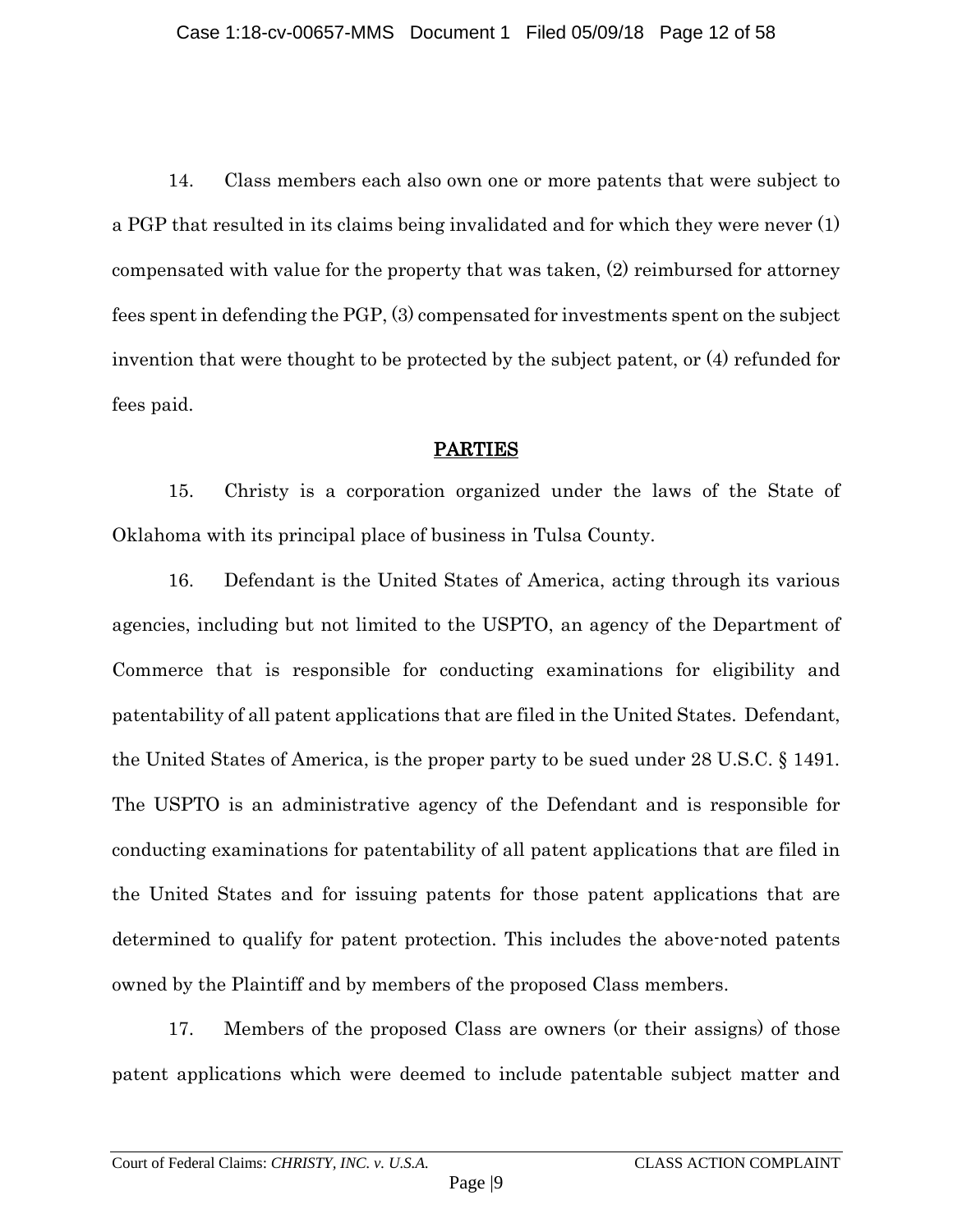which were issued into valid patents and claims and were later invalidated by the Patent Trial and Appeal Board ("PTAB"), which is part of the office of the USPTO. See 35 U.S. Code § 6

### JURISDICTION AND VENUE

<span id="page-12-0"></span>18. This Court has jurisdiction over this action and venue is proper in this Court pursuant to 28 U.S.C.  $\S$  1491(a)(1) (the "Tucker Act"), because this suit asserts claims against the United States founded upon (1) express or implied contract claims to which the United States is a party (2) Takings Clause of the Fifth Amendment, and (3) a Violation of Due Process (exaction), and the remedy sought is money damages only. This Court has jurisdiction under the Tucker Act to hear the aforementioned claims.

### CONSTITUTIONAL PROVISION

<span id="page-12-1"></span>19. Certain of Plaintiff's and the putative Class' claims are governed by the Fifth Amendment to the United States Constitution, which provides in pertinent part that no person shall "be deprived of life, liberty, or property, without due process of law; nor shall private property be taken for public use, without just compensation," and which incorporates the protections of the Equal Protection Clause.

# CONTRACTS GIVING RISE TO JURISDICTION

<span id="page-12-2"></span>20. The remaining claims of Plaintiff and the Class members are brought under and/or pursuant to the contracts (express or, alternatively, implied) that were formed between and among Plaintiff and Class members, on the one hand, and the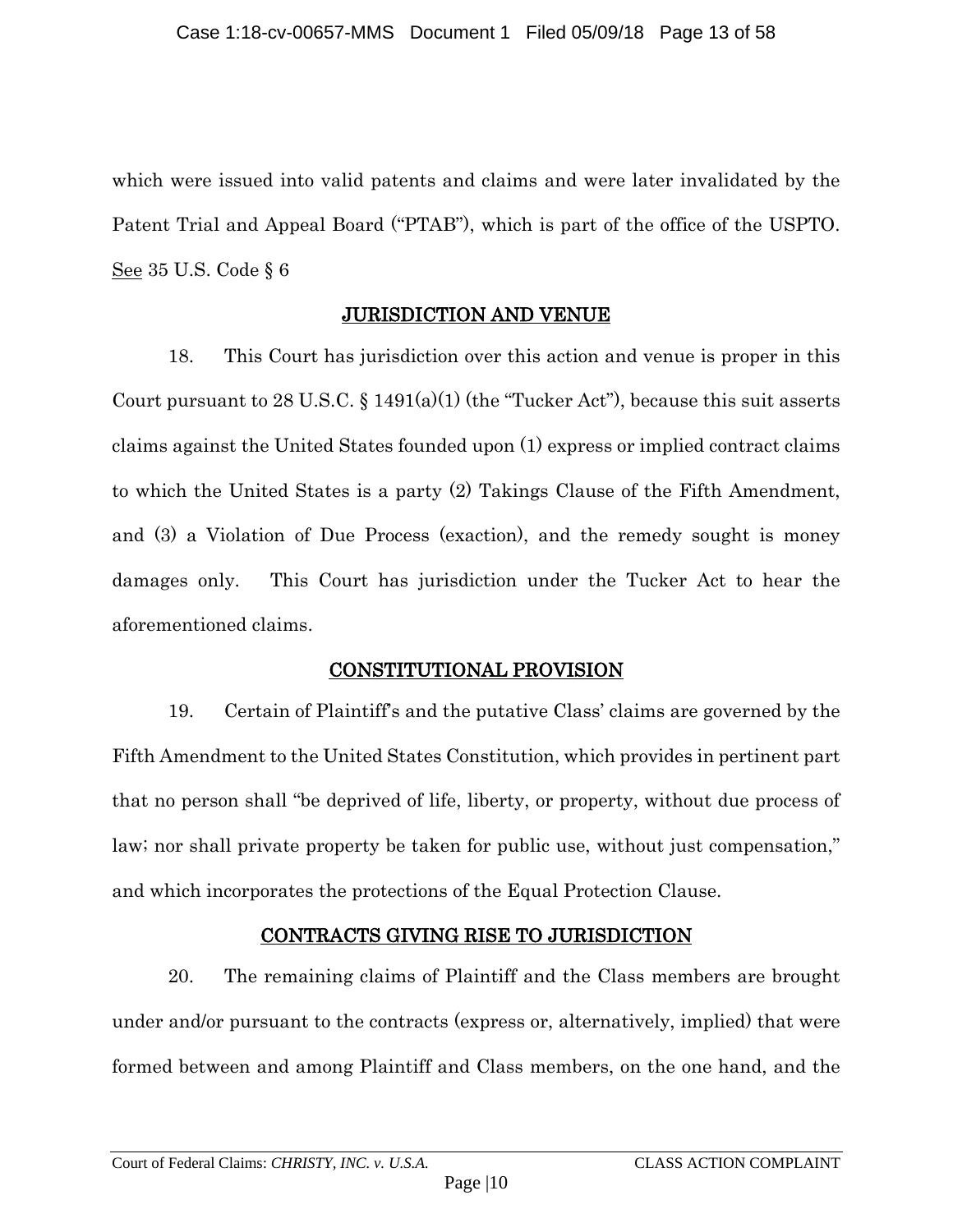United States and/or USPTO, on the other. These contracts comprised the agreement by the government to issue a patent with specific claims (rights), a specific identification number, a specific date of issuance, and for a specific time period (subject to any Determination of Patent Term Adjustment under 35 U.S.C. 154 (b) included in the Notice of Allowance and Fee(s)) in exchange for payment of issuance fees (and further subject to an agreement to maintain the patent in force as long as payment of maintenance fees on the schedule set by the USPTO was made), which include at least certain terms in the Notice of Allowance and Fee(s) issued to the applicant and future patent owner that were accepted when the Issue Fee(s) were paid by Plaintiff and putative Class members by the date they were due (by completing the Fee(s) Transmittal form, Part B). The Notice of Allowance and Fee(s) Transmittal form for Christy's patent is attached as **Exhibit C**, dated Mar. 2, 2006 and identical Notices of Allowance and Fee(s) Transmittal forms were issued to each of the Class members and were returned to the USPTO with the payment of the subject fees in order to be issued a patent. Each of them forms an express contract, or in the alternative, an implied contract and/or implied-in-fact contract with the United States and/or USPTO. By way of each of the contracts giving rise to jurisdiction here, to which the Defendant is a party, the Defendant waived its sovereign immunity with respect to the contracts and subject of the contracts.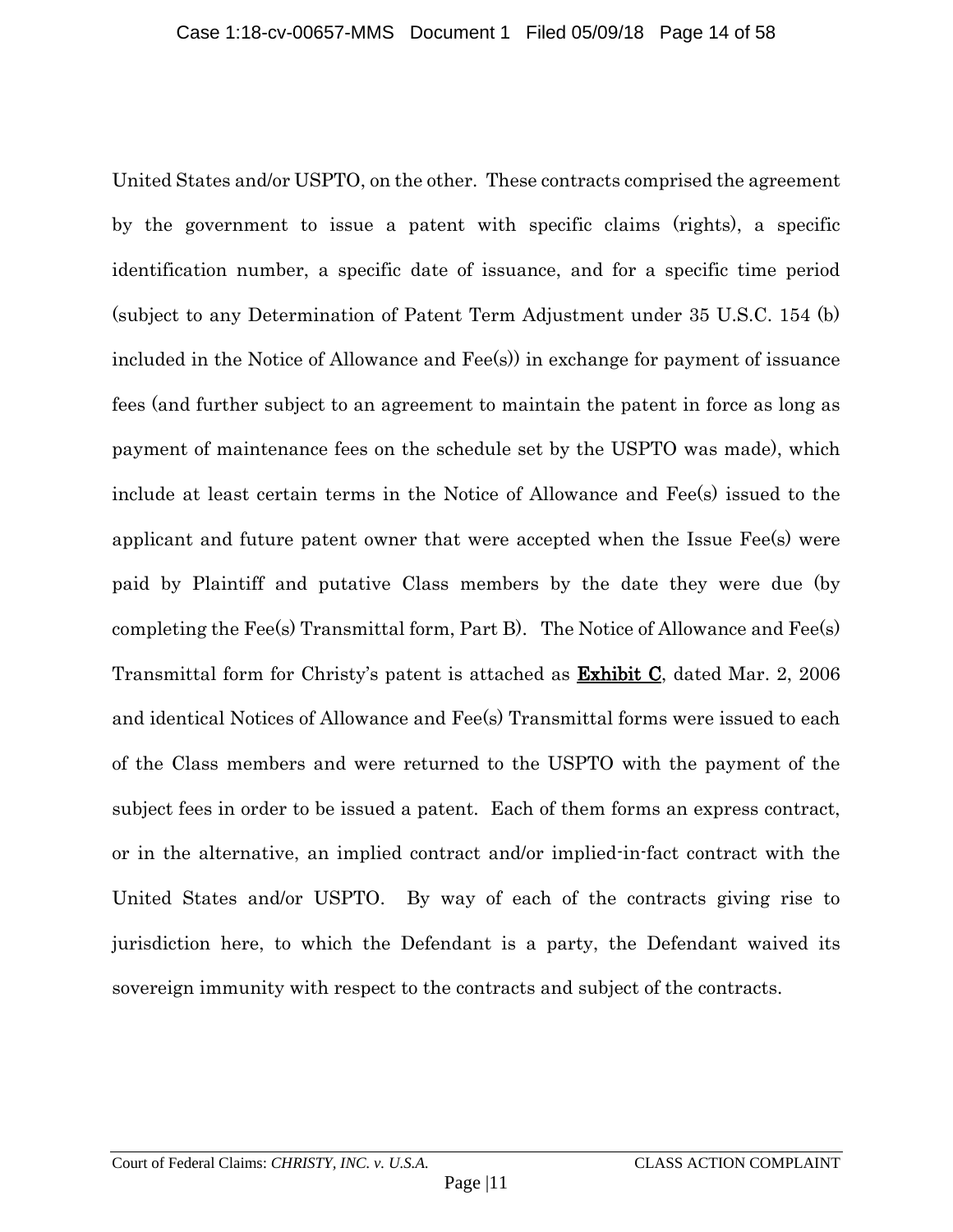### BACKGROUND INFORMATION

<span id="page-14-0"></span>21. The recognition of patent rights is effectuated through federal law, codified at 35 U.S.C.  $\S 1$  *et seq.* A patent is a property right, the authorization of which is derived from the U.S. Constitution: "Congress shall have power … to promote the progress of science and useful arts by securing for limited times to authors and inventors the exclusive right to their respective writings and discoveries." U.S. Constitution, Article 1, Section 8, clause 8.

A patent is issued by the United States Patent and Trademark Office. Generally, the term of a new patent is 20 years from the date on which the application for the patent was filed in the United States or, in special cases, from the date an earlier related application was filed, subject to the payment of maintenance fees. U.S. patent grants are effective only within the United States, U.S. territories, and U.S. possessions. Under certain circumstances, patent term extensions or adjustments may be available.

https://www.uspto.gov/patents-getting-started/general-information-concerningpatents#heading-1 (last accessed April 6, 2018).

22. By statute, a patent constitutes a personal property right. See 35 U.S.C.

§ 261 ("Subject to the provisions of this title, patents shall have the attributes of

personal property.")

 $\overline{\phantom{a}}$ 

23. The USPTO "is the federal agency for granting U.S. patents and registering trademarks. In doing this, the USPTO fulfills the mandate of Article I, Section 8, Clause 8 of the Constitution …."<sup>5</sup>

<sup>5</sup> Source: https://www.commerce.gov/doc/united-states-patent-and-trademarkoffice#4/37.71/-99.48 (last accessed April 6, 2018).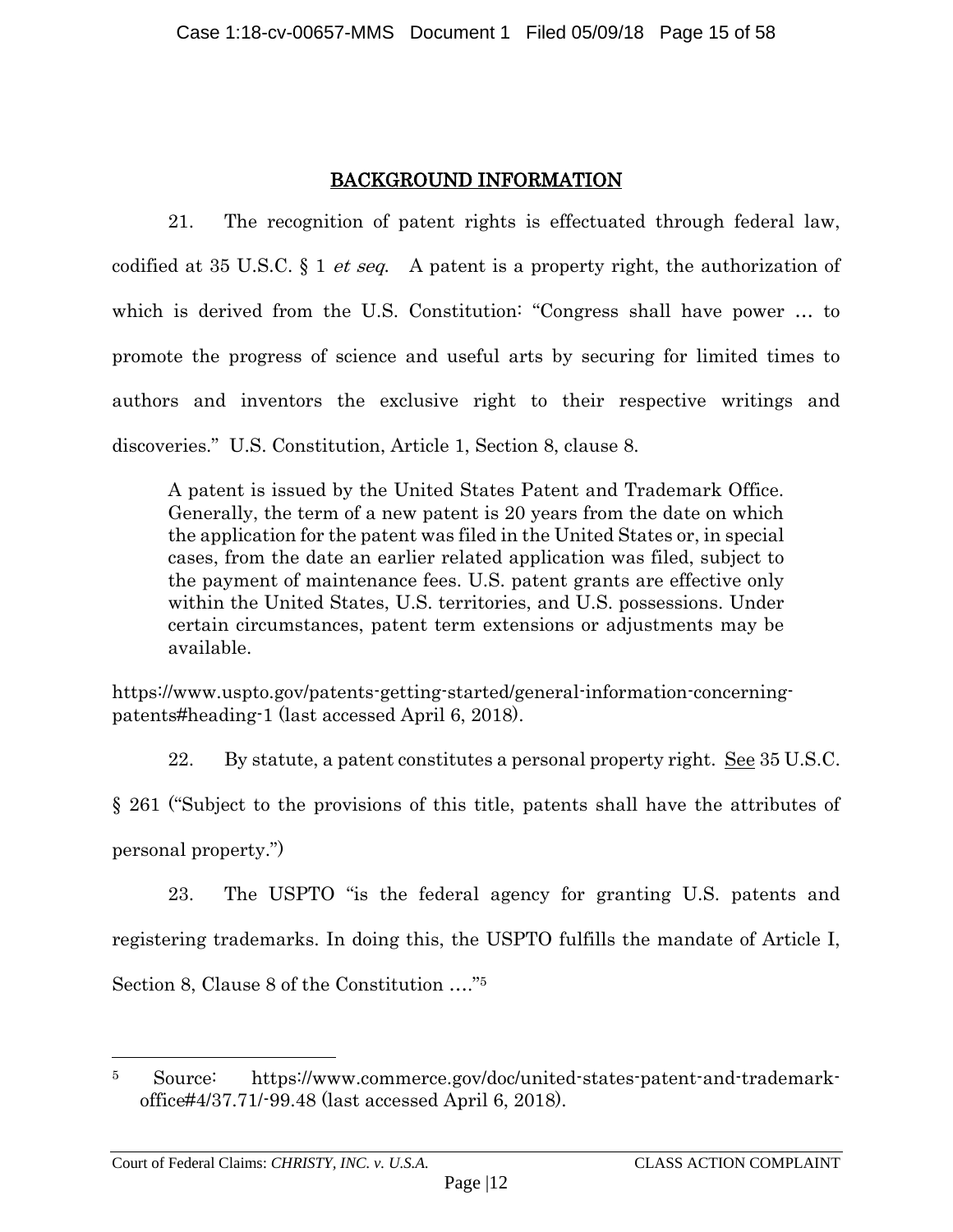The role of the USPTO is to grant patents for the protection of inventions and to register trademarks. It serves the interests of inventors and businesses with respect to their inventions and corporate products, and service identifications. It also advises and assists the President of the United States, the Secretary of Commerce, the bureaus and offices of the Department of Commerce, and other agencies of the government in matters involving all domestic and global aspects of "intellectual property." Through the preservation, classification, and dissemination of patent information, the Office promotes the industrial and technological progress of the nation and strengthens the economy.

In discharging its patent related duties, the USPTO examines applications and grants patents on inventions when applicants are entitled to them; it publishes and disseminates patent information, records assignments of patents, maintains search files of U.S. and foreign patents, and maintains a search room for public use in examining issued patents and records. The Office supplies copies of patents and official records to the public. It provides training to practitioners as to requirements of the patent statutes and regulations, and it publishes the Manual of Patent Examining Procedure to elucidate these. Similar functions are performed relating to trademarks. By protecting intellectual endeavors and encouraging technological progress, the USPTO seeks to preserve the United States' technological edge, which is key to our current and future competitiveness. The USPTO also disseminates patent and trademark information that promotes an understanding of intellectual property protection and facilitates the development and sharing of new technologies worldwide.

https://www.uspto.gov/patents-getting-started/general-information-concerningpatents#heading-1 (last accessed April 6, 2018).

24. The USPTO charges numerous fees associated with obtaining a patent.

See https://www.uspto.gov/sites/default/files/documents/USPTO%20fee%20sche

dule\_current.pdf (last accessed April 6, 2018) (USPTO Fee Schedule, incorporated

herein by reference). Those fees include, among others, issue fees and maintenance

fees. Id. Specifically, and as of the latest publication date, some of those fees are as follows: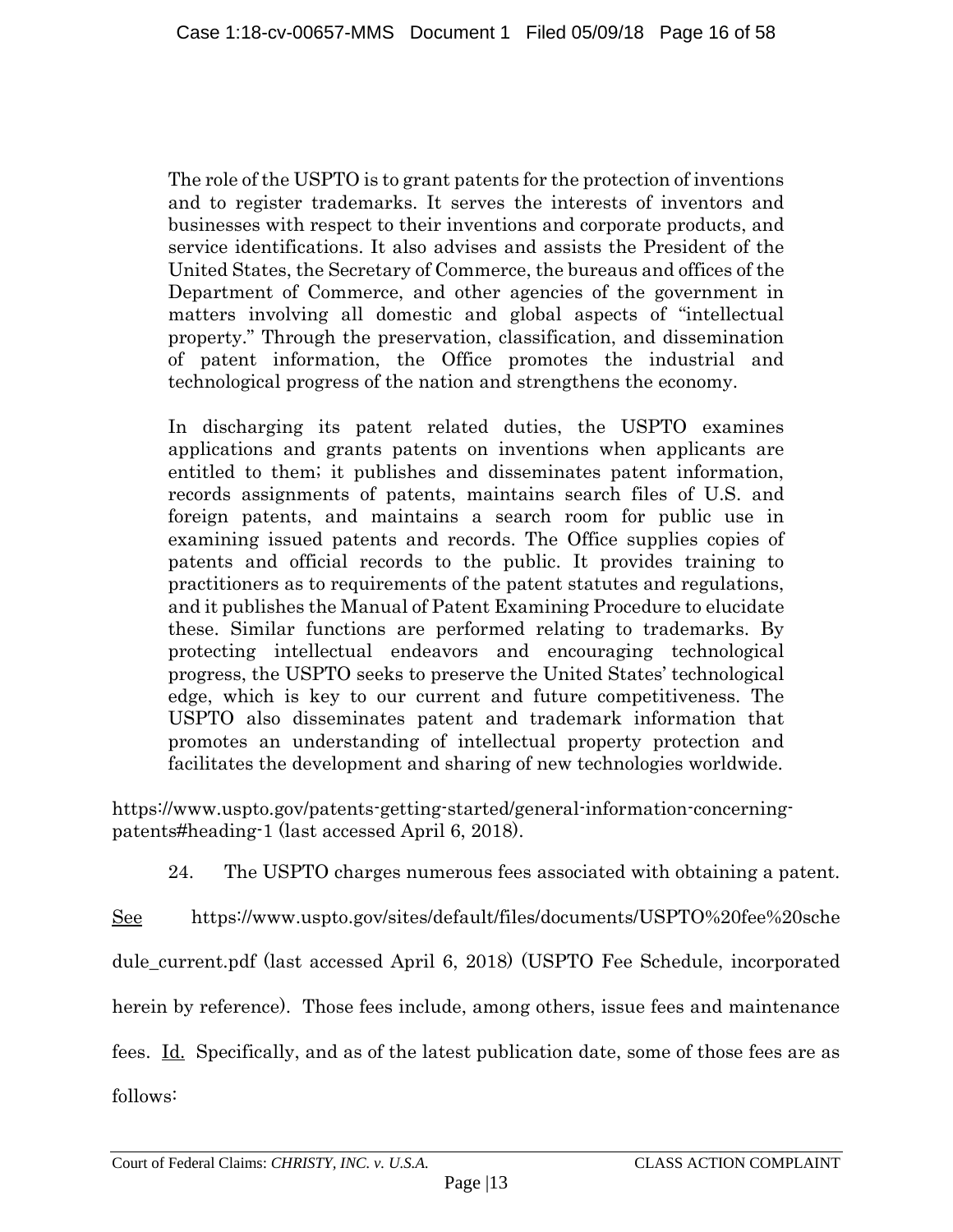| <b>Patent Post-Allowance Fees</b>                               |               |                                                 |            |               |               |  |  |  |
|-----------------------------------------------------------------|---------------|-------------------------------------------------|------------|---------------|---------------|--|--|--|
| <b>Fee Code</b>                                                 | <b>37 CFR</b> | <b>Description</b>                              | <b>Fee</b> | <b>Small</b>  | <b>Micro</b>  |  |  |  |
|                                                                 |               |                                                 |            | <b>Entity</b> | <b>Entity</b> |  |  |  |
|                                                                 |               |                                                 |            | Fee:          | Fee           |  |  |  |
| 1501/2501/3501                                                  | 1.18(a)(1)    | Utility issue fee                               | 1.000.00   | 500.00        | 250.00        |  |  |  |
| 1511/2511/3511                                                  | 1.18(a)(1)    | Reissue issue fee                               | 1.000.00   | 500.00        | 250.00        |  |  |  |
| 1502/2502/3502                                                  | 1.18(b)(1)    | Design issue fee                                | 700.00     | 350.00        | 175.00        |  |  |  |
| 1503/2503/3503                                                  | 1.18(c)(1)    | Plant issue fee                                 | 800.00     | 400.00        | 200.00        |  |  |  |
| n/a                                                             | 1.18(d)(1)    | Publication fee for early, voluntary, or normal | 0.00       | 0.00          | 0.00          |  |  |  |
|                                                                 |               | publication                                     |            |               |               |  |  |  |
| 1505/2505/3505                                                  | 1.18(d)(3)    | Publication fee for republication               | 300.00     | 300.00        | 300.00*       |  |  |  |
| * Third-party filers are not eligible for the micro entity fee. |               |                                                 |            |               |               |  |  |  |

| <b>Patent Maintenance Fees</b> |               |                                                                                  |            |                                      |                                      |  |  |  |
|--------------------------------|---------------|----------------------------------------------------------------------------------|------------|--------------------------------------|--------------------------------------|--|--|--|
| <b>Fee Code</b>                | <b>37 CFR</b> | <b>Description</b>                                                               | <b>Fee</b> | <b>Small</b><br><b>Entity</b><br>Fee | <b>Micro</b><br><b>Entity</b><br>Fee |  |  |  |
| 1551/2551/3551                 | 1.20(e)       | For maintaining an original or any reissue<br>patent, due at 3.5 years           | 1,600.00   | 800.00                               | 400.00                               |  |  |  |
| 1552/2552/3552                 | 1.20(f)       | For maintaining an original or any reissue<br>patent, due at 7.5 years           | 3,600.00   | 1,800.00                             | 900.00                               |  |  |  |
| 1553/2553/3553                 | 1.20(g)       | For maintaining an original or any reissue<br>patent, due at 11.5 years          | 7.400.00   | 3,700.00                             | 1,850.00                             |  |  |  |
| 1554/2554/3554                 | 1.20(h)       | Surcharge - 3.5 year - Late payment within 6<br>months                           | 160.00     | 80.00                                | 40.00                                |  |  |  |
| 1555/2555/3555                 | 1.20(h)       | Surcharge - 7.5 year - Late payment within 6<br>months                           | 160.00     | 80.00                                | 40.00                                |  |  |  |
| 1556/2556/3556                 | 1.20(h)       | Surcharge - 11.5 year - Late payment within 6<br>months                          | 160.00     | 80.00                                | 40.00                                |  |  |  |
| 1558/2558/3558                 | 1.17(m)       | Petition for the delayed payment of the fee<br>for maintaining a patent in force | 2,000.00   | 1,000.00                             | 500.00                               |  |  |  |

The exact fees that pertain to Plaintiff and Class members vary depending on the date of the notices of allowance and dates of issuance, but in any event, those fees were set and collected by the USPTO at the relevant time periods.

25. The payment of issuance fees is a condition precedent to the USPTO recognizing patent rights. See Patent Act of 1790, 1 Stat. 109, Ch, VII, Sec. 7; 35 U.S.C. § 154; see also Figueroa v. U.S., 466 F.3d 1023, 1026, 1031 (Fed. Cir. 2006). Payment of the "issuance fee" is required under 35 U.S.C.  $\S$  41(a)(4). Failure to pay the "issuance fee" will lead to the application being treated as abandoned, unless the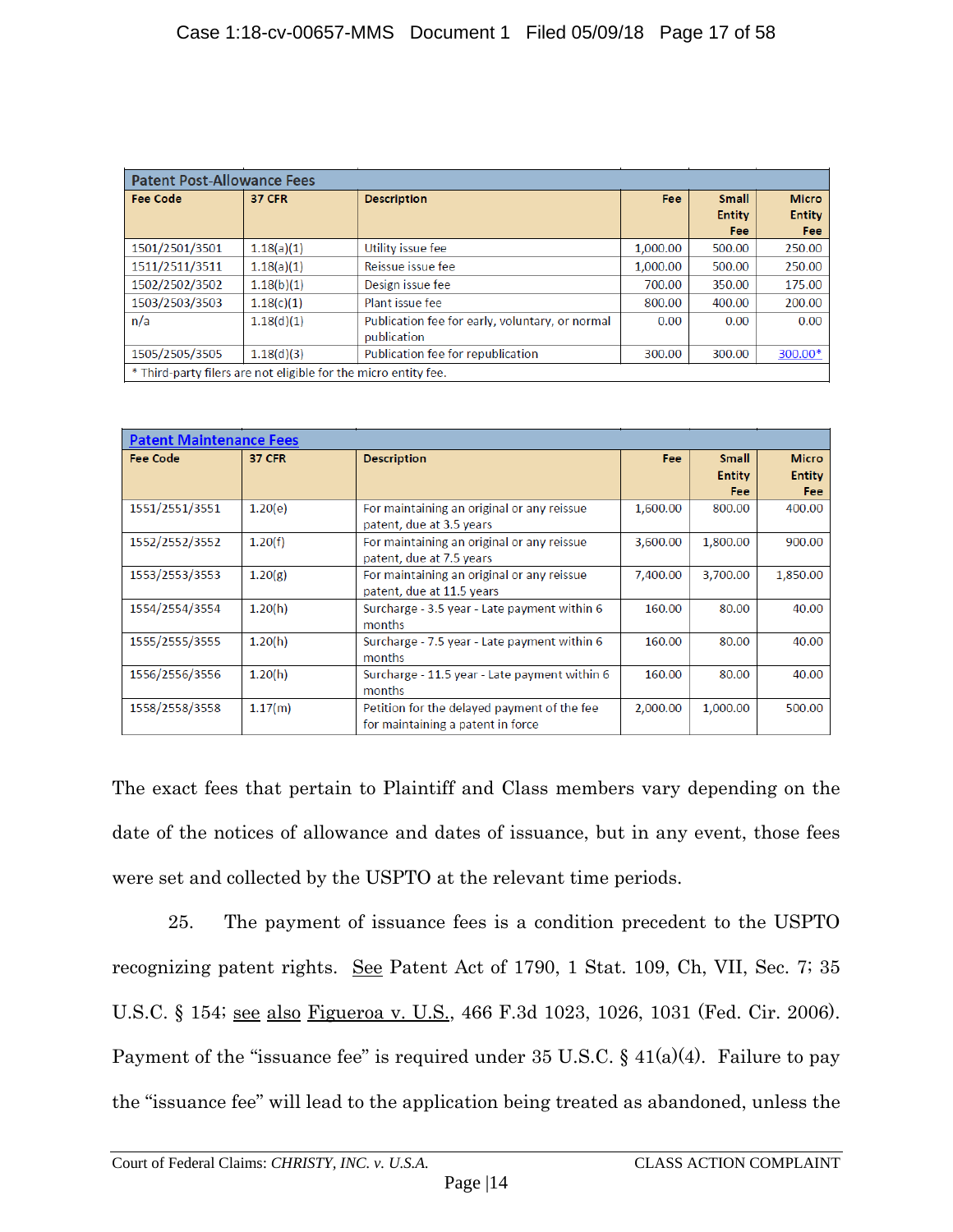Director otherwise accepts the fee. See 35 U.S.C. §§ 111(a)(3), 151(b); 37 C.F.R. 1.311 see also Figueroa, 466 F.3d at 1027.

26. Plaintiff and Class members each paid their issuance fees to the USPTO as they were required to do under the contract between them and the USPTO.

## The Nature and Purpose of Patents

<span id="page-17-0"></span>27. A patent is a property right, and it includes the "right to exclude others" which is "one of the most essential sticks in the bundle of rights that are commonly characterized as property." Kaiser Aetna v. United States, 444 U.S. 164, 176, 62 L. Ed. 2d 332, 100 S. Ct. 383 (1979).

> The patent is issued in the name of the United States under the seal of the United States Patent and Trademark Office, and is either signed by the Director of the USPTO or is electronically written thereon and attested by an Office official. The patent contains a grant to the patentee, and a printed copy of the specification and drawing is annexed to the patent and forms a part of it. The grant confers "the right to exclude others from making, using, offering for sale, or selling the invention throughout the United States or importing the invention into the United States" and its territories and possessions for which the term of the patent shall be generally 20 years from the date on which the application for the patent was filed in the United States or, if the application contains a specific reference to an earlier filed application under 35 U.S.C. 120, 121 or 365(c), from the date of the earliest such application was filed, and subject to the payment of maintenance fees as provided by law.

https://www.uspto.gov/patents-getting-started/general-information-concerningpatents#heading-24 (last accessed April 6, 2018).

28. Without the right to exclude, "the express purpose of the Constitution

and Congress, to promote the progress of the useful arts, would be seriously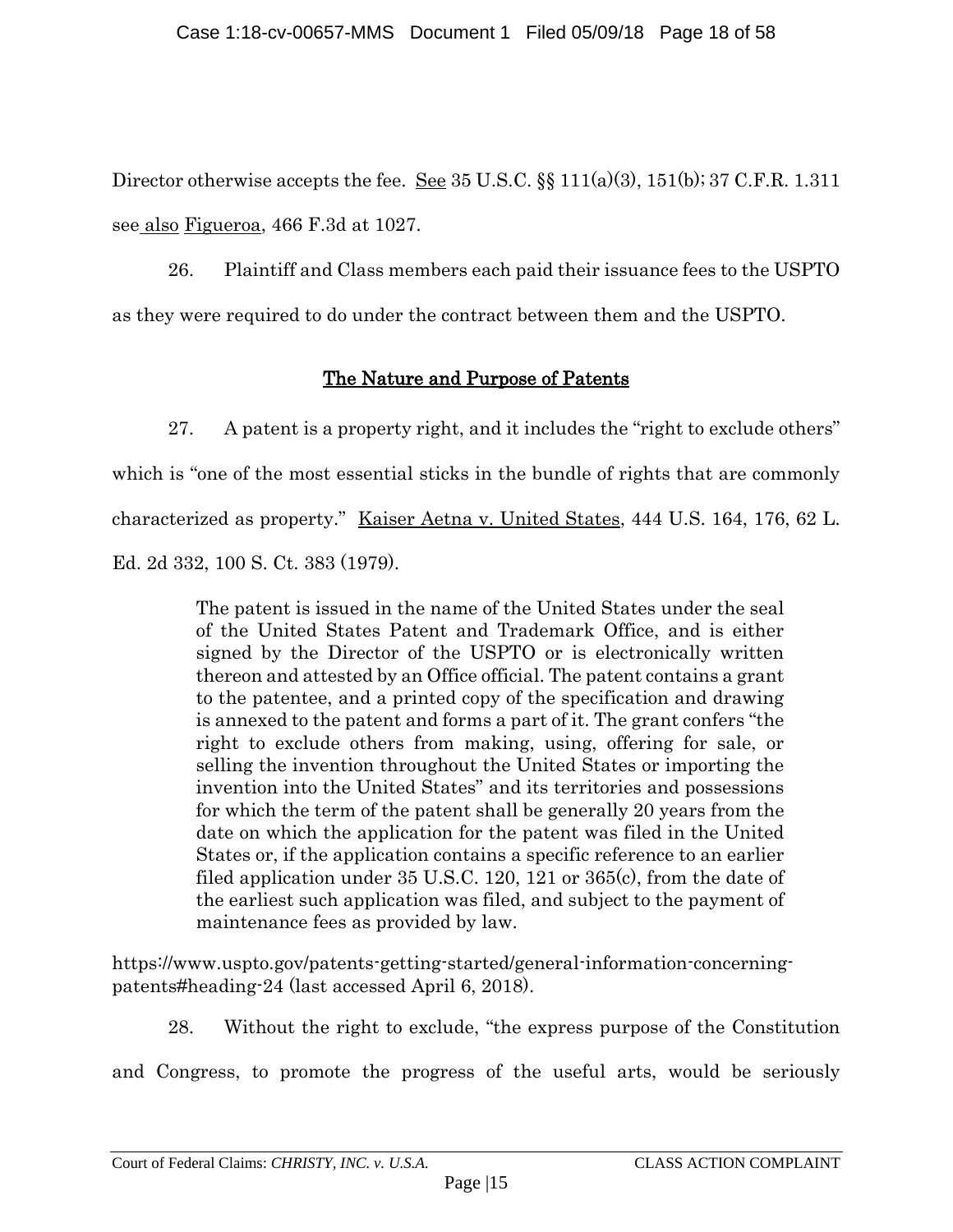undermined." This right is implemented by the licensing and exploitation of patents Smith International, Inc. v. Hughes Tool Co., 718 F.2d 1573, 1577-78, (Fed. Cir. 1983), cert. denied, 464 U.S. 996, 104 S. Ct. 493, 78 L. Ed. 2d 687 (1983).

29. "The encouragement of investment-based risk is the fundamental purpose of the patent grant, and is based directly on the right to exclude." Patlex Corp. v. Mossinghoff, 758 F.2d 594, 599-600 (Fed. Cir. 1985). This issue of investment and reliance on granted patents was also raised in oral argument in Oil States.

JUSTICE BREYER: You at some point --I mean, what I've wondered as I've read this is suppose that just what you say happens, that all we're doing is reexamining the patent and the statute provides it, but suppose that the patent has been in existence without anybody reexamining it for 10 years and, moreover, the company's invested \$40 billion in developing it. And then suddenly somebody comes in and says: Oh, oh, we -- we want it reexamined, not in court but by the Patent Office. Now, that seems perhaps that it would be a problem or not?

See Transcript of Oral Argument in Oil States Energy Services, LLC v. Greene's Energy Group, LLC, Case No. 16-712, at 29:6-18, dated November 27, 2017 (available at https://www.supremecourt.gov/oral\_arguments/argument\_transcripts/2017/16- 712\_879d.pdf); see also id. at 54:2-5 (Chief Justice Roberts stating "people invest in their patents to the tunes of billions of dollars in building the plant that's going to make the product . . . .").

30. Each patent so issued and invested in was subject to a statutory presumption of validity. 35 U.S.C. § 282. Plaintiff and Class members reasonably relied on this presumption (and policy of encouraging investment based risk) in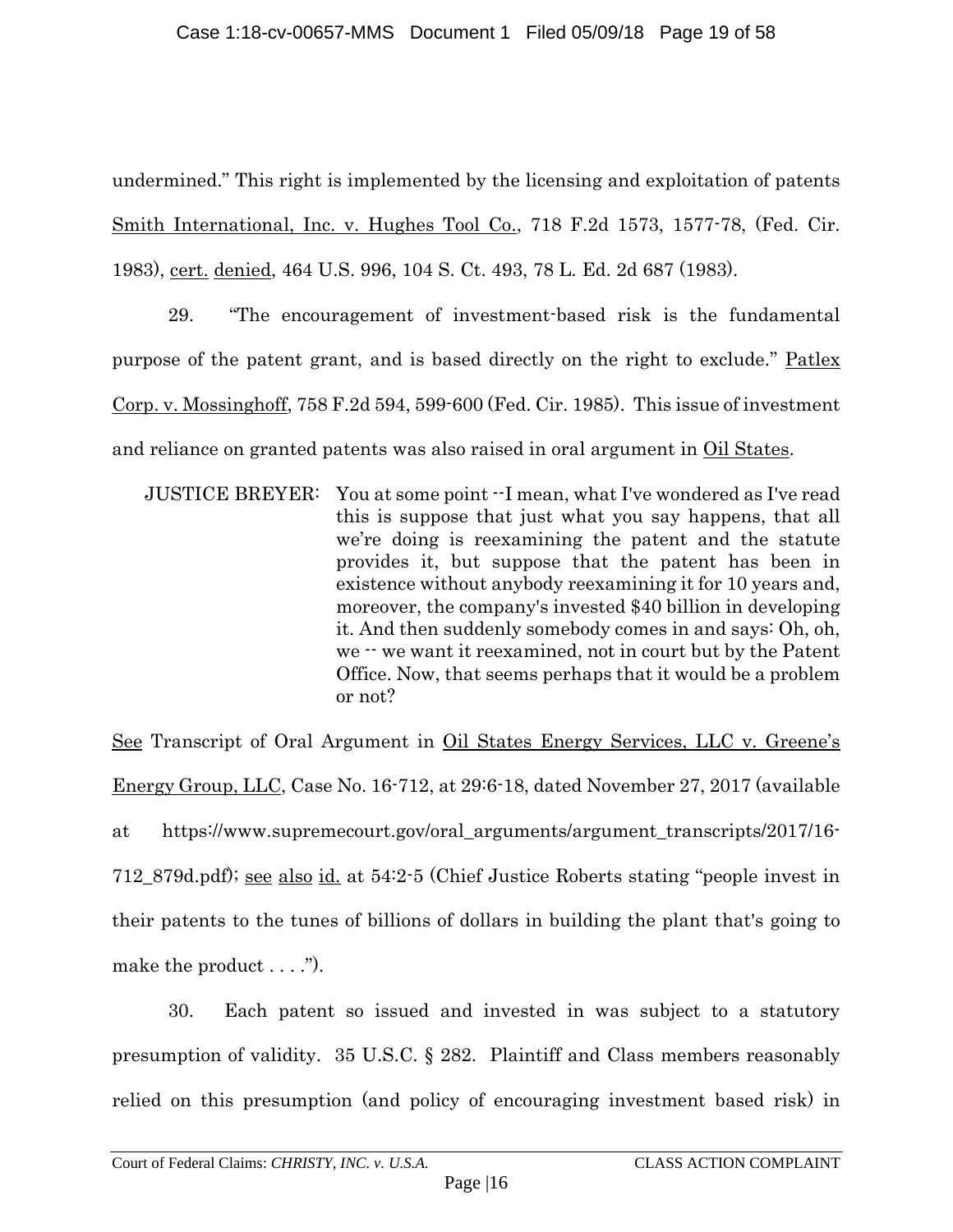making substantial investments into the underlying technologies, including the time, resources, and money investments into the subject inventions and the monetization of those inventions by products development and otherwise.

### The Genesis Of "Maintenance Fees."

<span id="page-19-0"></span>31. The concept of "maintenance fees" was introduced in 1980 (along with a host of other fees); it was introduced with a set of laws creating a "reexamination" procedure, defining government rights to intellectual property arising from federally funded research, and providing for the use of fees to fund the USPTO. See Pub. L. No. 96-517 (1980); see also Figueroa, 466 F.3d at 1026. A maintenance fee is a required payment of a sum certain that must be paid on a schedule to keep the patent in force.

32. In order to maintain the life of an issued patent for its full term after it has issued, a "maintenance fee" must be paid, by the latest, at 4 years, 8 years and 12 years after issuance of the patent. Failure to pay "maintenance fees" will lead to the expiration/abandonment of the patent. See 35 U.S.C. § 41(b), see also Figueroa, 466 F.3d at 1027.

33. With the institution of "maintenance fees," Congress sought to increase revenue to more fully pay for the costs of administering patents while spreading the issuance fee out over four installments to ameliorate the increase in cost to inventors. See 126 Cong. Rec. H10762-73 (daily ed. Nov. 17, 1980). As a result,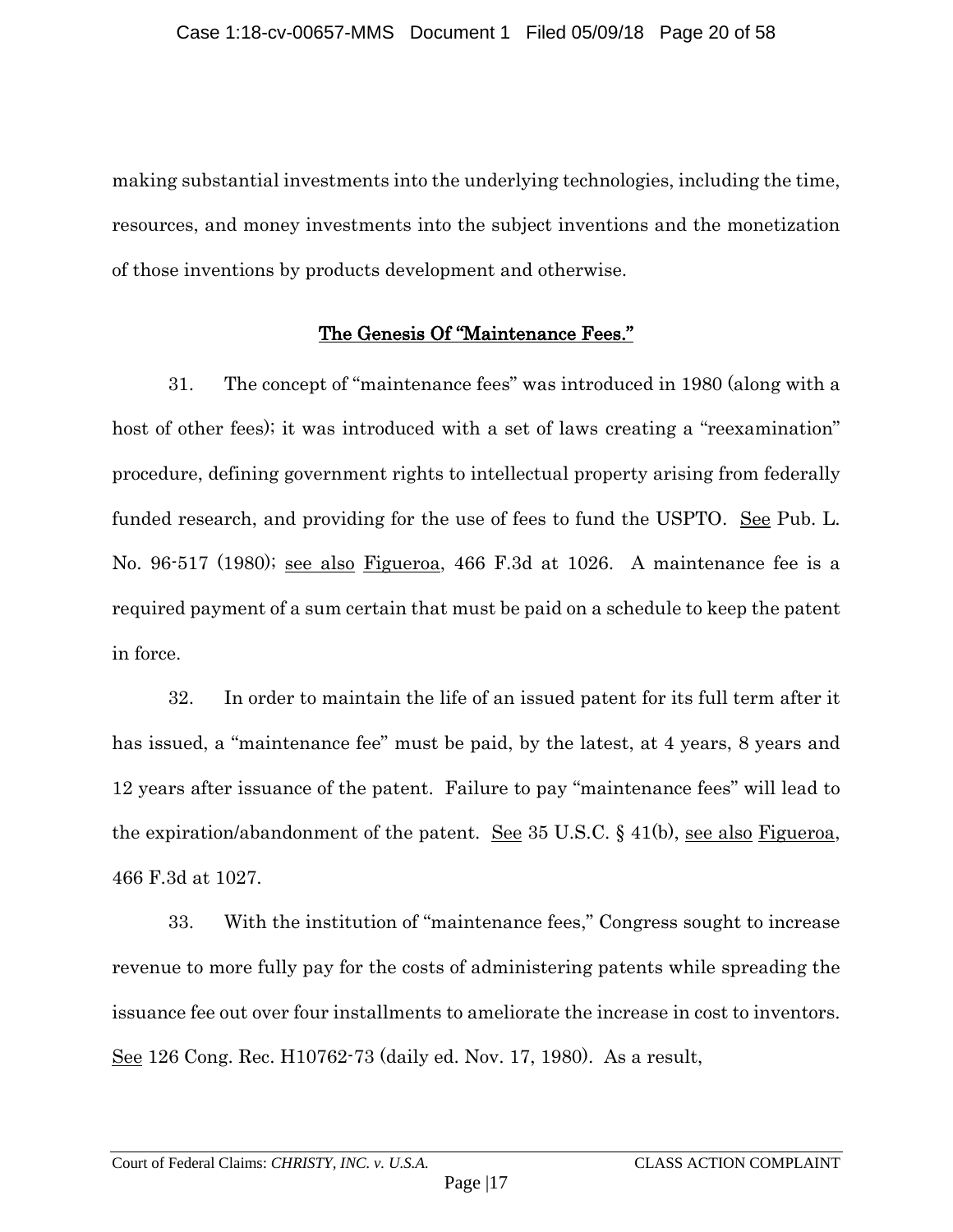All utility patents that issue from applications filed on or after December 12, 1980 are subject to the payment of maintenance fees which must be paid to maintain the patent in force. These fees are due at 3.5, 7.5 and 11.5 years from the date the patent is granted and can be paid without a surcharge during the "window period," which is the six-month period preceding each due date, e.g., three years to three years and six months. (See fee schedule for a list of maintenance fees.) In submitting maintenance fees and any necessary surcharges, identification of the patents for which maintenance fees are being paid must include the patent number, and the application number of the U.S. application for the patent on which the maintenance fee is being paid. If the payment includes identification of only the patent number, the Office may apply payment to the patent identified by patent number in the payment or the Office may return the payment. (See 37, Code of Federal Regulations, section 1.366(c).)

Failure to pay the current maintenance fee on time may result in expiration of the patent. A six-month grace period is provided when the maintenance fee may be paid with a surcharge. The grace period is the six-month period immediately following the due date. The USPTO does not mail notices to patent owners that maintenance fees are due. If, however, the maintenance fee is not paid on time, efforts are made to remind the responsible party that the maintenance fee may be paid during the grace period with a surcharge. If the maintenance fee is not paid on time and the maintenance fee and surcharge are not paid during the grace period, the patent expires on the date the grace period ends.

https://www.uspto.gov/patents-getting-started/general-information-concerningpatents#heading-25 (last accessed April 6, 2018).

34. Plaintiff and Class members did pay their required maintenance fees

pursuant to their obligation under the contract between them and the USPTO.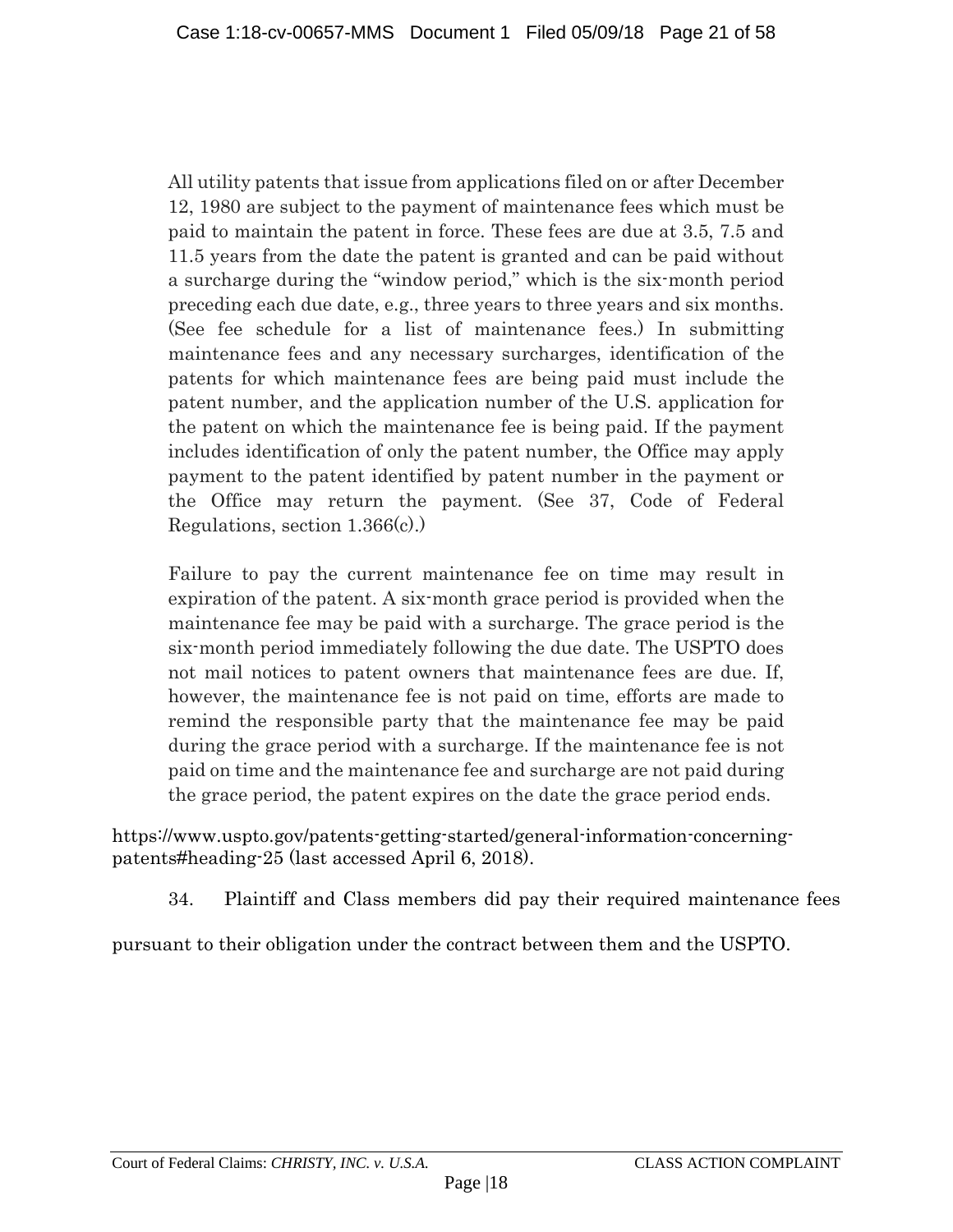# The Patent Trial and Appeal Board

35. The USPTO's procedures for conducting a PGP, including IPRs, CBMs, and PGRs, are governed by 37 C.F.R. § 42.

36. In creating these procedures, Congress declared that "[t]here shall be in the [USPTO] a Patent Trial and Appeal Board. The Director, the Deputy Director, the Commissioner for Patents, the Commissioner for Trademarks, and the administrative patent judges shall constitute the Patent Trial and Appeal Board. The administrative patent judges shall be persons of competent legal knowledge and scientific ability who are appointed by the Secretary, in consultation with the Director." See 35 U.S.C. § 6.

37. "The Patent Trial and Appeal Board (PTAB) conducts trials, including inter partes, post-grant, and covered business method patent reviews and derivation proceedings; hears appeals from adverse examiner decisions in patent applications and reexamination proceedings; and renders decisions in interferences." See https://www.uspto.gov/patents-application-process/patenttrialandappealboard (last accessed April 12, 2018).

## Post Issuance Proceedings – IPRs, PGRs, and CBMs.

<span id="page-21-0"></span>38. The most recent PGPs were promulgated into existence with the passage in 2011 of the Leahy-Smith America Invents Act (Pub. L. No. 112-29, 125 Stat. 284 (2011); hereinafter, the "AIA"), which was codified at 35 U.S.C. §§ 311–319.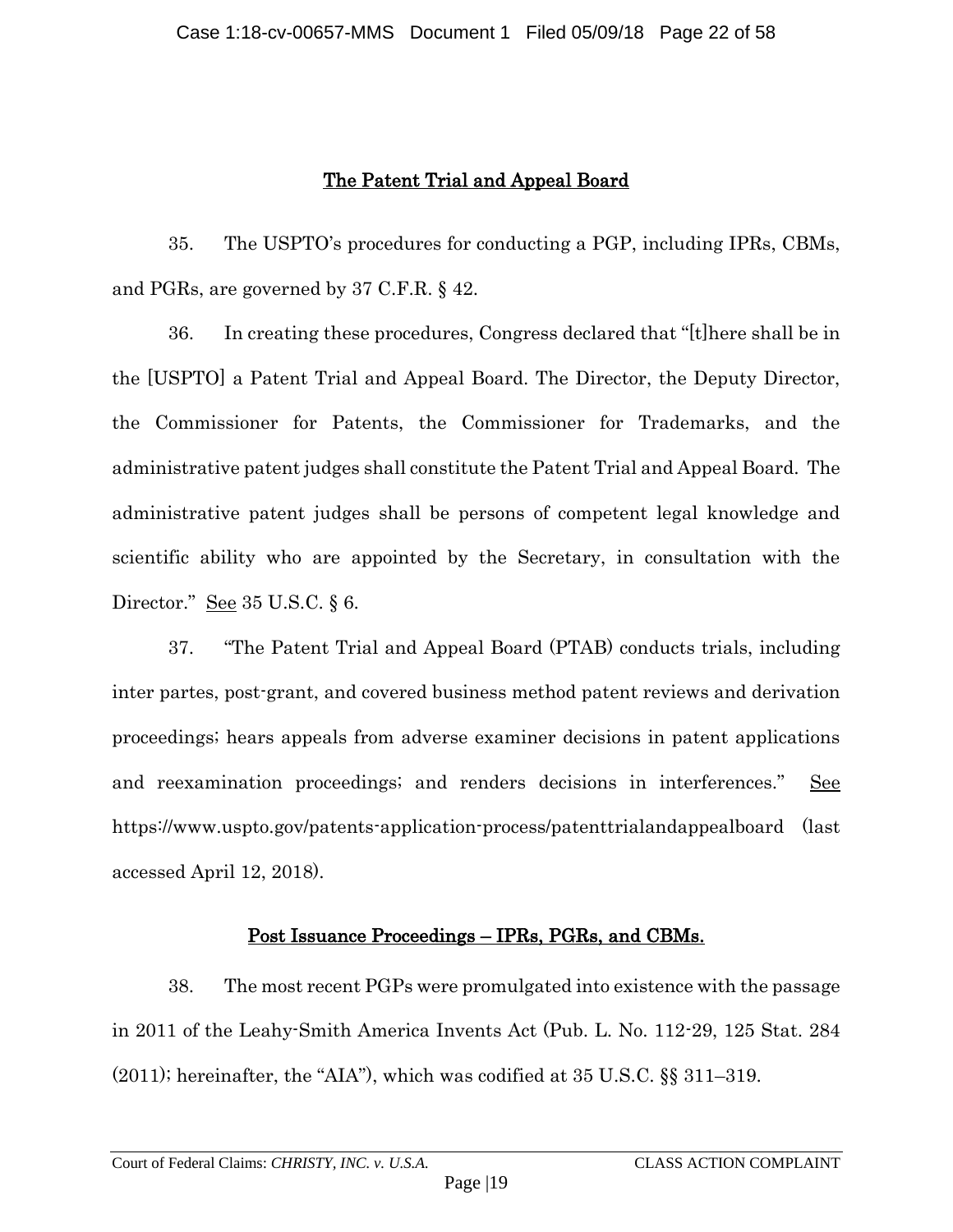39. The purpose of an IPR is "to cancel as unpatentable 1 or more claims of a patent only on a ground that could be raised under section 102 or 103 and only on the basis of prior art consisting of patents or printed publications." 35 U.S.C. § 311(b). The purpose of a PGR is "to cancel as unpatentable 1 or more claims of a patent on any ground that could be raised under paragraph (2) or (3) of section 282(b) (relating to invalidity of the patent or any claim)." 35 U.S.C. § 321(b)

40. Any person other than the patent owner may petition the USPTO to institute a PGP. See  $35 \text{ U.S.C.} \$   $311(a)$ ,  $321(a)$ .

41. The Director of the USPTO is responsible for promulgating regulations to govern the PGP processes. <u>See</u> 35 U.S.C.  $\S 316(a)(4)$ ,  $326(a)(4)$ .

42. The PTAB, an administrative law body within the USPTO and created by the AIA, is responsible for conducting PGPs. See 35 U.S.C. § 316(c), 326(c).

43. "Section 10 of the AIA authorizes the Director of the USPTO to set or adjust by rule all patent and trademark fees established, authorized, or charged under Title 35 of the U.S. Code and the Trademark Act of 1946 (15 U.S.C. § 1051 et seq.), respectively. When fees are set, the aggregate revenue from the patent fees may only recover the aggregate estimated cost of the patent operations, including administrative costs to the USPTO."<sup>6</sup>

 $\overline{\phantom{a}}$ 

<sup>6</sup> Source: https://www.uspto.gov/patent/laws-and-regulations/america-invents-actaia/fees-and-budgetary-issues (last visited: February 15, 2018)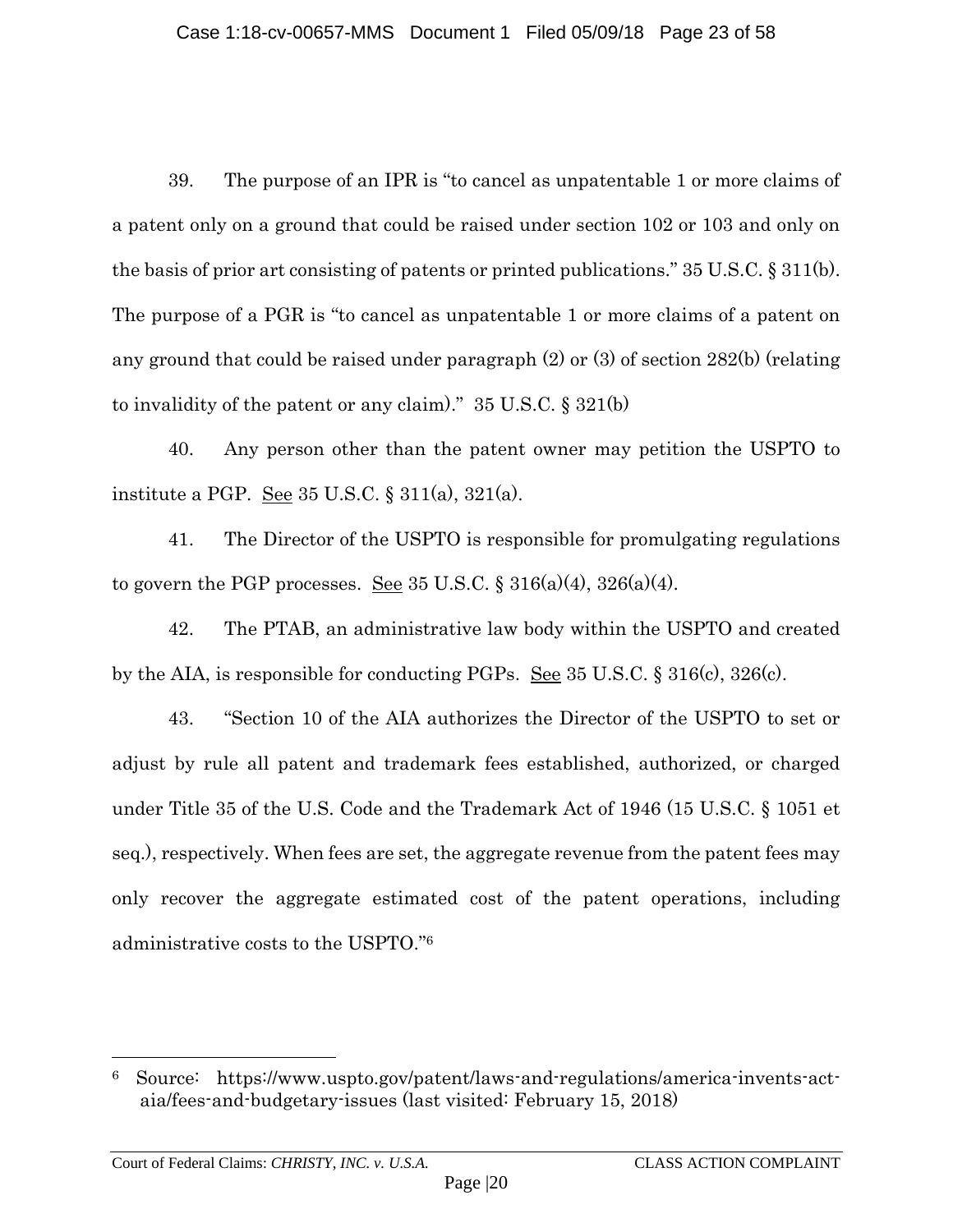44. The apparent (or stated) purpose of PGPs, like IPRs, is to correct mistakes in the USPTO's process for issuing a "defectively examined and therefore erroneously granted patent." See Patlex Corp., 758 F.2d at 604.

45. Indeed, the USPTO has even recently argued to the Supreme Court and the Supreme Court accepted—that an IPR serves to correct mistakes made that resulted in the issuance of a patent in error. See, supra, paras. 9 and [11.](#page-9-0)

- 46. The process and timeline of an IPR is generally as follows:
	- The first step to commence an IPR, PGR or CBM is for petitioner to file a petition identifying challenged claims. See 37 C.F.R. § 42.15(a) and (b). The petitioner must pay **all fees at the time of filing** which include;
		- o IPR request fee is \$9,000 plus \$200 (for each claim over 20); post-institution fee is \$14,000 (basic fee) plus \$400 (for each claim over  $15$ ;
		- $\circ$  PGR/CBM request fee is \$12,000 plus \$250 (for each claim over 20); post-institution fee is \$18,000 (basic fee) plus \$550 (for each claim over 15);

## If the PTAB either does not institute or only institutes in part, the petitioner is entitled to a full or partial refund of the post-institution fee, respectively. The request fee is non-refundable.

- The patent owner may elect to file a preliminary response to an IPR, PGR or CBM petition within three months of the PTAB's notice. See 37 C.F.R. §§ 42.107(b) and 42.207(b));
- The PTAB will then institute the proceeding on challenged claims where the petitioner has satisfied the threshold standard for instituting trial, which is as follows depending on the type of PGP;
	- $\circ$  IPR Petitioner must show that there is a reasonable likelihood that it will prevail on at least one of the challenged claims. See 35 U.S.C. §314(a));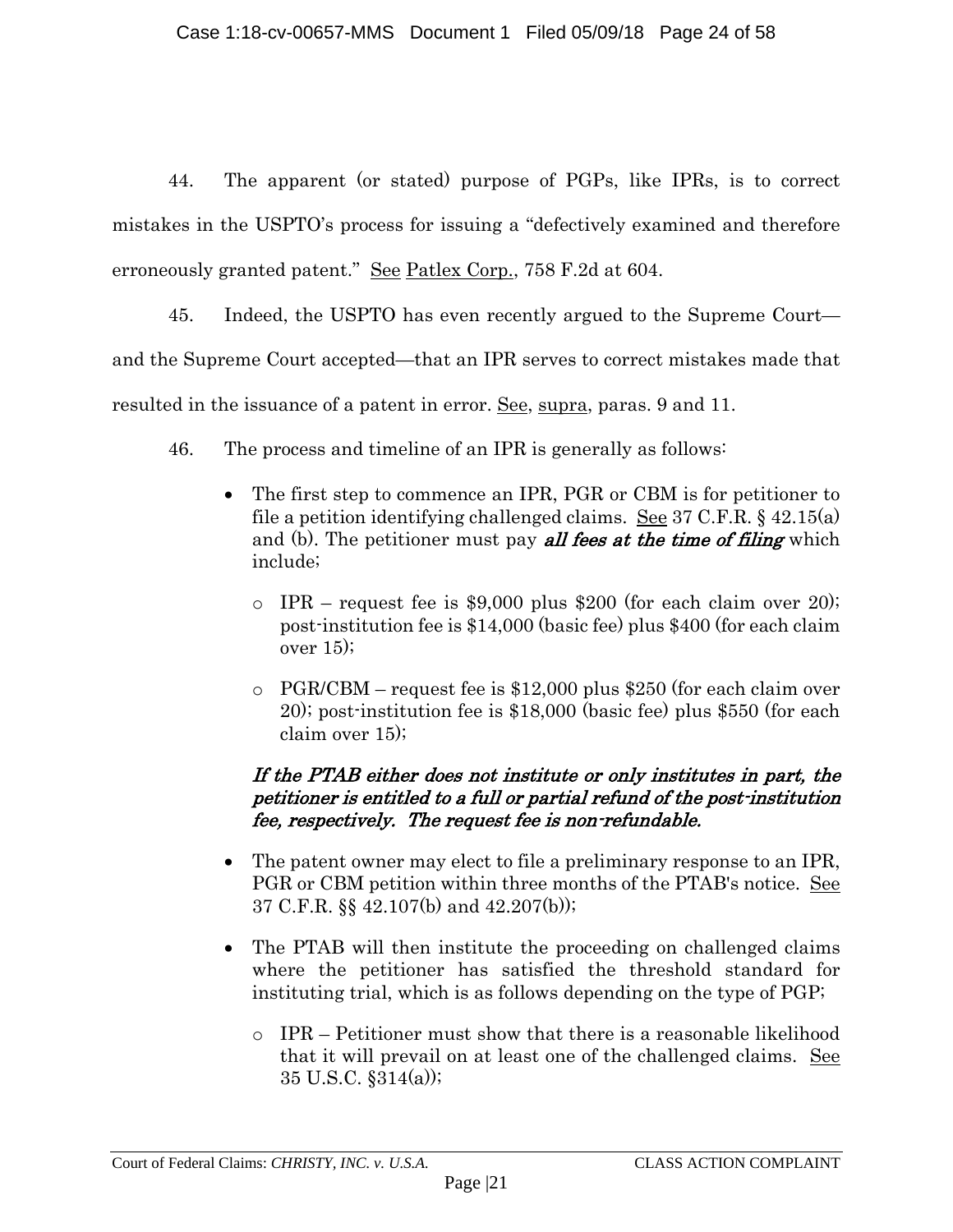- o PGR Petitioner must show that it is more likely than not (greater than 50%) that at least one of the challenged claims is unpatentable. See  $35 \text{ U.S.C. }$   $8324(a)$ ;
	- CBM As a form of PGR, the petition must meet same standard as PGR (see AIA § 18), and the patent must claim coverage of a financial product or service and not a technological invention (37 C.F.R. § 42.301);
- The PTAB will then issue a final written decision within one year of institution if no other event stopping the PGP happened in the interim.

47. The statistics regarding IPRs, etc., make it very clear that the USPTO has apparently made many such "mistakes." See e.g., Trial Statistics IPR, PGR, CBM, Patent Trial and Appeal Board February 2018, available at https://www.uspto.gov/sites/default/files/documents/trial\_statistics\_20180228.pdf, at p. 11 (last accessed April 12, 2018) (showing that, out of 8,210 petitions filed, only 2,000 have been denied, and 4,256 have been instituted, as of February 28, 2018).

48. Out of the 4,256 petitions that were instituted, 1,304 had all claims upon which the petition was instituted cancelled as unpatentable and 323 had some claims cancelled as unpatentable. See Trial Statistics IPR, PGR, CBM, Patent Trial and Appeal Board February 2018, available at https://www.uspto.gov/sites/default/files/documents/trial\_statistics\_20180228.pdf, at p. 11 (last accessed April 12, 2018).

49. The damage done to individual patents, even if only one claim of a patent is invalidated, is often insurmountable. The cancellation of even one claim devalues a patent and makes it more difficult to enforce. Even the institution of an IPR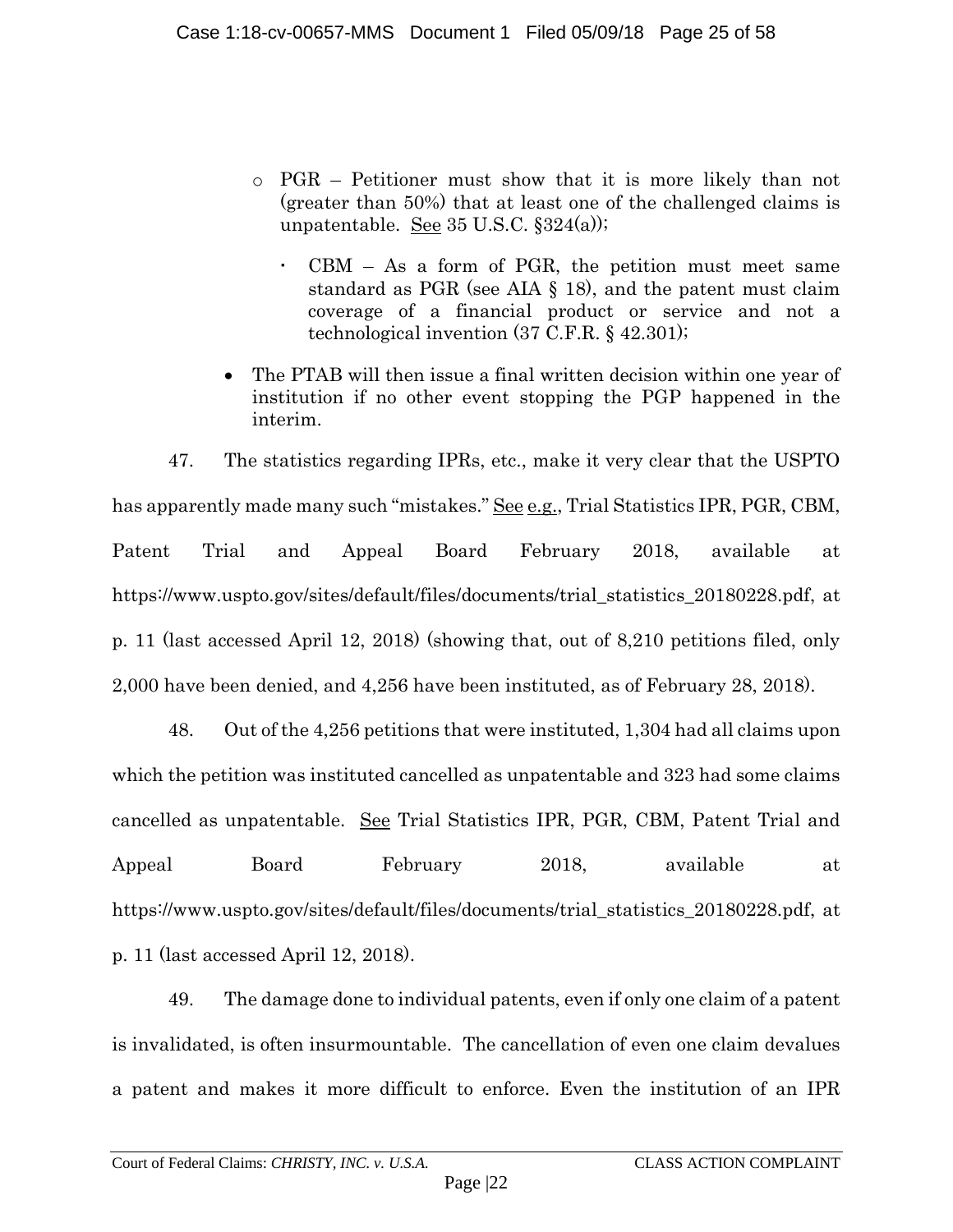proceeding with respect to a claim casts a long shadow on the validity of its other claims, and consequently, the patent's value, if there is a settlement or any other result other than complete vindication for those claims in a trial. Accordingly, it is apparent that there are some fundamental problems with the USPTO's examination procedures. Indeed, it has been estimated that those problems have damaged the entire U.S. economy to the tune of over a trillion dollars. See, supra, para. [8](#page-7-1) and fn[.2.](#page-7-0)

50. On the other hand, this process, which has created so many problems for inventors, companies, and the economy, is a boon to the USPTO. Undeniably, the PTAB is a money printing machine for the USPTO. As is easily discernable from the statistics and fees required above, the PTAB appears to have been paid almost \$140 million dollars associated with PGPs just to fix its own "errors."7 That is correct not only was the USPTO paid an unknown (but no doubt extremely high) amount of money on the front end to issue and maintain patents in "error," it was also paid at least another \$140 million dollars on the back end to fix its own mistakes.

were PGRs, as of February 28, 2018).

 $\overline{\phantom{a}}$ 

<sup>7</sup> Using the statistics on the PTAB website and the published filing fees the USPTO charges, it appears that \$75,801,000 in filing fees were collected (using the total filed request numbers and the breakdown of IPR/PGR/CBM of 92%/7%/1%) and \$60,945,920 in fees were kept due to institution of those PGPs (based on assumption that same percentage breakdown of IPR/PGR/CBM applies to institution, and without factoring in those that were partially refunded or where extra fees charged for claims above 15, which for estimation purposes, will be assumed to have cancelled each other out). See e.g., Trial Statistics IPR, PGR, CBM, Patent Trial and Appeal Board February 2018, available at https://www.uspto.gov/sites/default/files/documents/ trial statistics  $20180228$ .pdf, at p. 3 (last accessed April 12, 2018) (showing that, out of the total 8,210 PGP petitions, 7,573 were IPRs, 539 were CBMs, and 98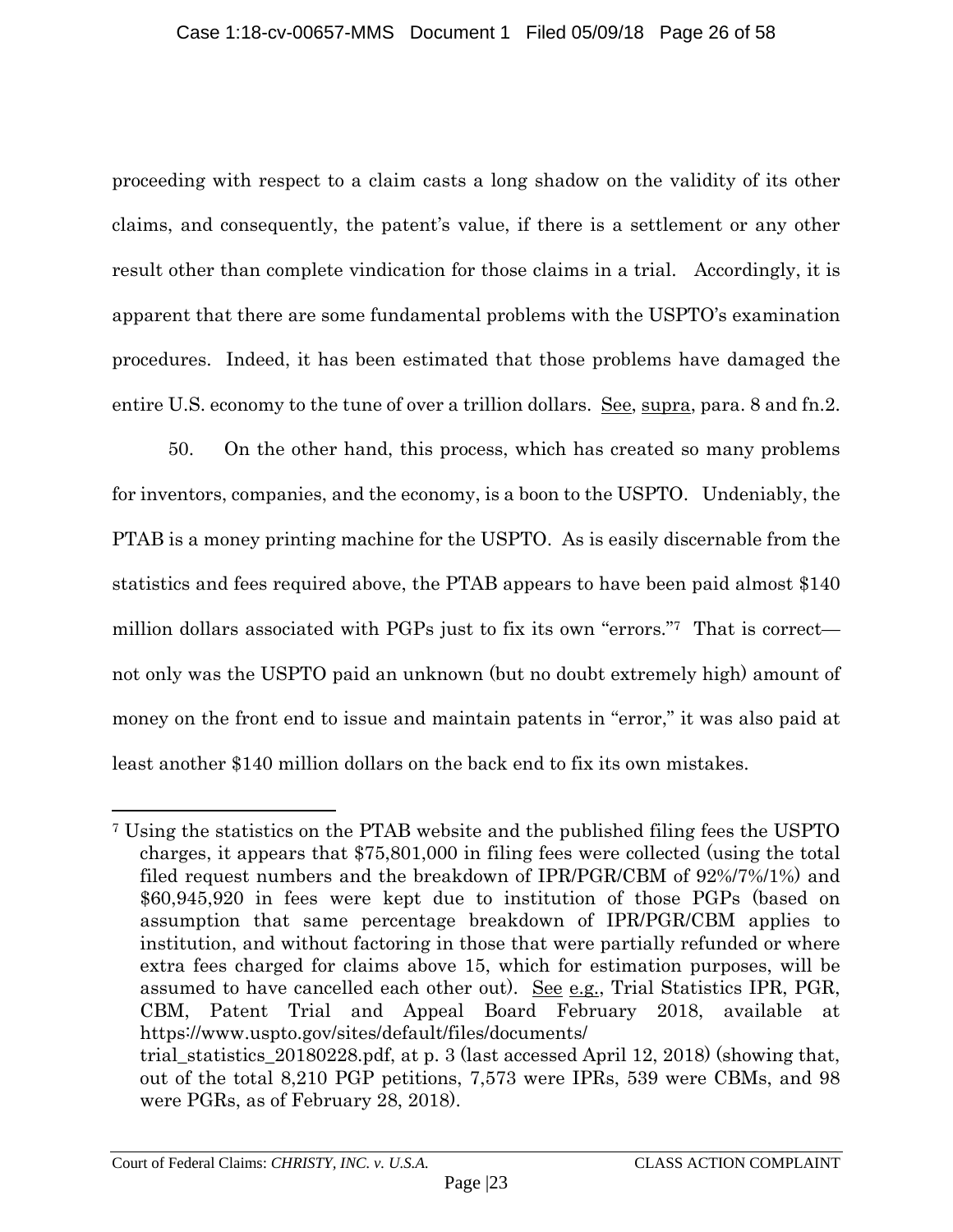51. To make matters worse, while PGP petitioners can be reimbursed for certain fees paid by a petitioner if institution is denied or partially denied on their petition, a patent owner is not reimbursed for any of the issuance or maintenance fees if a patent and/or claim of theirs is invalidated.

52. Recently, the Constitutional basis for IPRs was questioned. See Oil States Energy Services, LLC v. Greene's Energy Group, LLC, Supreme Court Appeal 16-712 (argued November 27, 2017); see also Cascades Projection LLC v. Epson Am., Inc., Fed. Cir. Appeal Nos. 2017-1517, 2017-1518 (argued March 9, 2018). Specifically, the petitioners in that case raised with the Supreme Court the question of whether inter partes review comports with Article III and the Seventh Amendment, which also subsumes the question of whether patents are a private or public property right.

53. The Supreme Court recently issued its opinion in Oil States, and it held that, among other things, (1) the IPR process is constitutional (not violative of Article III or the Seventh Amendment), (2) that patent rights are public property rights (analogous to a franchise right to build railroads or bridges). Oil States v Greene's Energy, 584 U.S.  $\qquad$  (2018). In doing so, the Supreme Court emphasized that the holding was very narrow:

We address the constitutionality of inter partes review only ... . Moreover, we address only the precise constitutional challenges that Oil States raised here. Oil States does not challenge the retroactive application of inter parties review, even though that procedure was not in place when its patent issued. Nor has Oil States raised a due process challenge. Finally, our decision should not be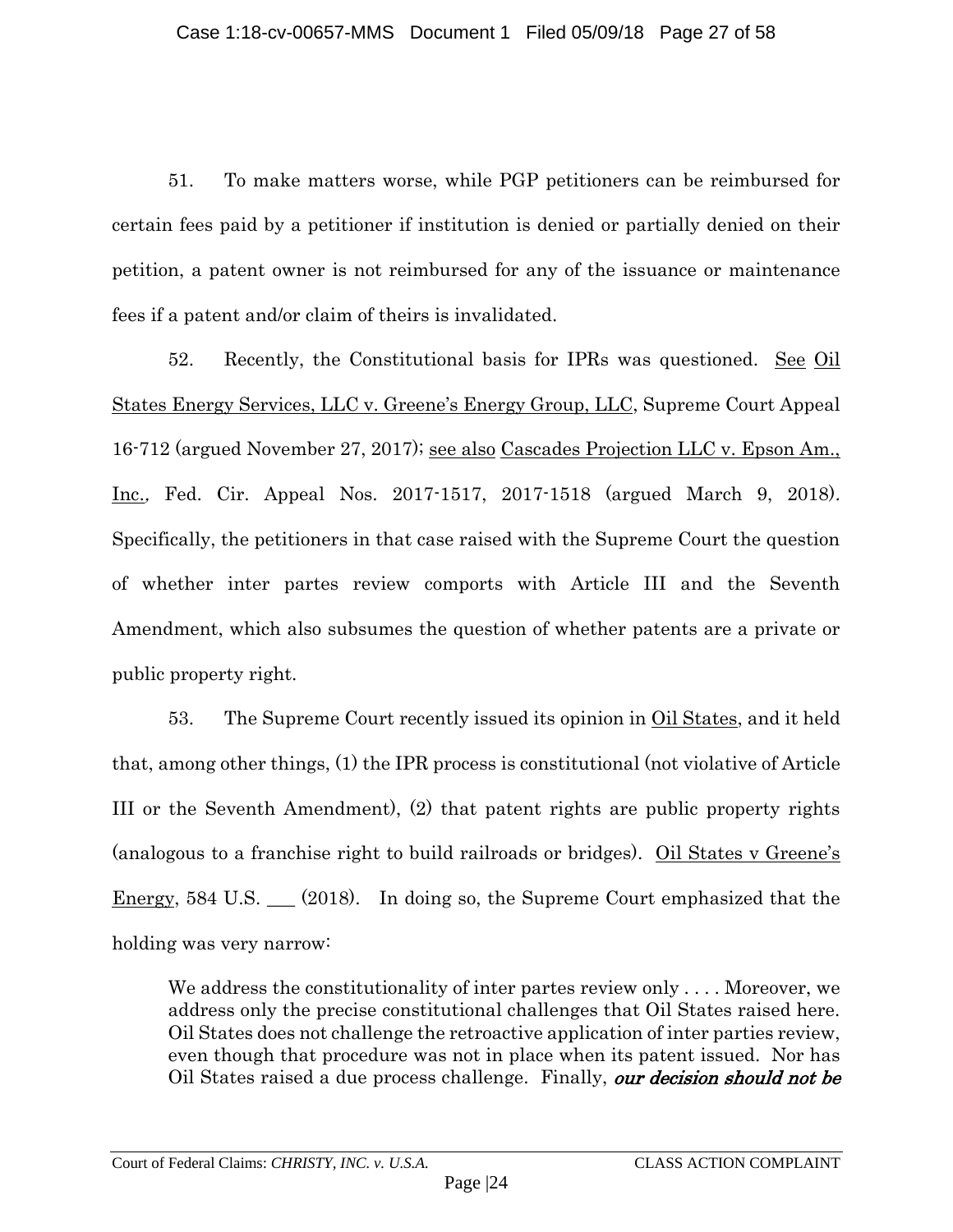## misconstrued as suggesting that patents are not property for the purpose of the Due Process Clause or the Takings Clause.

Id. at 16-17 (emphasis added). It also cites to precedent with holdings consistent with this last sentence. Id. (citing Florida Prepaid Postsecondary Ed. Expense Bd. v. College Savings Bank, 527 U. S. 627, 642 (1999); James v. Campbell, 104 U. S. 356, 358 (1882)).

## Christy Obtains Patent No. 7,082,640 (hereinafter, the "640 Patent").

<span id="page-27-0"></span>54. The '640 Patent resulted from application number 10/623,356 that was filed on July 18, 2003 and identified David L. McCutchen as the inventor. See **Exhibit** D ('640 Patent), at p. 1.

55. On or about March 2, 2006, the USPTO informed the applicant that application 10/623,356 had been "examined and is allowed for issuance as a patent." See **Ex. C**, at p. 1 (hereinafter, "Christy's Notice of Allowance").

56. Christy's Notice of Allowance indicated that an "issue fee" and a "publication fee" were due by June 2, 2006, and that the application would be considered abandoned if the fees were not paid. See id.

57. Christy's Notice of Allowance also indicated that "prosecution on the merits" of the application was complete and that 20 claims were allowed. See id. at p.4.

58. On or about May 31, 2006, Christy caused the issuance fee due to be paid. See **Exhibit E** (May 31, 2006 Notice of Payment).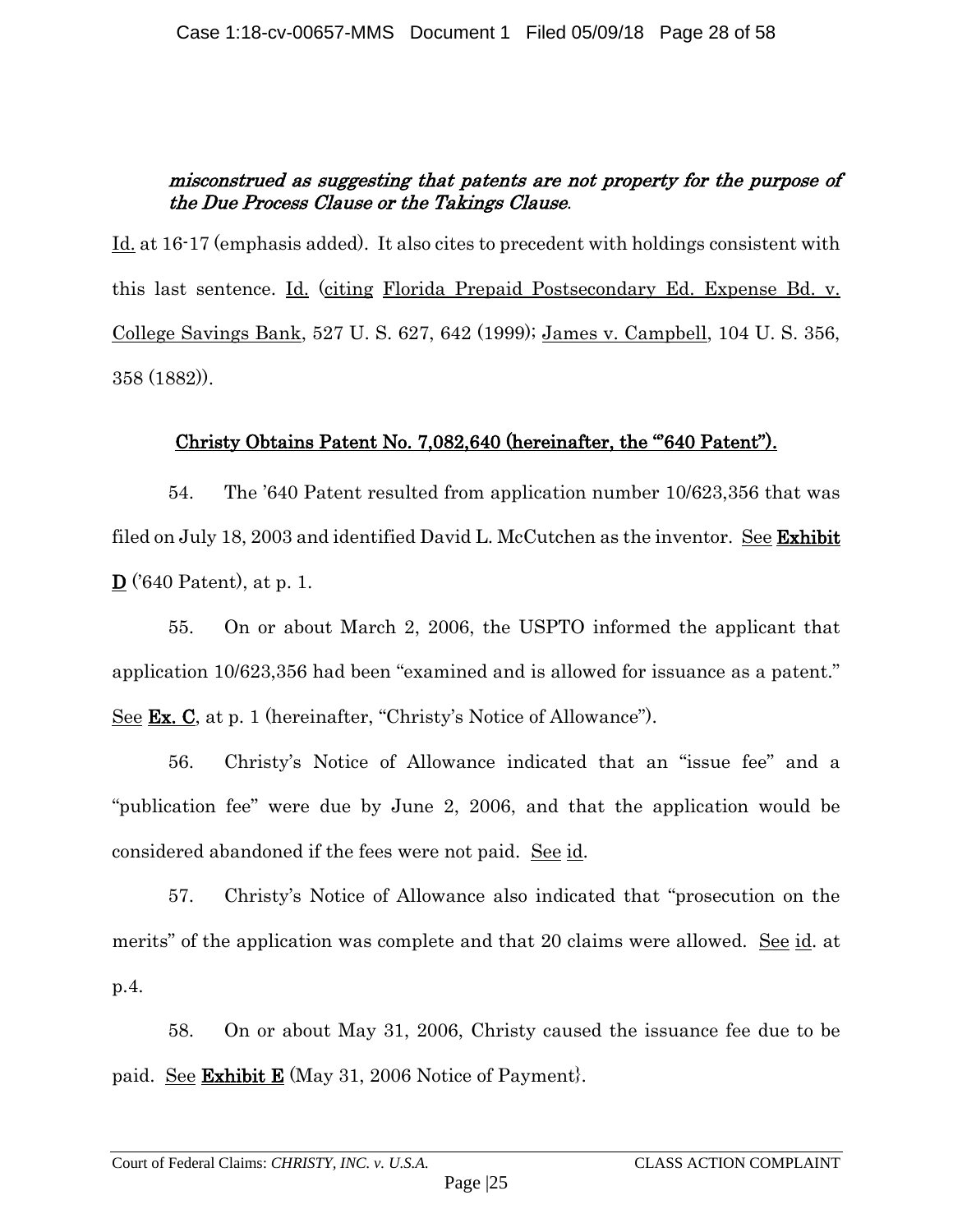59. The '640 Patent was issued on August 1, 2006. See Exhibit  $D$  ('640) Patent). A certificate, including the language referenced and quoted in Paragraph [5,](#page-5-0) including the signature of the Director of the USPTO, accompanied this Patent.

60. During prosecution, the inventor assigned ownership of the '640 Patent to Christy. See Exhibit F (Christy Notice of Assignment).

61. Christy caused the Maintenance Fee of \$490 for the "3.5 Year Window" to be paid on or about October 29, 2009. See Exhibit G (Christy 3.5 year payment).

62. Christy caused the Maintenance Fee of \$1800 for the "7.5 Year Window" to be paid on or about January 24, 2014. See Exhibit H (Christy 7.5 year Payment).

63. Christy caused the Maintenance Fee of \$3700 for the "11.5 Year Window" to be paid on or about January 4, 2018. See **Exhibit I** (Christy 11.5 year Payment).

64. Christy has paid all Maintenance Fees owed. See Exhibit J (Christy Payment Status).

65. As with Christy, each of the Class members received a Notice of Allowance and Fee(s), completed the Fee(s) Transmittal form, Part B, and payed any fees, and receiving an Issue Notification. They also paid the maintenance fees as required by law to keep the patents in force.

66. Christy, Inc. entered into at least one royalty agreement pertaining to the '640 Patent, and it earned royalty payments under that agreement in exchange for the right to use the technologies underlying the '640 Patent.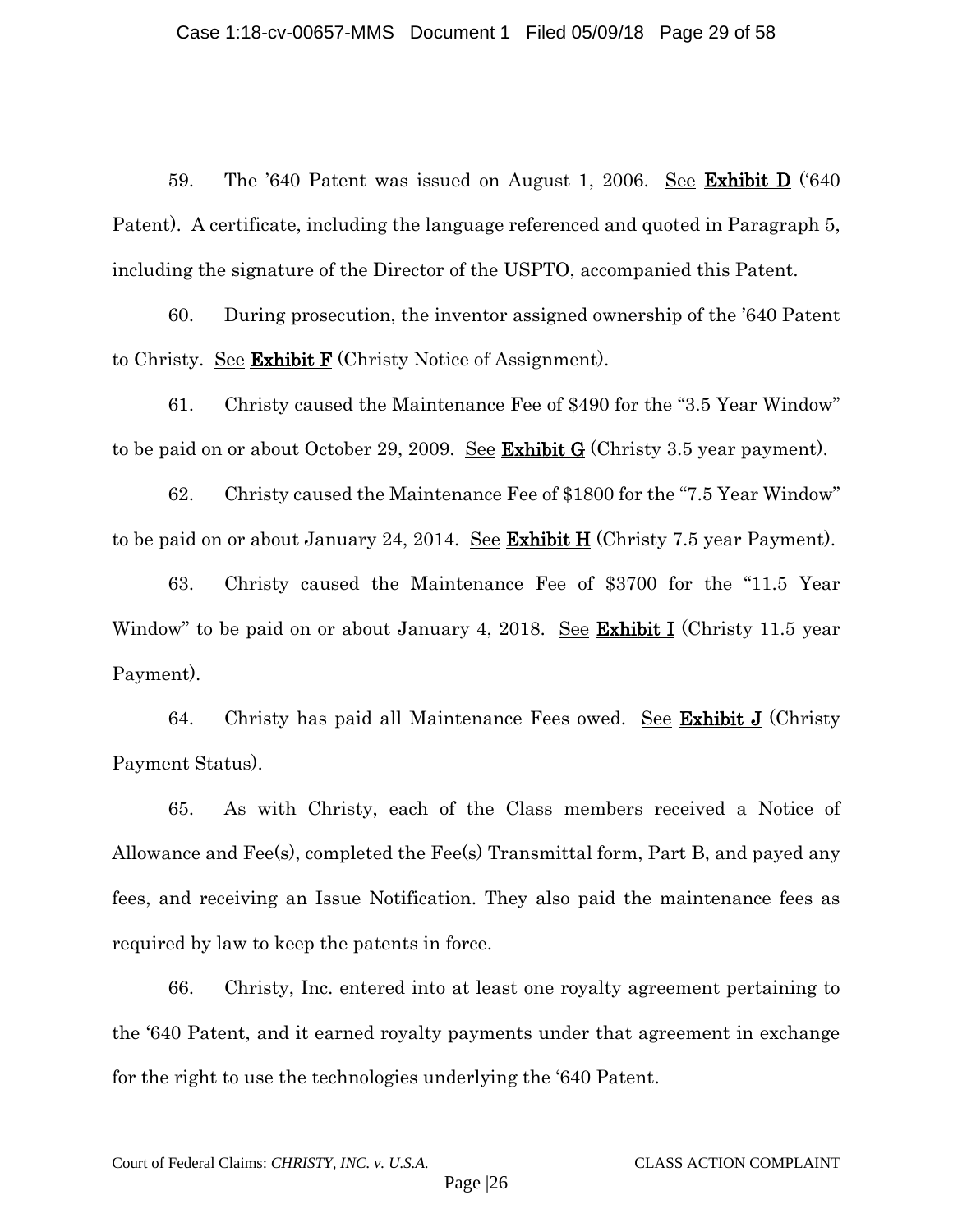## Christy Loses Its Patent Claims Through The IPR Process.

<span id="page-29-0"></span>67. On or about December 19, 2014, an IPR challenge to claims 1-18 of the '640 Patent was lodged under Petition Number 2015-00468 ("IPR 2015-00468"). See Exhibit K (2015-00468 Petition).

68. On or about June 24, 2015, the PTAB instituted IPR 2015-00468 for all claims challenged. See Exhibit L $(2015\text{-}00468 \text{ Institution}$  Decision).

69. On or about June 17, 2016, the PTAB issued its Final Written Decision for 2015-00468. See Exhibit M (2015-00468 Final Written Decision).

70. In its Final Written Decision for 2015-00468, the PTAB rendered all challenged claims of the '640 Patent invalid. Id. at pp. 29-30.

71. On or about December 19, 2014, an IPR challenge to claims 1, 4-10, and 13-18 of the '640 Patent was lodged under Petition Number 2015-00472 ("IPR 2015- 00472"). See Exhibit N (IPR 2015-00472 Petition).

72. On or about June 24, 2015, the PTAB instituted IPR 2015-00472 for all claims challenged. See Exhibit O (IPR 2015-00472 Institution Decision).

73. On or about June 23, 2016, the PTAB issued its Final Written Decision for IPR 2015-00472. See Exhibit P (IPR 2015-00472 Final Written Decision).

74. In its Final Written Decision for 2015-00472, the PTAB rendered all challenged claims of the '640 Patent invalid. Id. at p. 27.

75. Christy has no recognized property rights remaining in the invention embodied in the claims of the '640 Patent that were invalidated.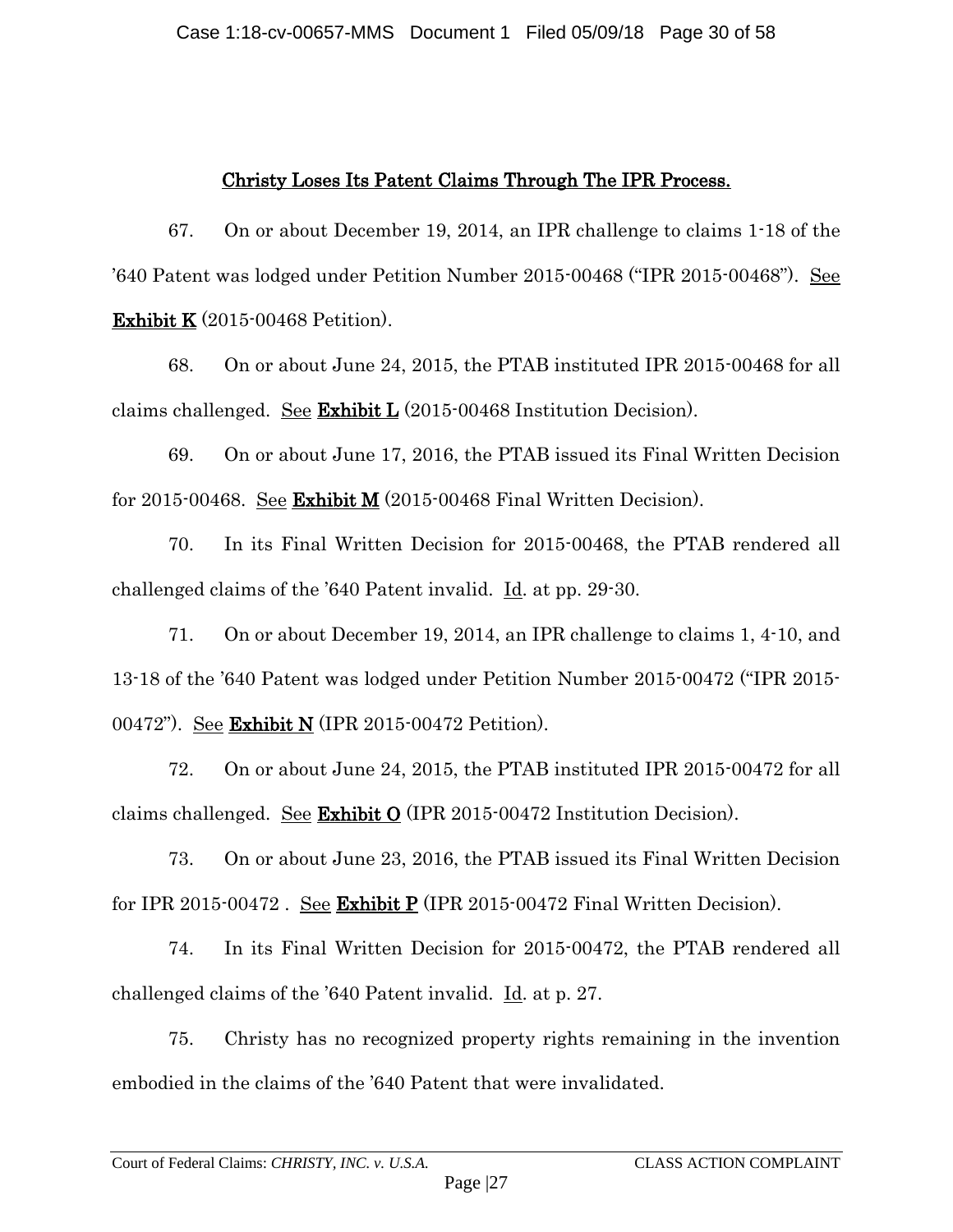76. As with Christy, each of the Class members had at least one claim of at least one of their patents challenged in a PGP process, had that PGP instituted, and had at least one claim invalidated in a final written decision.

### The USPTO's Failure to Compensate

<span id="page-30-0"></span>77. The Defendant has not given Plaintiff or Class members any compensation, never mind just compensation, for taking their property. It has not compensated Plaintiff or Class members for the attorney fees spent in defending the PGP or for any monies invested in the technologies underlying the invalidated claims. Nor has Defendant refunded the issuance and maintenance fees paid by Plaintiff or Class members.

## CLASS ACTION ALLEGATIONS

<span id="page-30-1"></span>78. Plaintiff brings this action on its own behalf and, pursuant to Rule 23 of the Rules of the United States Court of Federal Claims (hereinafter "Rule 23"), on behalf of the following nationwide class(es):

All persons or entities that are owners of at least one patent of which one or more claims were invalidated in a PGP process and who paid their required issuance and maintenance fees up until such invalidation (the "Class").

79. Excluded from each Class described above are those who have been proven to have engaged in inequitable conduct before the USPTO, Defendant, any directors, officers, political appointees, and affiliates thereof.

80. The requirements of Rule 23(a) are satisfied.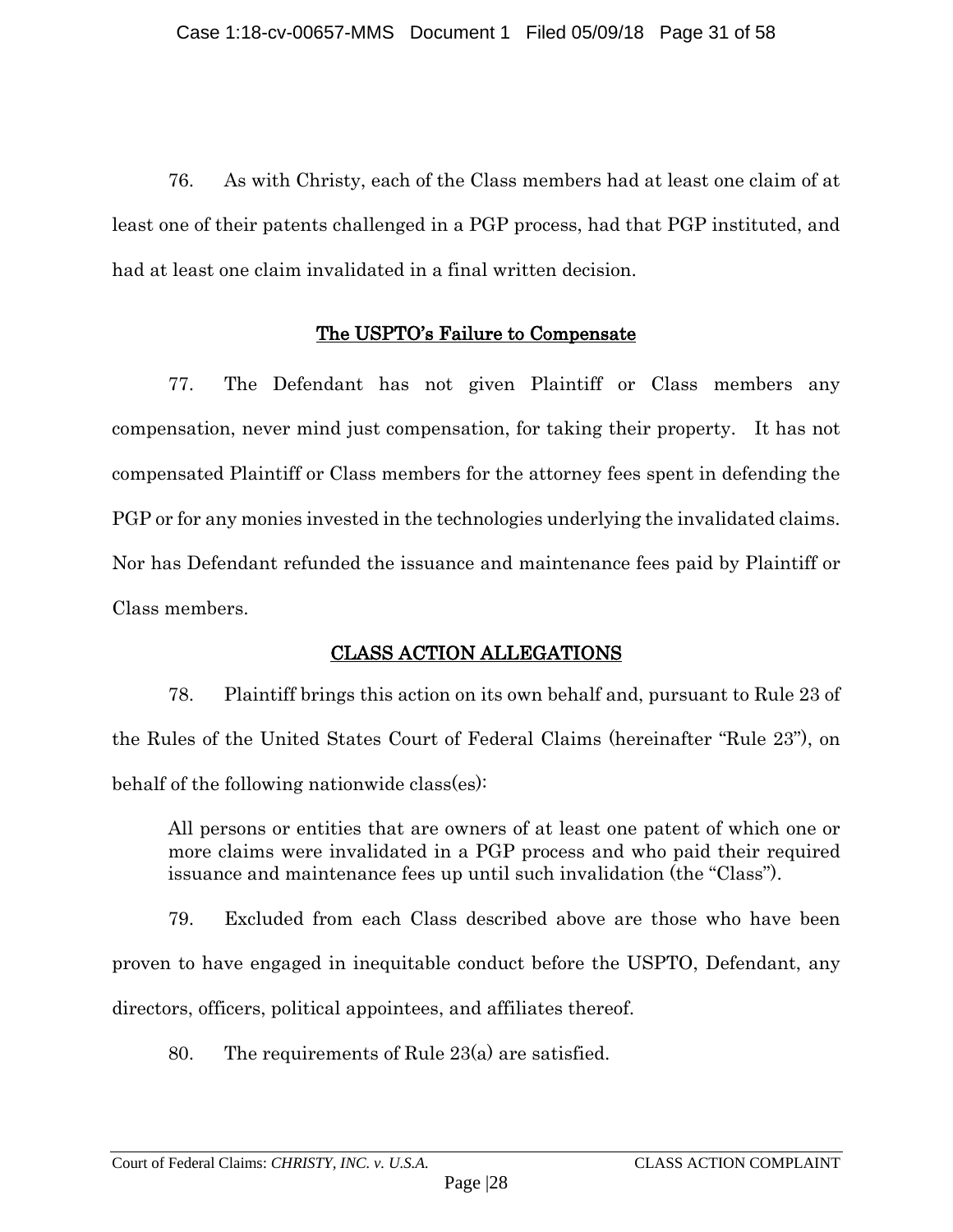81. The Class members are so numerous that joinder of all Members is impracticable. The Class members are geographically dispersed and number in the thousands for each Class. Disposition of the claims of the proposed Class in a class action will provide substantial benefits to both the parties and the Court.

82. The rights of each Class Member were violated in a similar fashion based upon Defendant's uniform wrongful actions and/or inaction.

83. The following questions of law and fact are common to each proposed Class Member and predominate over questions that may affect individual Class members, and include, among others:

a) Whether the Defendant had any legal basis to appropriate Class members' patent property;

b) Whether Defendant violated the Fifth Amendment in taking Class members' patent property;

c) Whether the Defendant took Class members' property without just compensation in violation of the United States Constitution;

d) Whether Class members are due just compensation for Defendant's taking of their property;

e) Whether Defendant breached its contract with Class members respecting its issuance of the respective patents to each of them;

f) Whether Class members were damaged by the Defendant's breach of contract;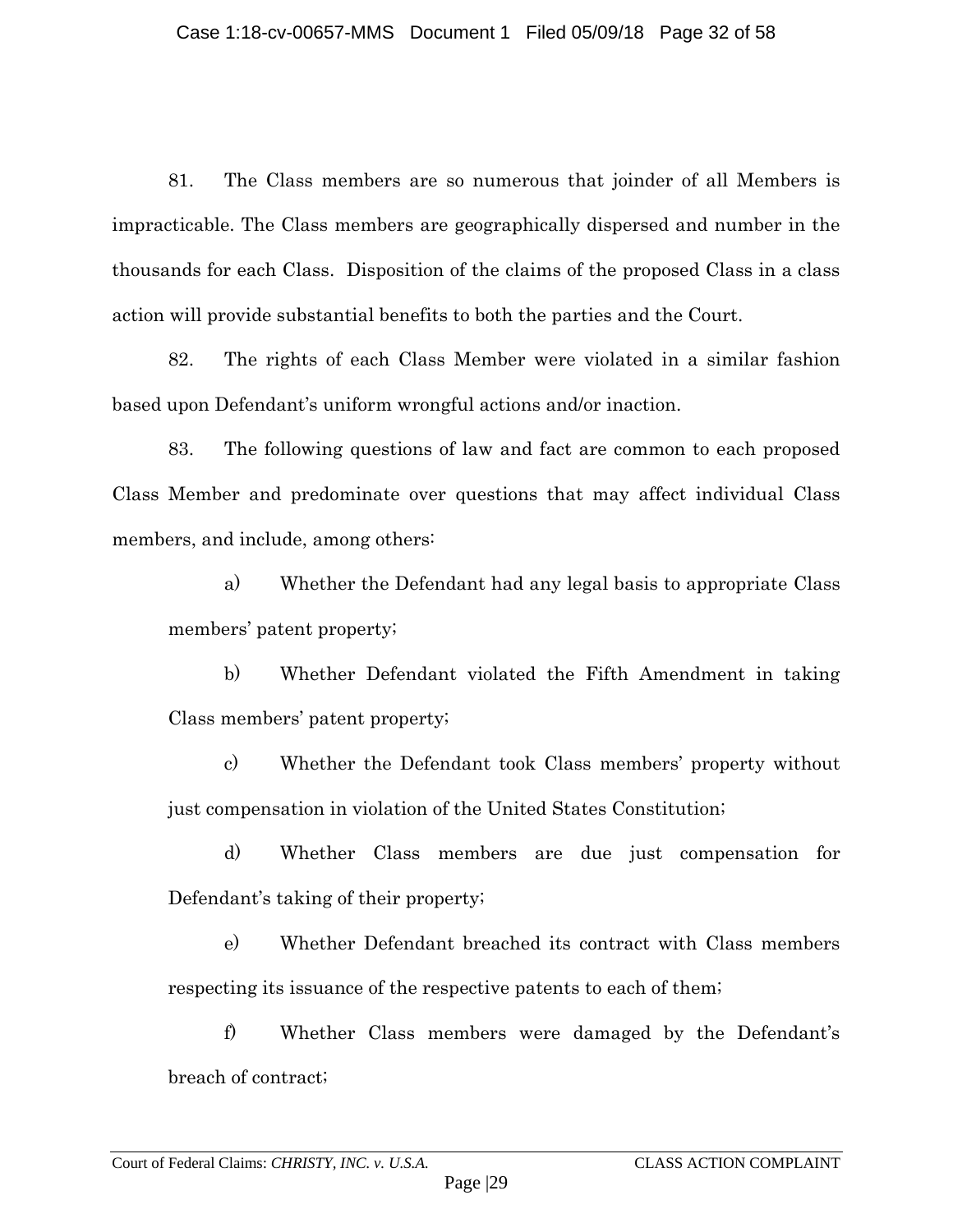g) Whether the Defendant illegally exacted Class members' issuance and maintenance fees and investments in the patented technologies;

h) Whether Defendant was unjustly enriched by keeping fees paid to it for patents that were later invalidated due to USPTO "error"; and

i) Whether Defendant owes money damages to Class members.

84. Plaintiff is a member of the Class

85. Plaintiff's claims are typical of the claim of absent Class members. If brought individually, the claim of each Class Member would necessarily require proof of the same material and substantive facts, and seek the same remedies. The Defendant's actions alleged herein have impacted Class members equally because such actions have been directed at the at the original patent examination process and the PGP processes, and the Class members were participants in both. Accordingly, Plaintiff's claims against the Defendant based on the conduct alleged herein would be identical to the claims of other Class members.

86. Further, and in the alternative, Fed. R. Civ. Proc.  $23(c)(4)$  permits an action to be maintained as a class action with respect to only particular issues, and the common questions of law and fact set forth above raise issues which are appropriate for class treatment pursuant to Fed. R. Civ. Proc.  $23(c)(4)$ .

87. Plaintiff is willing and prepared to serve the Court and the proposed Class in a representative capacity. Plaintiff will fairly and adequately protect the interest of the Class and have no interests adverse to, or which directly and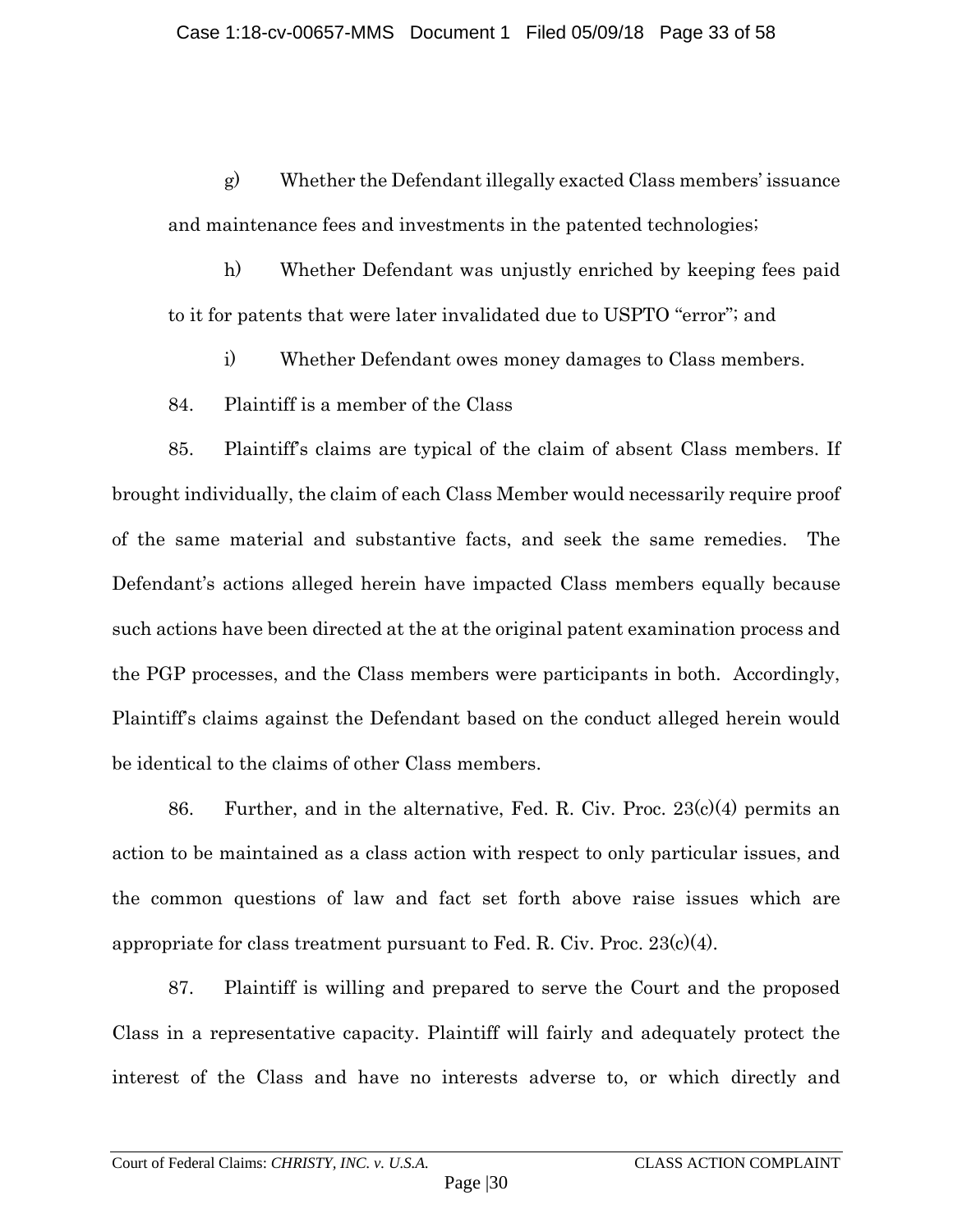irrevocably conflicts with, the interests of other Class members. Further, Plaintiff is committed to prosecuting this action to a final resolution and, in furtherance thereof, Plaintiff has retained counsel experienced in prosecuting complex class action litigation.

88. Defendant has acted or refused to act on grounds generally applicable to the proposed Class, thereby making appropriate equitable relief as it pertains to money damages with respect to the Class.

89. A class action is superior to other available methods for the fair and efficient adjudication of this controversy because individual claims by the Class members are impractical, as the costs of prosecution would exceed what any Class Member has at stake.

90. Members of the Class are readily ascertainable through Defendant's records.

91. Prosecuting separate actions by individual Class members would create a risk of inconsistent or varying adjudications that would establish incomparable standards of conduct for Defendant. Moreover, adjudications with respect to individual Class members would, as a practical matter, be dispositive of the interests of other Class members.

92. Proposed class counsel are experienced in complex, class action litigation, have no conflicts of interest, and will zealously pursue the interests of the Proposed Class members herein.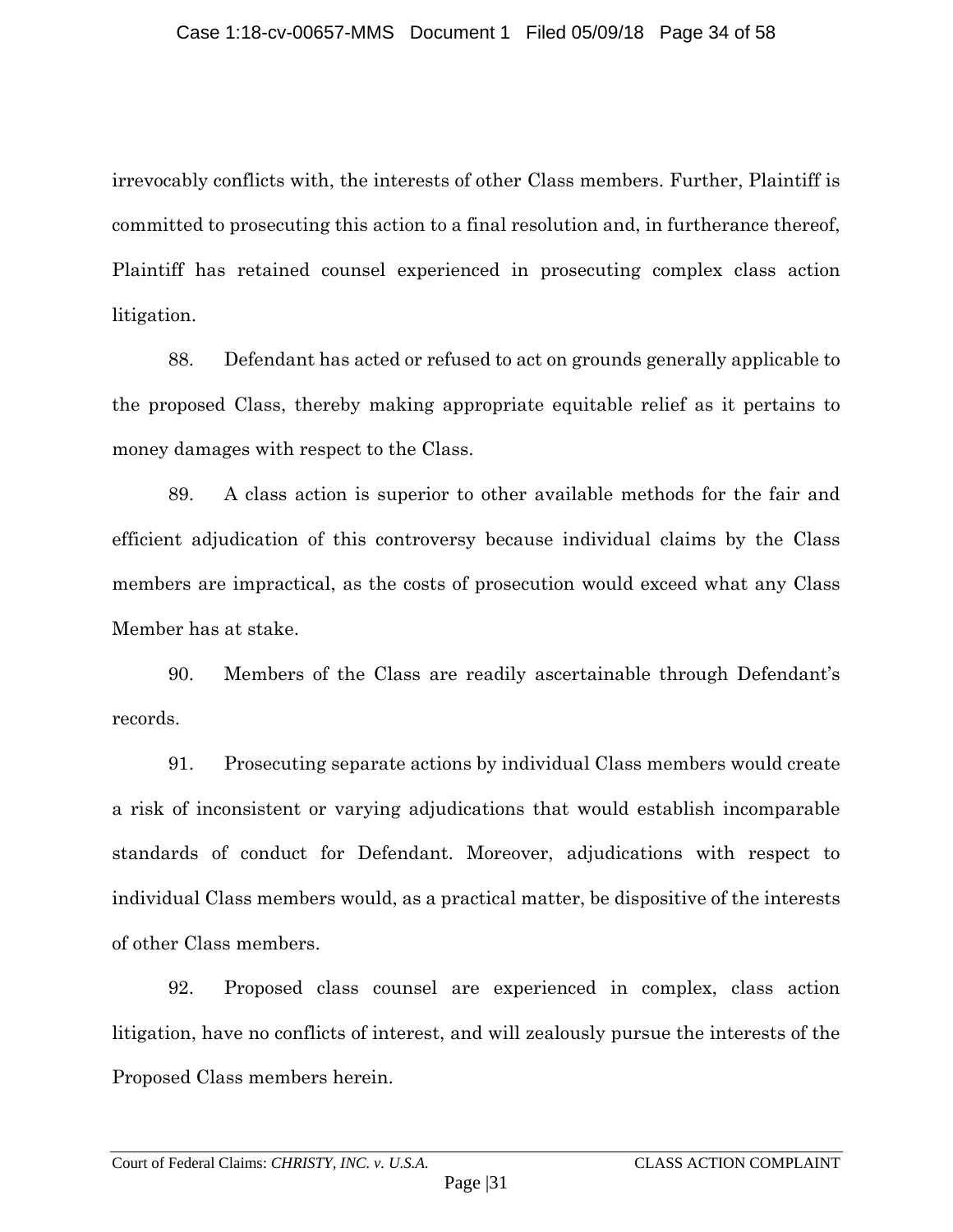93. Plaintiff seeks class certification under Rule 23(b)(3) because as described above, common questions of fact and law predominate over any individual issues and a class action is superior to other methods of adjudicating the controversy.

### COUNT I: TAKING OF PROPERTY WITHOUT JUST COMPENSATION

<span id="page-34-0"></span>94. Plaintiff re-alleges and incorporates by reference each of the Paragraphs above.

95. Plaintiff brings this claim on behalf of itself and all members of the Class.

96. The Government is prohibited from taking "property . . . for public use, without just compensation." U.S. Const. Amend. V.

97. The issuance of a patent to Plaintiff and Class members recognized a property right in each of the inventions embodied in the relevant claims, and those property rights were presumed valid, and when issued those property rights vested in Plaintiff and Class members. See, e.g., Florida Prepaid Postsecondary Ed. Expense Bd. v. College Savings Bank, 527 U. S. 627, 642 (1999) (patents as property right); James v. Campbell, 104 U. S. 356, 358 (1882) (same). Plaintiff and Class members also had property rights in the issue fees and maintenance fees paid, investments in the underlying technologies to the invalidated claims, and to the monies spent in defending the PGPs by Plaintiff and Class members.

98. The Patent Certificate and patent itself memorializes the patent rights granted by Defendant to Plaintiff and Class members.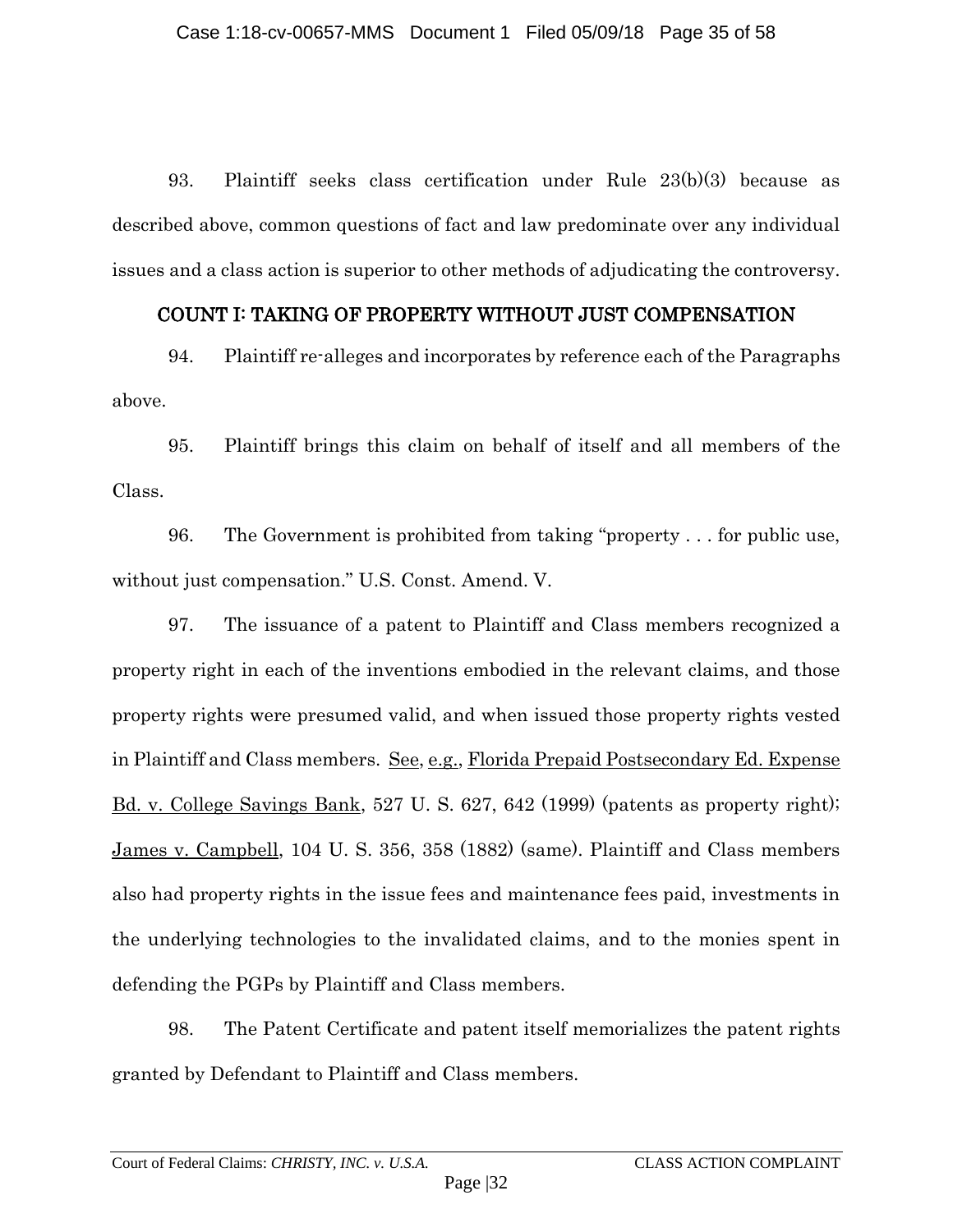99. Plaintiff's and Class members' patent granted them the right to dispose of, transfer, or exclude others from the use of the invention. See Adams v. United States, 391 F.3d 1212, 1224 (Fed. Cir. 2004) (Under the Takings Clause, "property" is defined as a "legally-recognized property interest such as one in real estate, personal property, or intellectual property."); Florida Prepaid Postsecondary, 527 U.S. at 642; James, 104 U.S. at 358. Each of them had this valid property interest at the time of the taking alleged herein.

100. With the invalidation of the claims of the Plaintiff's and Class members' patents through a PGP process, each of their property rights in the invalidated claims, along with the issuance and maintenance fees and the investments made in the patented technologies, were taken by the Defendant (through the actions of the USPTO and PTAB) for public use. By definition, the inventions covered by a claim become available for public use at the end of their patent term, but the Defendant's actions in the PGP process put those inventions into public use/the public domain upon invalidation of those claims. Plaintiff and Class members were deprived of the value of the patented technologies, which includes expected royalties and other payments related to use of the patents, their investments in the patented technologies, the issuance and maintenance fees, and the attorney fees spent in defending the PGP processes that invalidated the claims. These actions by the Defendant constitute a taking and constitute a violation of the Fifth Amendment, and compensation for that taking is due.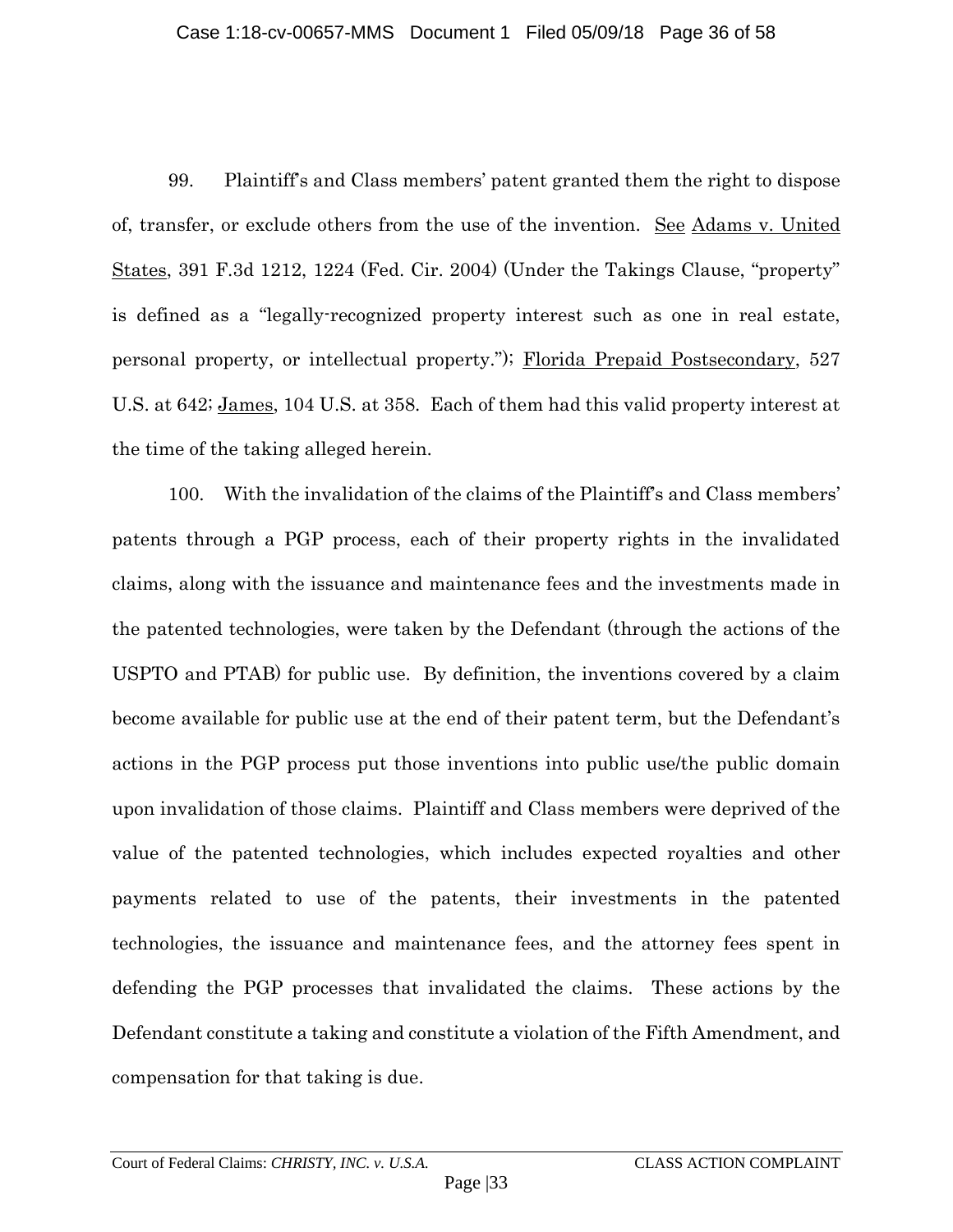101. The taking was the predictable result of the Defendant's (and USPTO) actions because it was the direct and necessary result of the invalidation of their respective patent claims and was, in any event, within contemplation of or reasonably to be anticipated by the Defendant.

102. The Defendant's actions were a physical invasion of the Plaintiff's and Class members' property rights, or at a minimum were equal and akin to, and are properly characterized as, a physical invasion, and said invasion disenfranchised them from their duly granted property rights. The Defendant's failure to pay just compensation for the taking of Plaintiff's and Class members' patent claims, including, but not limited to, expected royalties and other payments related to use of the patents, has a significant adverse economic impact on Plaintiff and Class members.

103. At the time of their substantial investments into the patented technologies, the Plaintiff and Class members had reasonable investment backed expectations in receiving compensation for their claims—each of these patents having been duly issued by the USPTO after substantial examination and being presumed valid—as supported by the policy of granting patents to encourage investment backed risks into technologies. Indeed, Plaintiff and Class members rightfully and reasonably expected royalties and other payments from those that used the patented technologies. Plaintiff and Class members had reasonable investment-backed expectations in receiving a market rate of return on the capital they invested in their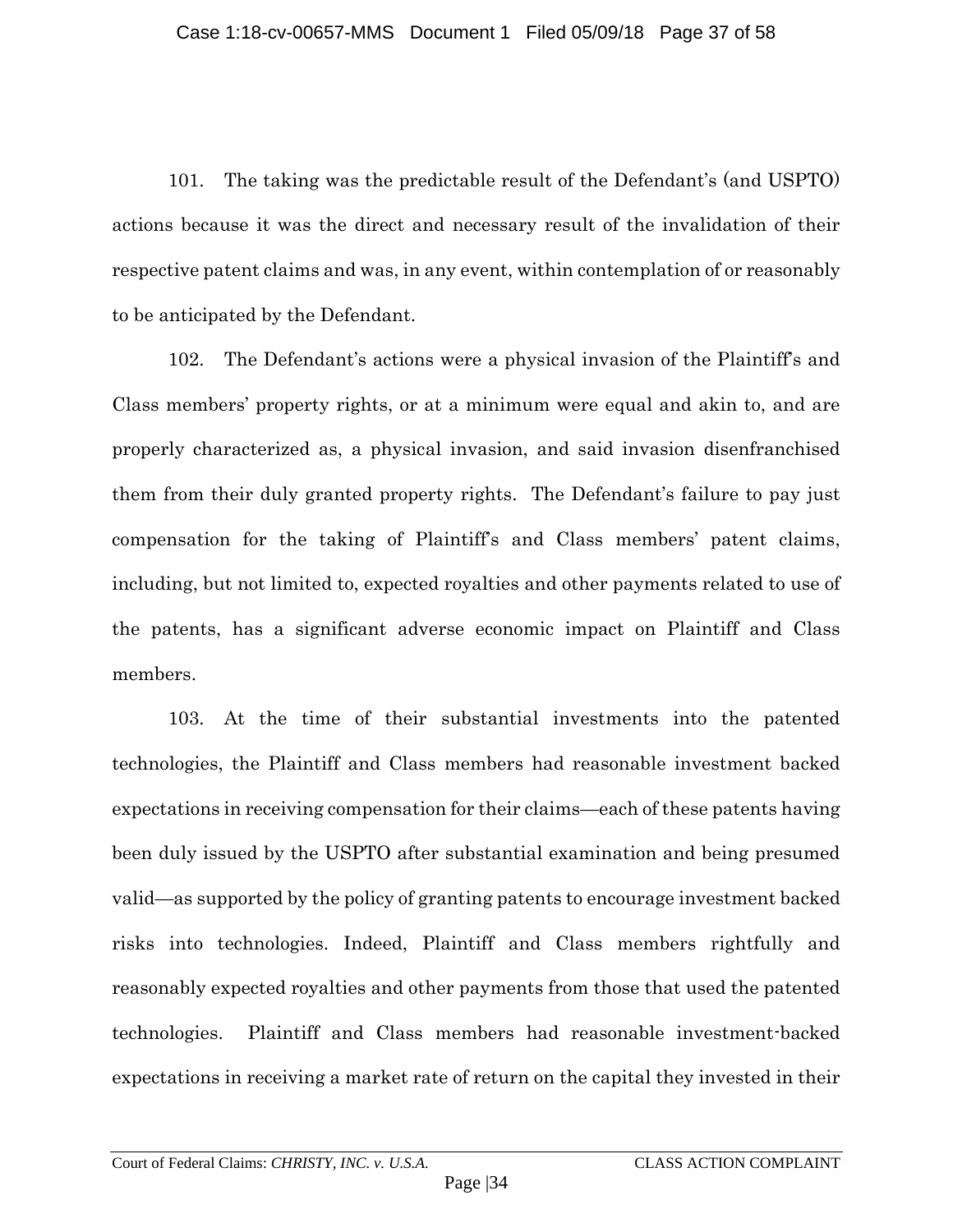patented technologies (such investment having been encouraged by Defendant and then put to the public's use), their payment of issuance and maintenance fees, and attorney fees spent in defending the invalidated claims.

104. The economic impact upon the Plaintiff and Class members was concrete and severe because the entire value of the claims and the fees were destroyed as to each of the Plaintiff and Class members through the Defendant's provision of those properties to public use.

105. The Defendant's interference with the property rights of Plaintiff and Class members was substantial, permanent, and total, and it is sufficient to rise to the level of a taking by giving away the property rights for public use. Justice and fairness require that the economic injuries caused by the Defendant's action be compensated by the Defendant, rather than remain disproportionately concentrated on the Plaintiff and Class members.

106. Defendant has not compensated Plaintiff and Class members for the taking of their properties.

107. As a direct and proximate result of the foregoing taking by Defendant, Plaintiff and Class members were damaged in an amount to be determined at trial but that includes compensatory damages, consequential damages, pre- and post judgment interest, special damages, costs, fees (including attorney fees), and any other damages available under the law and awarded by the Court. Plaintiff and Class members are entitled to recover damages from the Defendant equal to their issuance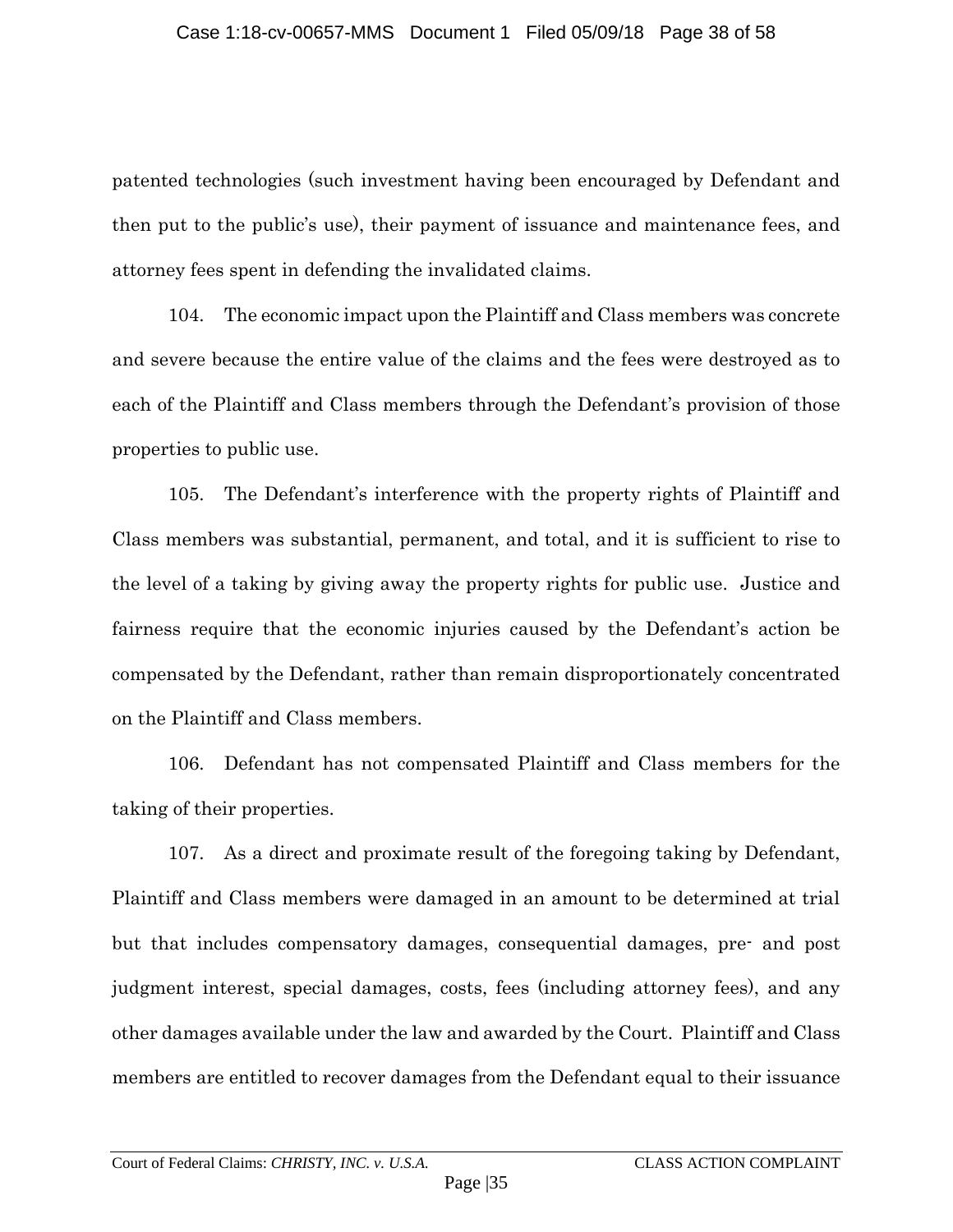and maintenance fees, their investments made in the patented technologies, the attorney fees spent in defending the PGP processes that invalidated the claims, and the value of the patent claims themselves (for the avoidance of doubt, this value includes expected royalties and other payments related to use of the patents), in an amount to be determined at trial.

## COUNT II: BREACH OF CONTRACT

<span id="page-38-0"></span>108. Plaintiff re-alleges and incorporates by reference each of the Paragraphs above.

109. Plaintiff brings this claim on behalf of itself and all members of the Class.

110. Upon concluding its review of Plaintiff's and Class members' patent applications, the USPTO issued an offer in the form of a Notice of Allowance and Fee(s) due to Plaintiff and Class members.

111. Both the USPTO and Plaintiff, like other Class members, intended to contract. This Notice of Allowance and Fee(s) constituted an intent to contract between USPTO and Plaintiff, which cites to the underlying application and delineates the metes and bounds of each claim to be issued. That Notice also included the consideration to be paid, the parties, the length of time the patent was to be issued (statutory time period plus term extension), among others. If the applicant paid the fees, then the USPTO would issue a patent with those claims upon receipt of said fees. A duty existed under that contract for the Defendant to keep the patent claims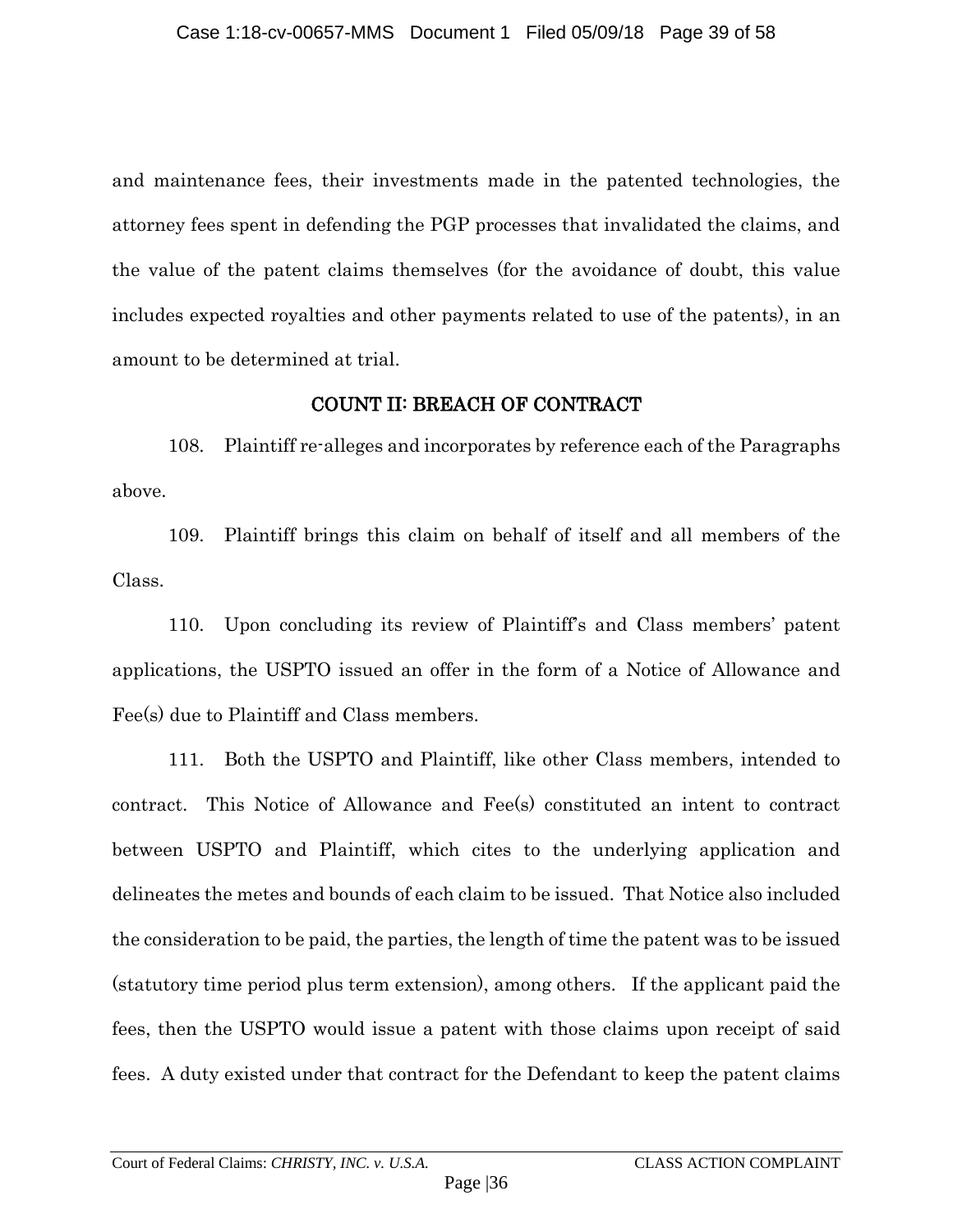in force as long as the Plaintiff and Class members paid their issue and maintenance fees. No ambiguity existed as to the terms of the contract. Payment of the issuance fees by Plaintiff and Class members in exchange for a duly issued patent by the USPTO constituted consideration for the contract. The Patent Certificate memorializes the terms of contract between the Plaintiff and Class members and the Defendant.

112. A duty existed under that contract for the Defendant to keep the patent claims in force as long as the Plaintiff and Class members paid their issue and maintenance fees. No ambiguity existed as to the terms of the contract.

113. The USPTO representative who entered into the contract on behalf of the United States had actual authority to contractually bind the government. In the alternative, this actual authority was implied because the USTPO agent's authority to issue patents upon receipt of issuance fees is an integral part of their duties.

114. An actual patent was issued once the fees were paid by the Plaintiff and Class members by the date they were due (by completing the Fee(s) Transmittal form, Part B), which comprised an acceptance of the offer to issue a patent (for a specific time period subject to any Determination of Patent Term Adjustment under 35 U.S.C. 154 (b)) as outlined in the patent application and office action history. The acceptance comprised, among other terms, an acceptance of the material term of a discrete number of claims that were to be part of the issued patent.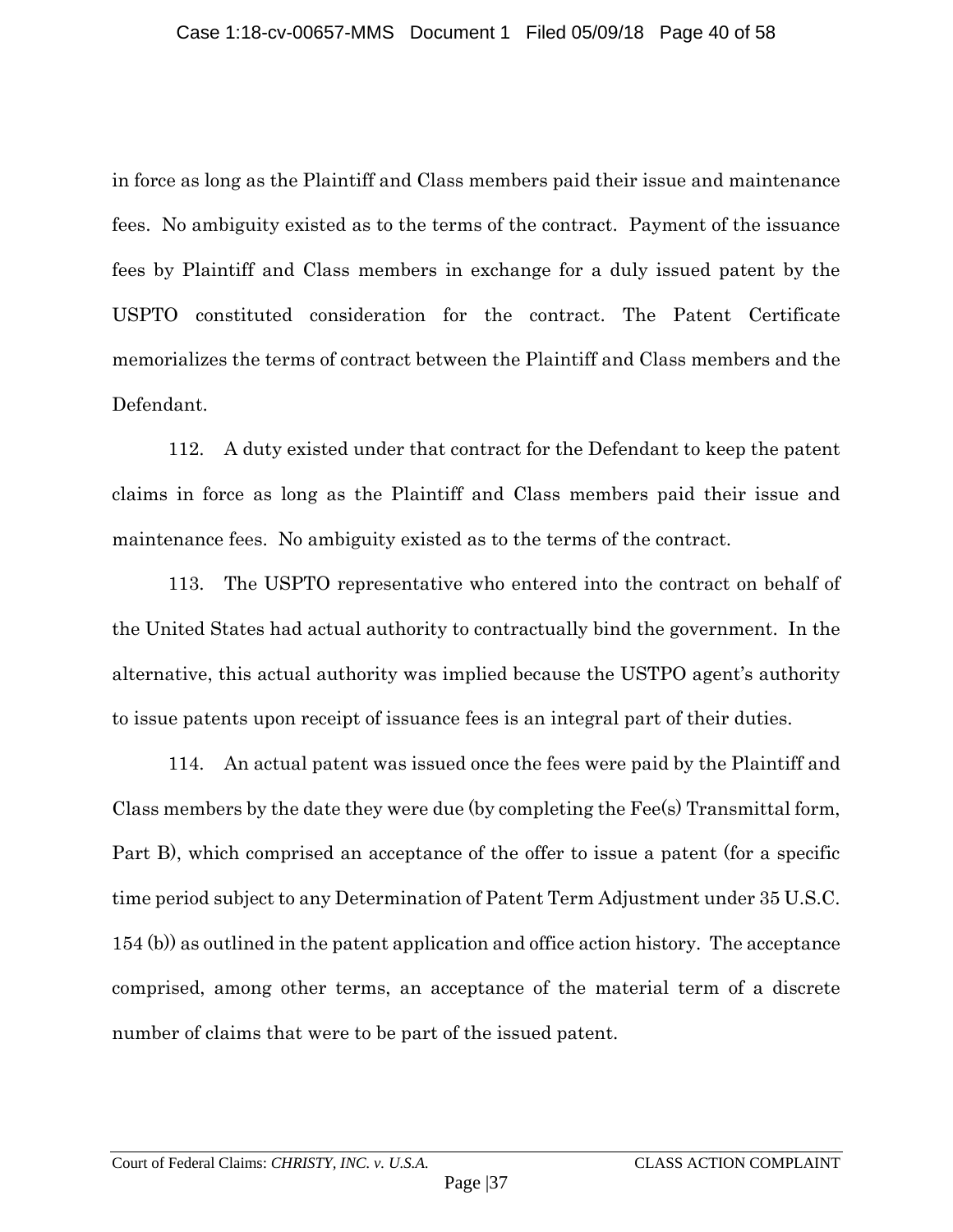115. After payment was received by the USPTO, an Issue Notification was issued to Plaintiff and Class members, which included a patent number and date of issuance. The offer and acceptance, detailed above, constituted a valid, existing contract with all the necessary terms.

116. To preserve the enforceability of the patents going forward, Plaintiff and Class members paid the maintenance fees that were due (per the maintenance fee schedule for each of those patents) for the patents to stay in force. See 35 U.S.C. § 41(b). Thus, Plaintiff and Class members performed their obligations under the contract.

117. After instituting a petition for the relevant PGP, the PTAB determined that certain claims of the Plaintiff's and Class members' patents were invalid.

118. The PTAB's decision to invalidate the relevant claims of the Plaintiff's and Class members' patents extinguished any property rights in the inventions embodied in those claims and devalued any other claim that was related to the invalidated claims but not the subject of the PGP.

119. Defendant, through the PTAB's decision to invalidate the claims of Plaintiff and Class members prior to the end of the statutory term (plus any extension) materially breached the terms of the contract between the USPTO and Plaintiff and Class members. According to the Defendant, the Plaintiff's and Class members' patents were issued in "error."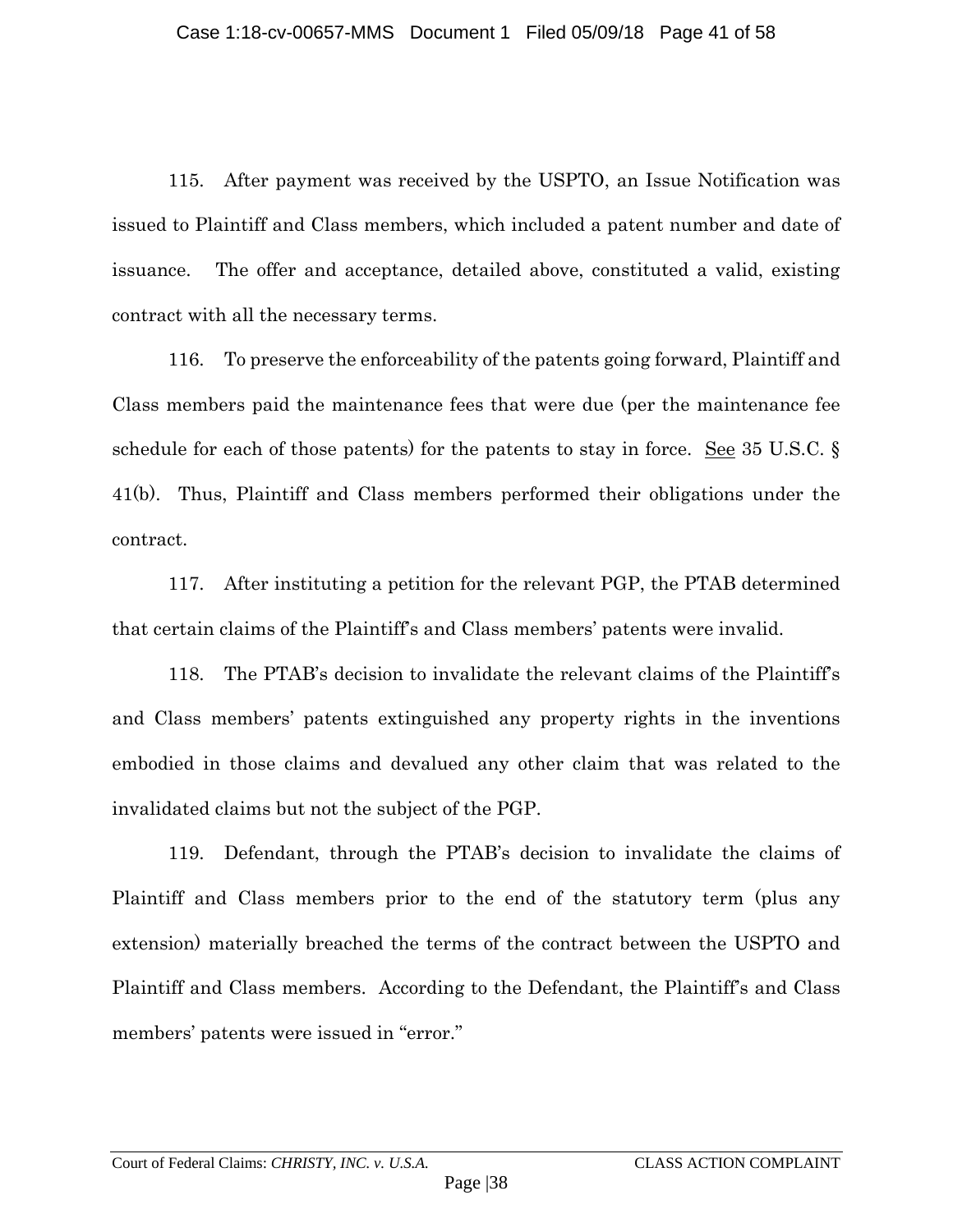120. Plaintiff and Class members have performed fully each and all of the conditions, covenants, and obligations imposed on it under the terms of the contract.

121. It was foreseeable and reasonable that Plaintiff and Class members would spend attorney fees in defending the subject patent claims in the PGP processes given the statutory presumption of validity afforded them and the policy of encouraging investment in patented technologies, and thus the attorney fees so spent are consequential damages to the breach of the contracts. It was also foreseeable that Plaintiffs would enter into royalty (and/or other payment) agreements pursuant to the patents granted, and thus those royalty or other payments would also be consequential damages to the breaches.

122. As a direct and proximate result of the foregoing material breach by Defendant, Plaintiff and Class members did not receive the benefit of the bargain to which they were entitled and suffered the damages alleged and sought immediately below, including damages for the value of the patent claims themselves (for the avoidance of doubt, this value includes expected royalties and other payments related to use of the patents), the attorney fees spent in defending the PGP process that invalidated the claims, the issue and maintenance fees paid by Plaintiff and Class members, and the investments in the patented technologies that were encouraged by Defendant.

123. The Plaintiff and Class members were damaged in an amount to be determined at trial but that includes compensatory damages, consequential damages,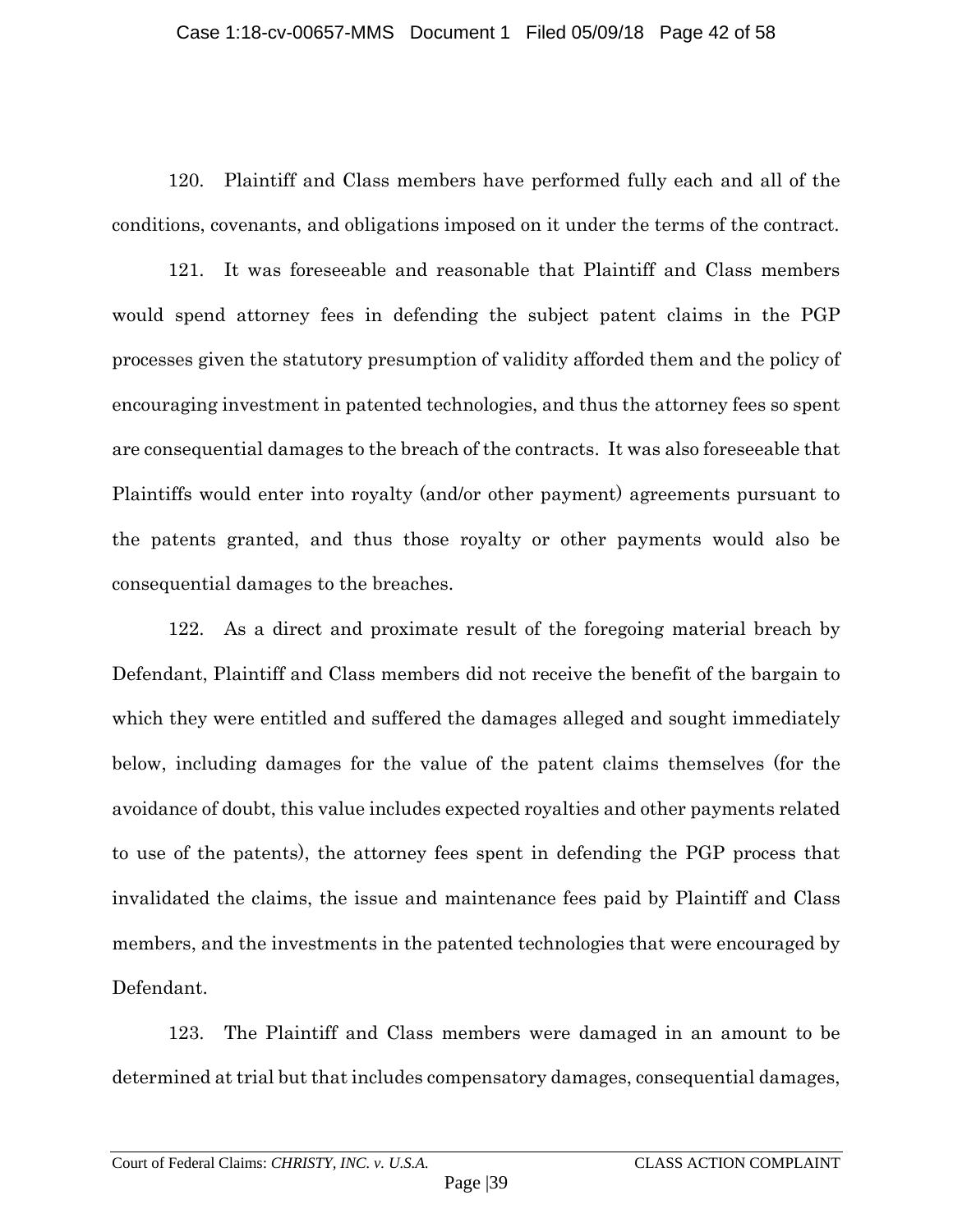pre- and post-judgment interest, special damages, costs, fees (including attorney fees), and any other damages available under the law and awarded by the Court.

### COUNT III: BREACH OF IMPLIED IN-FACT CONTRACT (IN THE ALTERNATIVE TO COUNT II)

<span id="page-42-0"></span>124. Plaintiff re-alleges and incorporates by reference each of the Paragraphs above.

125. Plaintiff brings this claim on behalf of itself and all members of the Class.

126. Upon concluding its review of Plaintiff's and Class members' patent applications, the USPTO issued a Notice of Allowance and Fee(s) due to Plaintiff and Class members.

127. Both the USPTO and Plaintiff, like other Class members, intended to contract, even if impliedly. This Notice of Allowance and Fee(s) constituted an intent to contract between USPTO and Plaintiff, which cites to the underlying application and delineates the metes and bounds of each claim to be issued. That Notice also included the consideration to be paid, the parties, the length of time the patent was to be issued (statutory time period plus term extension), among others. If the applicant paid the fees, then the USPTO would issue a patent with those claims upon receipt of said fees. A duty existed under that implied contract for the Defendant to keep the patent claims in force as long as the Plaintiff and Class members paid their issue and maintenance fees. No ambiguity existed as to the terms of the implied contract. Payment of the issuance fees by Plaintiff and Class members in exchange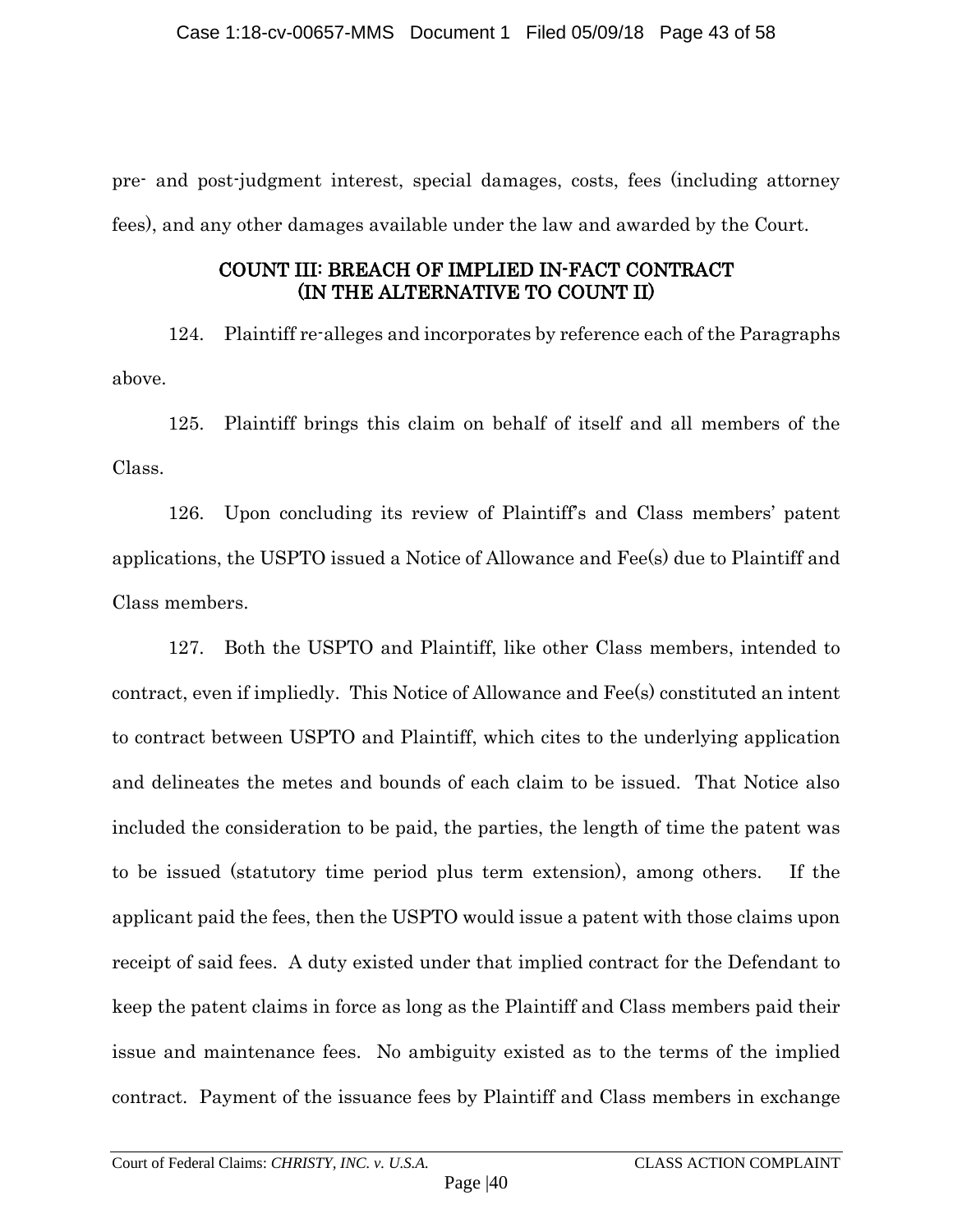for a duly issued patent by the USPTO constituted consideration for the contract. The Patent Certificate memorializes the terms of the implied contract between the Plaintiff and Class members and the Defendant.

128. A duty existed under that contract to for the Defendant to keep the patent claims in force as long as the Plaintiff and Class members paid their issue and maintenance fees. No ambiguity existed as to the terms of the implied contract.

129. The USPTO representative who entered into the implied contract on behalf of the United States had actual authority to contractually bind the government. In the alternative, this actual authority was implied because the USTPO agent's authority to issue patents upon receipt of issuance fees is an integral part of their duties.

130. An actual patent was issued once the fees were paid by the Plaintiff and Class members by the date they were due (by completing the Fee(s) Transmittal form, Part B), which comprised an acceptance of the offer to issue a patent (for a specific time period subject to any Determination of Patent Term Adjustment under 35 U.S.C. 154 (b)) as outlined in the patent application and office action history. The acceptance comprised, among other terms, an acceptance of the material term of a discrete number of claims that were to be part of the issued patent.

131. After payment was received by the USPTO, an Issue Notification was issued to Plaintiff and Class members, which included a patent number and date of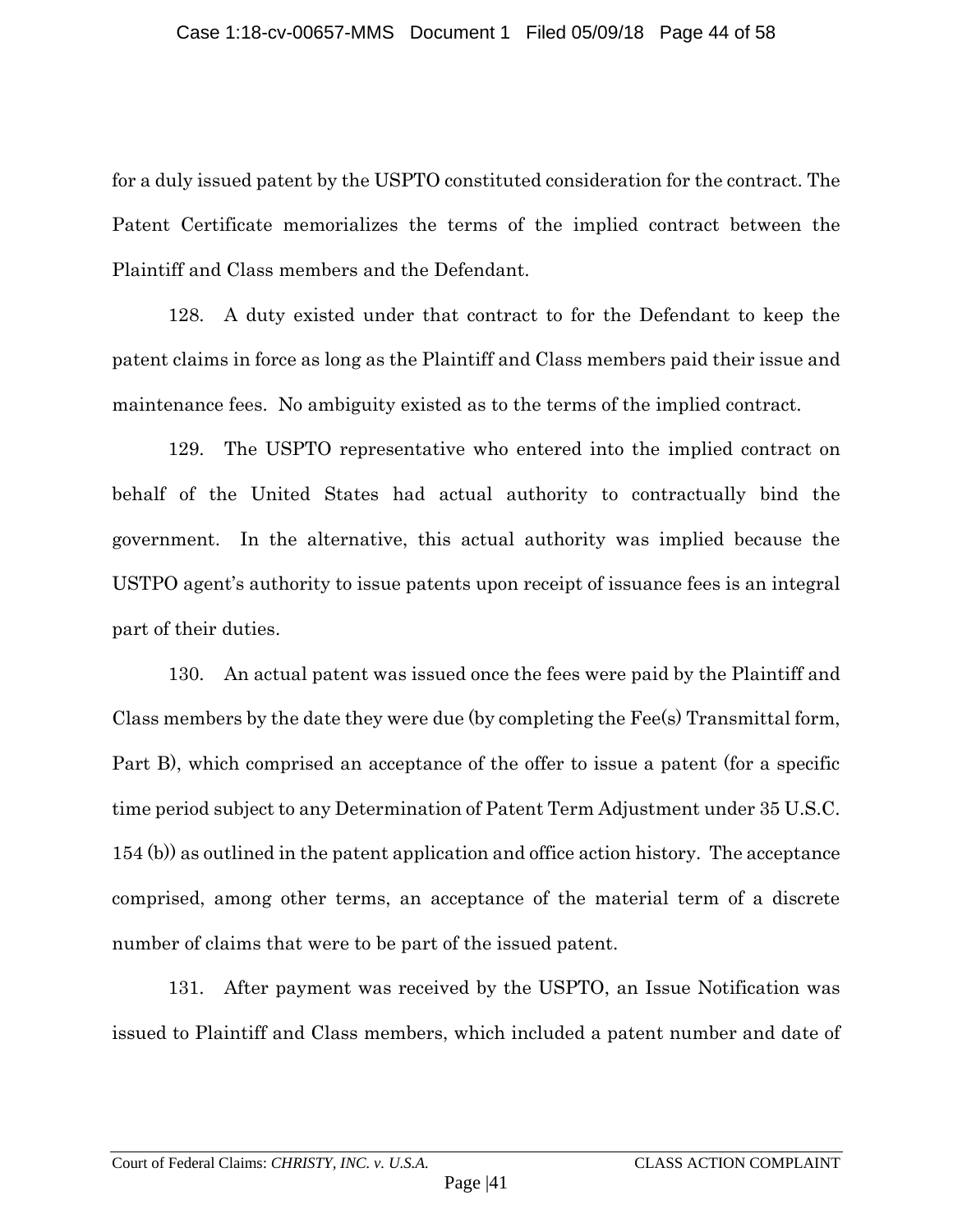issuance. The offer and acceptance, detailed above, constituted a valid implied contract with all the necessary terms.

132. To preserve the enforceability of the patents going forward, Plaintiff and Class members paid the maintenance fees that were due (per the maintenance fee schedule for each of those patents) for the patents to stay in force. See 35 U.S.C. § 41(b). Thus, Plaintiff and Class members performed their obligations under the contract.

133. After instituting a petition for the relevant PGP, the PTAB determined that certain claims of the Plaintiff's and Class members' patents were invalid.

134. The PTAB's decision to invalidate the relevant claims of the Plaintiff's and Class members' patents extinguished any property rights in the inventions embodied in those claims and devalued any other claim that was related to the invalidated claims but not the subject of the PGP.

135. Defendant, through the PTAB's decisions to invalidate the claims of Plaintiff and Class members prior to the end of the statutory term (plus any extension) materially breached the terms of the implied contract between the United States (through its agent. the USPTO) and Plaintiff and Class members. Although Plaintiff and Class members were induced into believing they were being granted a patent with certain claims and for a certain period of time, they (apparently) were not granted a patent with certain claims for a certain period of time as the patents were apparently issued in "error."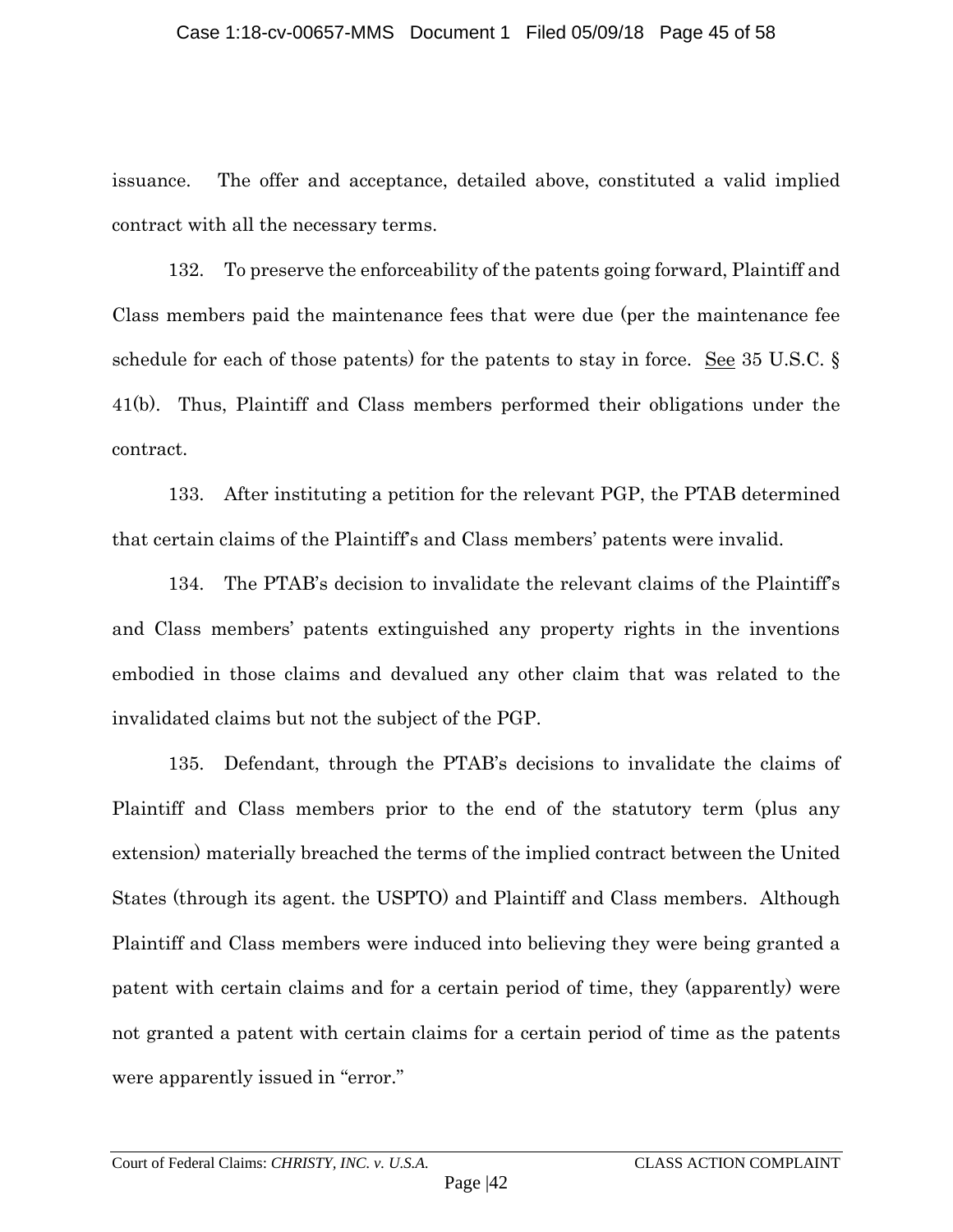136. Plaintiff and Class members have performed fully each and all of the conditions, covenants, and obligations imposed on it under the terms of the implied contract.

137. It was foreseeable and reasonable that Plaintiff and Class members would spend attorney fees in defending the subject patent claims in the PGP processes given the statutory presumption of validity afforded them and the policy of encouraging investment in patented technologies, and thus the attorney fees so spent are consequential damages to the breach of the implied contracts. It was also foreseeable that Plaintiffs would enter into royalty (and/or other payment) agreements pursuant to the patents granted, and thus those royalty or other payments would also be consequential damages to the breaches.

138. As a direct and proximate result of the foregoing material breach by Defendant, Plaintiff and Class members did not receive the benefit of the bargain to which they were entitled and suffered the damages alleged and sought immediately below, including damages for the value of the patent claims themselves (for the avoidance of doubt, this value includes expected royalties and other payments related to use of the patents), the attorney fees spent in defending the PGP process that invalidated the claims, the issue and maintenance fees paid by Plaintiff and Class members, and the investments in the patented technologies that were encouraged by Defendant.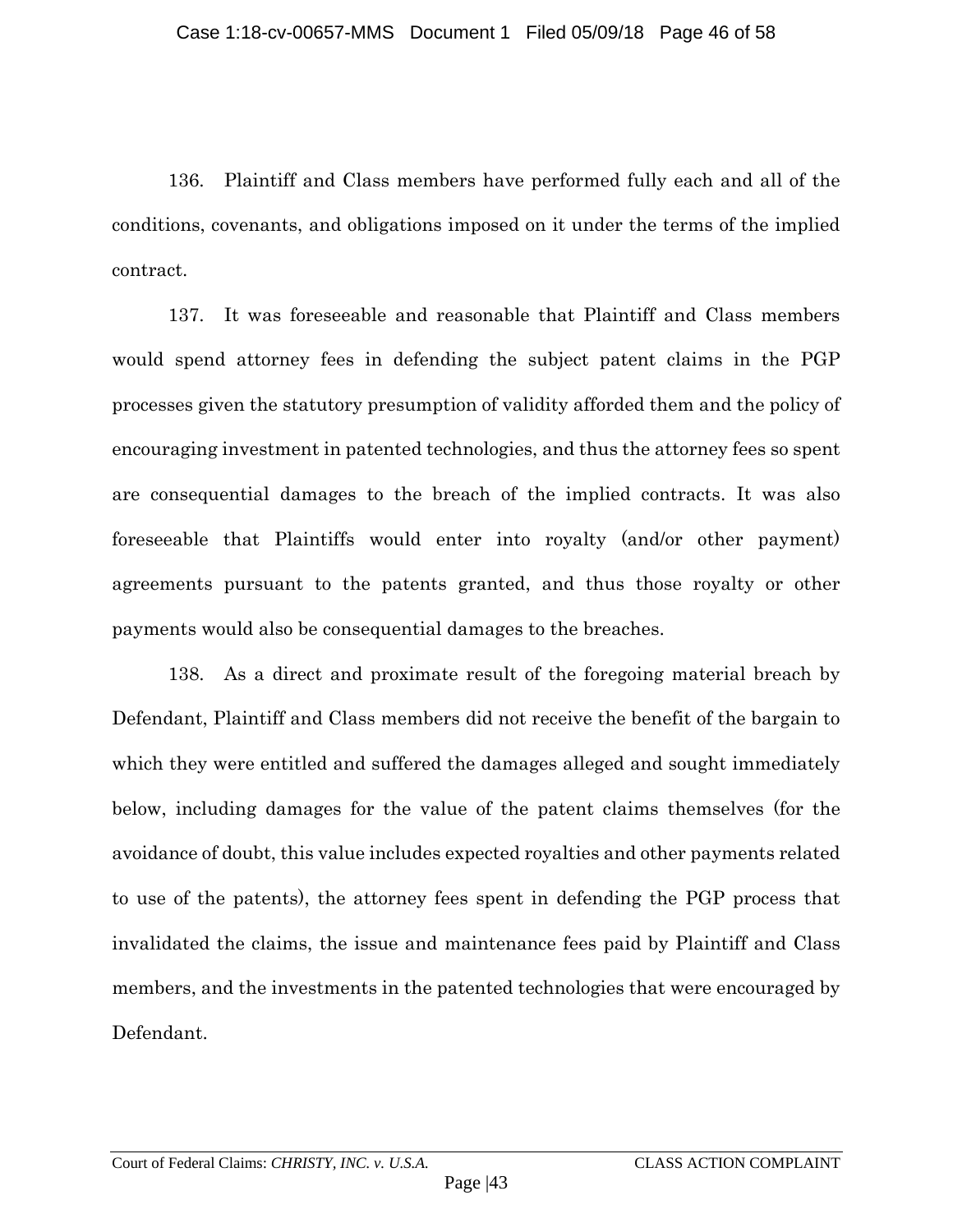139. The Plaintiff and Class members were damaged in an amount to be determined at trial but that includes compensatory damages, consequential damages, pre- and post-judgment interest, special damages, costs, fees (including attorney fees), and any other damages available under the law and awarded by the Court.

### <span id="page-46-0"></span>COUNT IV: BREACH OF IMPLIED DUTY OF GOOD FAITH AND FAIR DEALING

140. Plaintiff re-alleges and incorporates by reference each of the Paragraphs above.

141. Plaintiff brings this claim on behalf of itself and all members of the Class.

142. Plaintiff and Class members had a contract (express or, alternatively, implied) as set forth in Counts II and III.

143. Plaintiff and Class members reasonably anticipated that the Defendant would continue to maintain in force their patent claims.

144. The Defendant acted in bad faith by invalidating the claims it issued in the first instance, while profiting off the process for that invalidation.

145. The Defendant did not make a broad and general change in the law because it specifically targeted the PGP processes and the patents issued to Plaintiff and Class members.

146. Neither Plaintiff nor Class members could have reasonably anticipated a change in the law (PGP processes) specifically targeting their patent claims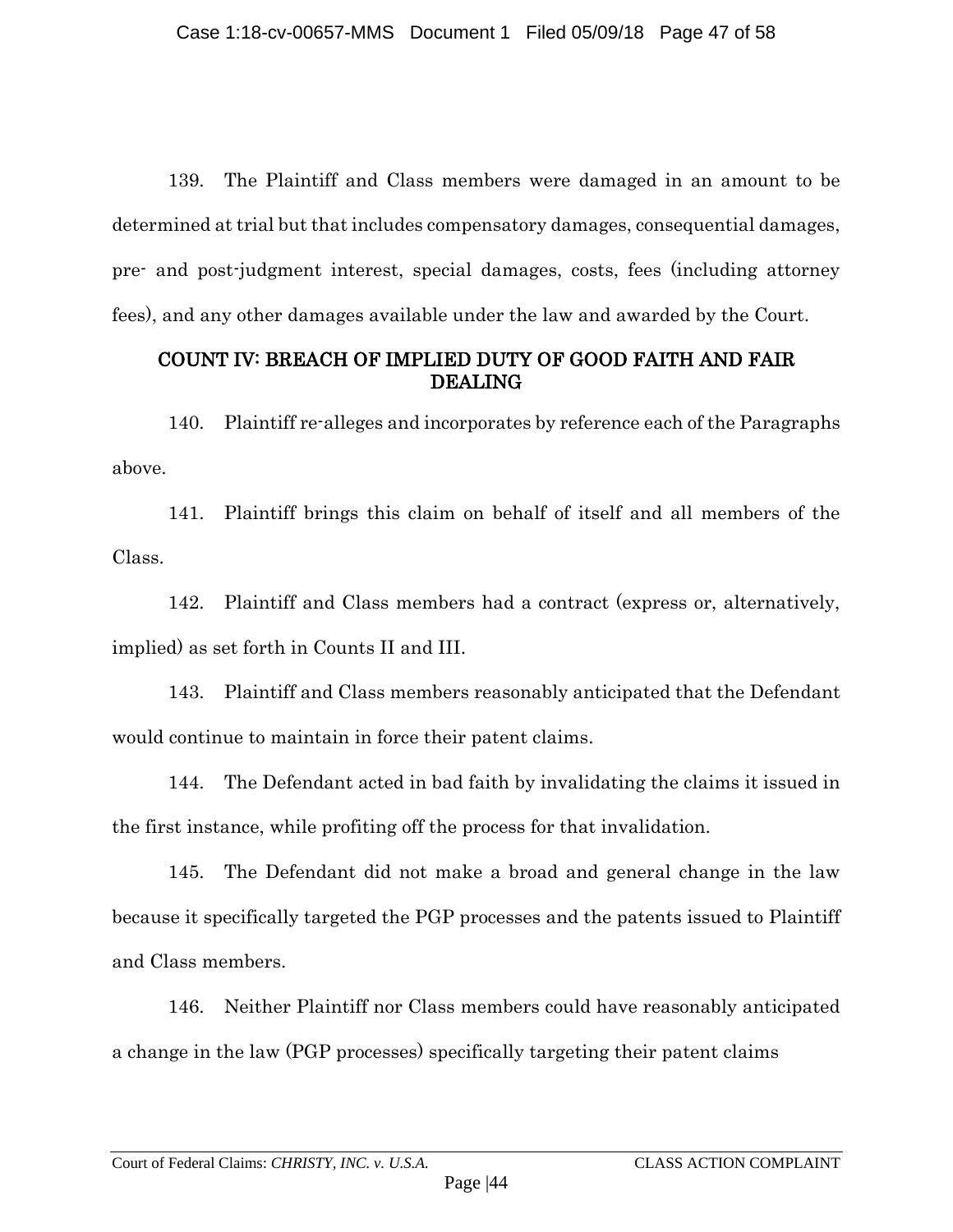147. The Defendant destroyed the patent properties owned by Plaintiff and Class members.

148. By failing to maintain in force the Plaintiff's and Class members' patent claims, the Defendant breached the implied covenant of good faith and fair dealing inherent in the Defendant's contracts with Plaintiff and Class members and will continue to breach the implied covenant each time the technologies underlying the subject claims is used by the public.

149. It was foreseeable and reasonable that Plaintiff and Class members would spend attorney fees in defending the subject patent claims in the PGP processes given the statutory presumption of validity afforded them and the policy of encouraging investment in patented technologies, and thus the attorney fees so spent are consequential damages to the breach of the duty of good faith and fair dealing. It was also foreseeable that Plaintiffs would enter into royalty (and/or other payment) agreements pursuant to the patents granted, and thus those royalty or other payments would also be consequential damages to the breaches.

150. As a direct and proximate result of the foregoing breaches by Defendant, Plaintiff and Class members were damaged, including damages for the value of the patent claims themselves (for the avoidance of doubt, this value includes expected royalties and other payments related to use of the patents), the attorney fees spent in defending the PGP process that invalidated the claims, the issue and maintenance fees paid by Plaintiff and Class members, and the investments in the patented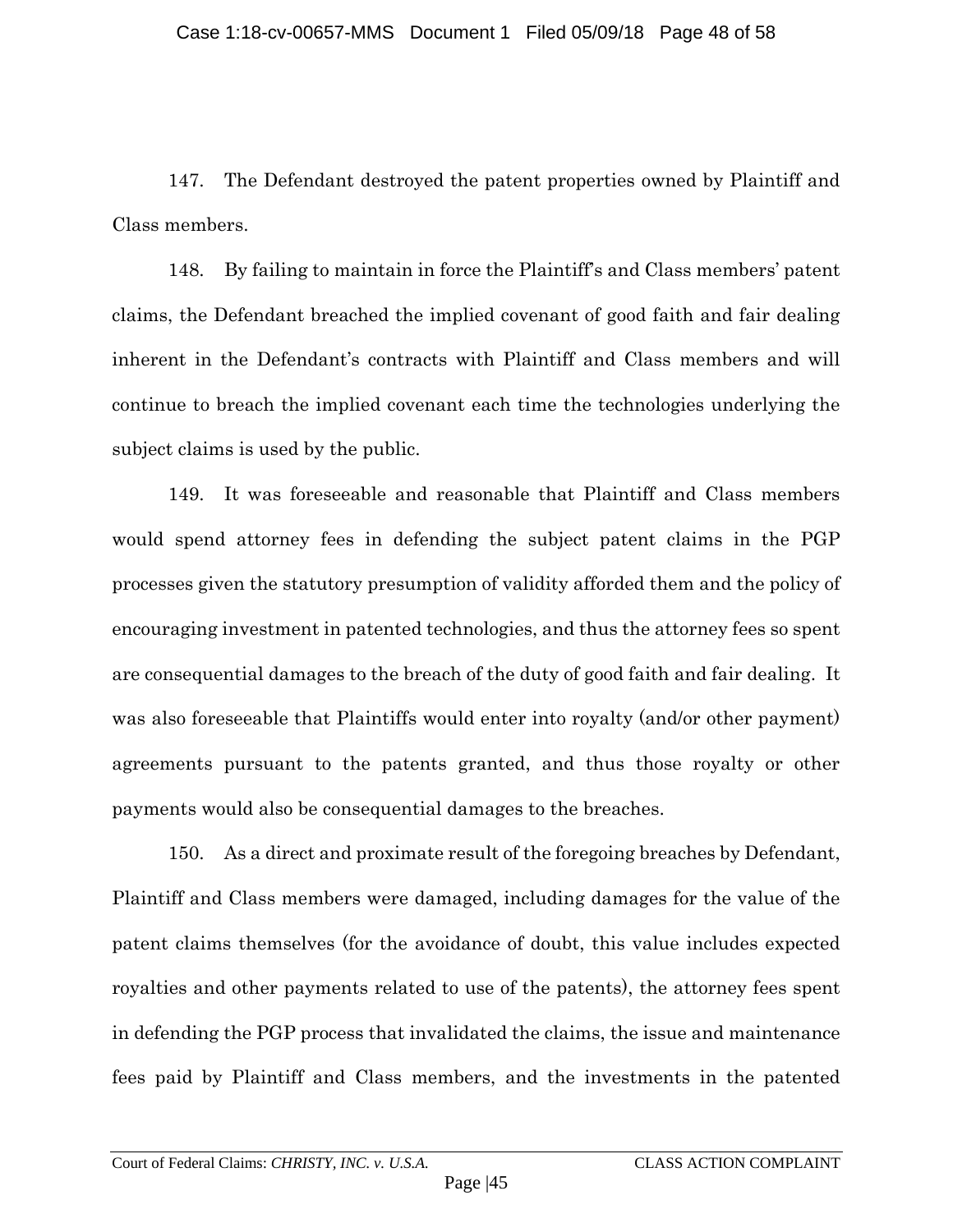technologies that were encouraged by Defendant. Plaintiff and Class members seek damages in an amount to be determined at trial but that includes compensatory damages, consequential damages, pre- and post-judgment interest, special damages, costs, fees (including attorney fees), and any other damages available under the law and awarded by the Court.

### COUNT V: UNJUST ENRICHMENT (IN THE ALTERNATIVE TO COUNTS II, III, and IV)

<span id="page-48-0"></span>151. Plaintiff re-alleges and incorporates by reference each of the Paragraphs above.

152. Plaintiff brings this claim on behalf of itself and all members of the Class.

153. Upon concluding its review of Plaintiff's and Class members' patent applications, the USPTO issued a Notice of Allowance and Fee(s) due to Plaintiff and Class members.

154. Both the USPTO (on behalf of Defendant) and Plaintiff, like other Class members, intended to contract. This Notice of Allowance and Fee(s) constituted an intent to contract between USPTO and Plaintiff, which cites to the underlying application and delineates the metes and bounds of each claim to be issued. That Notice also included the consideration to be paid, the parties, the length of time the patent was to be issued (statutory time period plus term extension), among others. If the applicant paid the fees, then the USPTO would issue a patent with those claims upon receipt of said fees. A duty existed under that intended contract to for the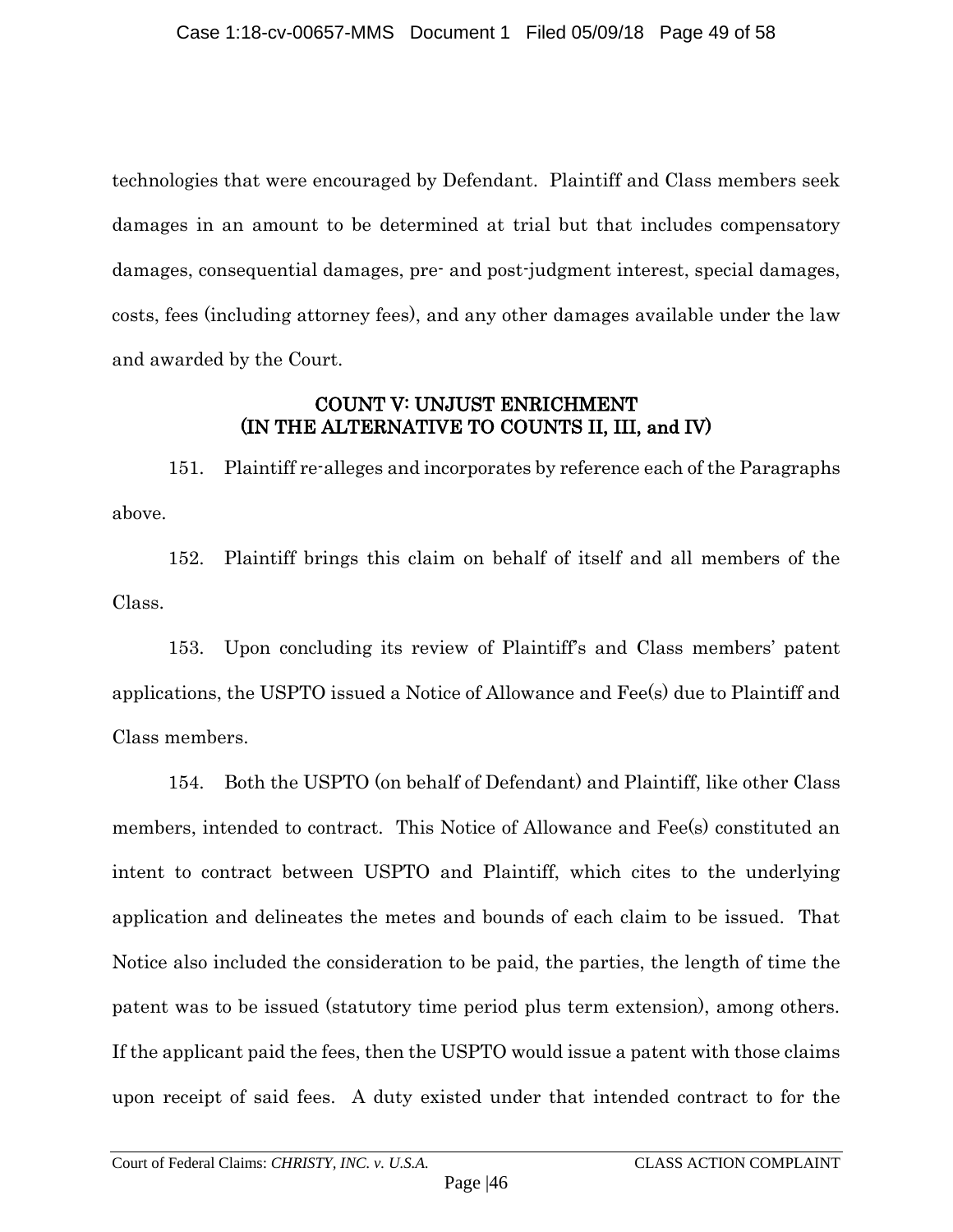Defendant to keep the patent claims in force as long as the Plaintiff and Class members paid their issue and maintenance fees. No ambiguity existed as to the terms of the intended contract. Payment of the issuance fees by Plaintiff and Class members in exchange for a duly issued patent by the USPTO constituted consideration for the intended contract. The Patent Certificate memorializes the terms of the intended contract between the Plaintiff and Class members and the Defendant.

155. A duty existed for the Defendant to keep the patent claims in force as long as the Plaintiff and Class members paid their issue and maintenance fees. There was no ambiguity with respect to that.

156. The USPTO representative who entered into the contract on behalf of the United States had actual authority to contractually bind the government. In the alternative, this actual authority was implied because the USTPO agent's authority to issue patents upon receipt of issuance fees is an integral part of their duties.

157. An actual patent was issued once the fees were paid by the Plaintiff and Class members by the date they were due (by completing the Fee(s) Transmittal form, Part B), which comprised an acceptance of the offer to issue a patent (for a specific time period subject to any Determination of Patent Term Adjustment under 35 U.S.C. 154 (b)) as outlined in the patent application and office action history. The acceptance comprised, among other terms, an acceptance of the material term of a discrete number of claims that were to be part of the issued patent.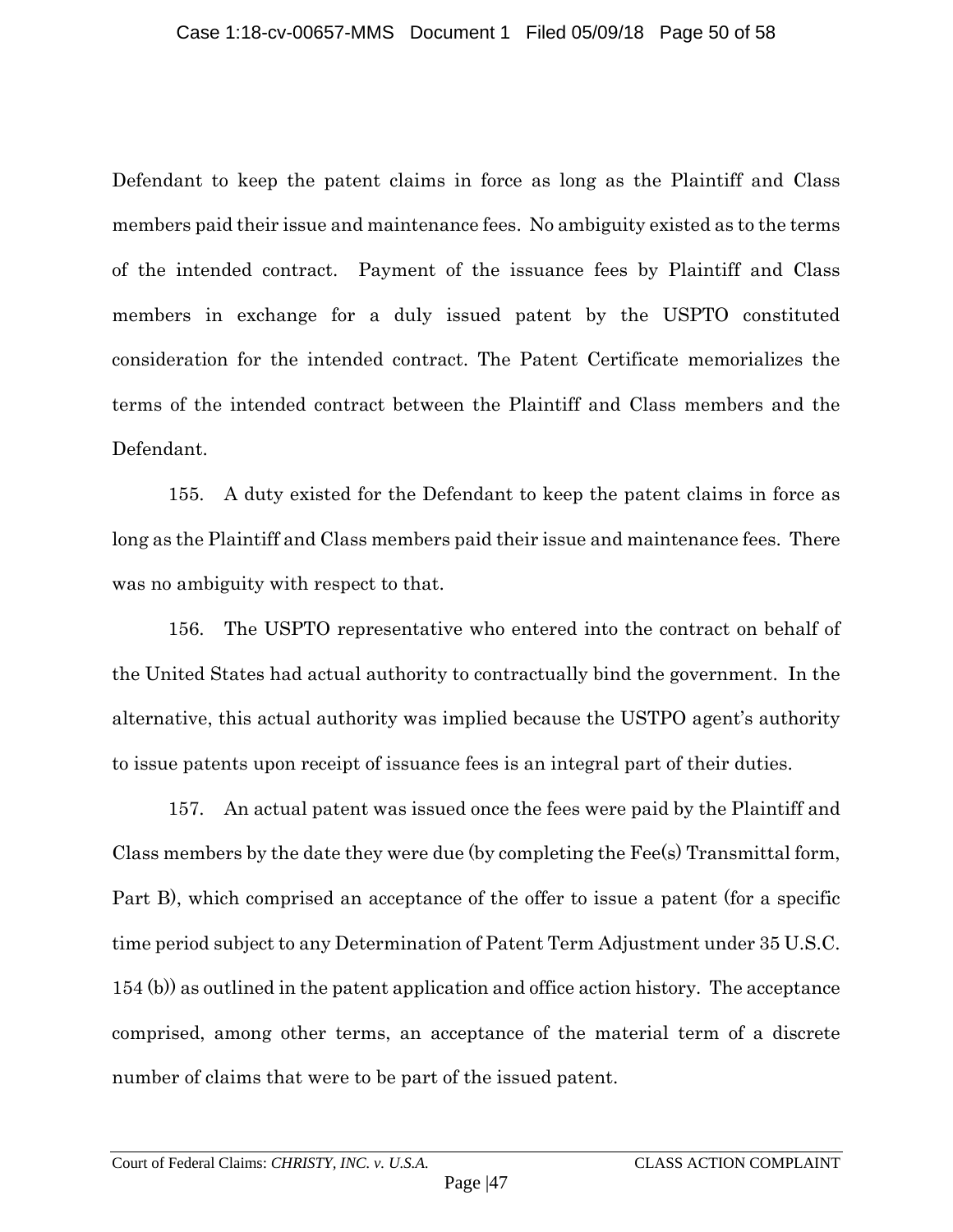158. After payment was received by the USPTO, an Issue Notification was issued to Plaintiff and Class members, which included a patent number and date of issuance. The offer and acceptance, detailed above, constituted a valid implied contract with all the necessary terms.

159. To preserve the enforceability of the patents going forward, Plaintiff and Class members paid the maintenance fees that were due (per the maintenance fee schedule for each of those patents) for the patents to stay in force. See 35 U.S.C. § 41(b). Thus, Plaintiff and Class members performed their obligations under the contract.

160. After instituting a petition for the relevant PGP, the PTAB determined that certain claims of the Plaintiff's and Class members' patents were invalid.

161. The PTAB's decision to invalidate the relevant claims of the Plaintiff's and Class members' patents extinguished any property rights in the inventions embodied in those claims and devalued any other claim that was related to the invalidated claims but not the subject of the PGP.

162. Defendant, through the PTAB's decision to invalidate the claims of Plaintiff and Class members prior to the end of the statutory term (plus any extension) materially breached the terms of the implied contract between the USPTO and Plaintiff and Class members. Although Plaintiff and Class members were induced into believing that were being granted a patent with certain claims and for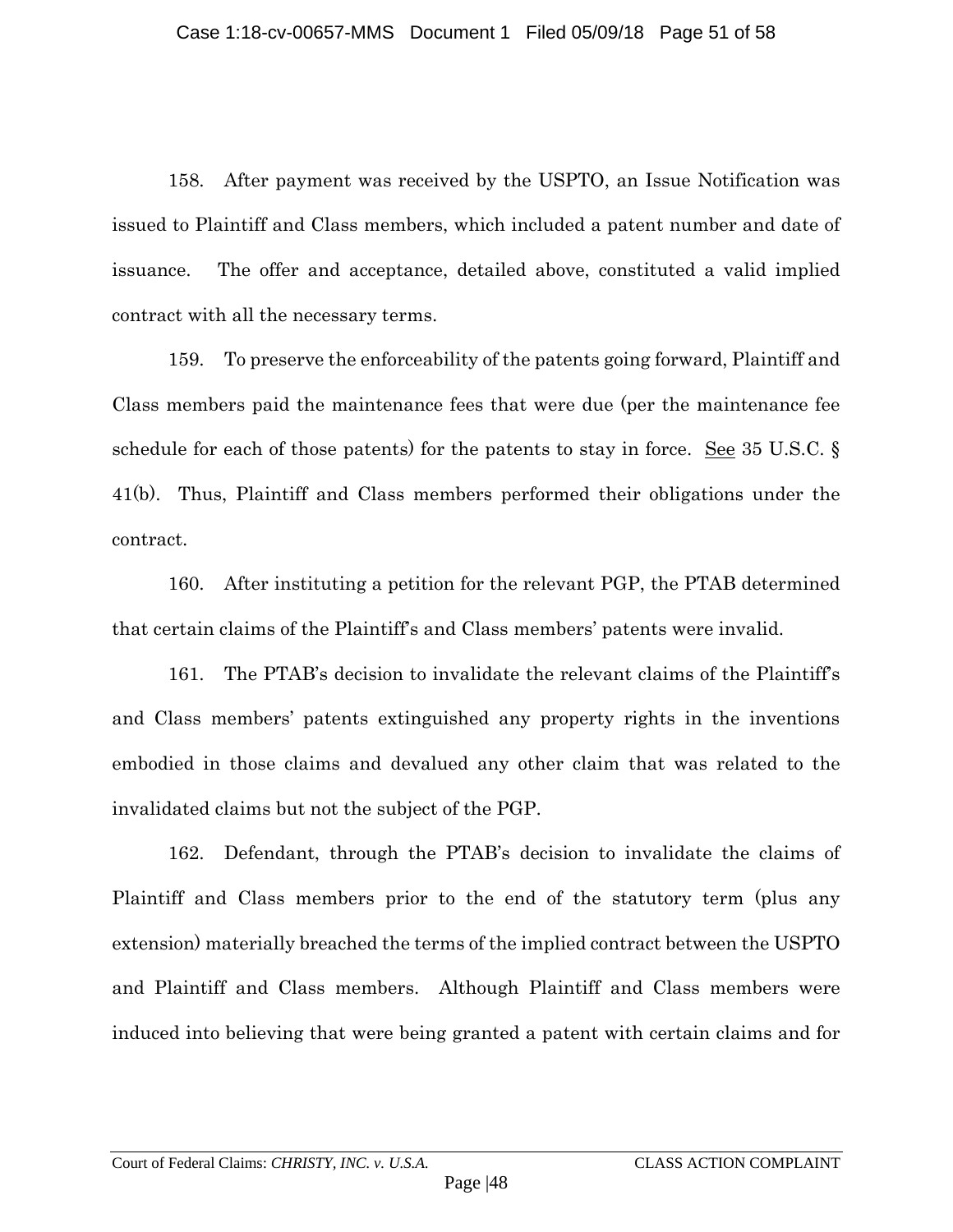a certain period of time, they (apparently) were not granted a patent with certain claims for a certain period of time as the patents were apparently issued in "error."

163. Plaintiff and Class members have performed fully each and all of the conditions, covenants, and obligations imposed on it under the terms of the implied contract.

164. As a direct and proximate result of the foregoing material breach by Defendant, Plaintiff and Class members did not receive the benefit of the bargain to which it was entitled, and the Defendant was enriched without justification and at the Plaintiff's and Class members' expense, including in the form of the value of the patent claims themselves (for the avoidance of doubt, this value includes expected royalties and other payments related to use of the patents), the fees charged by the Defendant (and collected from) third parties to file for the PGP processes leading to the invalidation of the subject claims, the issue and maintenance fees paid by Plaintiff and Class members, and the investments in the patented technologies that were encouraged by Defendant (and that subsequently vested with the public due to said invalidation). The parties had a direct relationship, and it is against equity and good conscience to permit the Defendant to retain the benefits of the issuance and maintenance fees due to at least the fact that Defendant was the one that made the decision to both issue and take away the very same claims.

165. The Plaintiff and Class members were damaged in an amount to be determined at trial but that includes compensatory damages, consequential damages,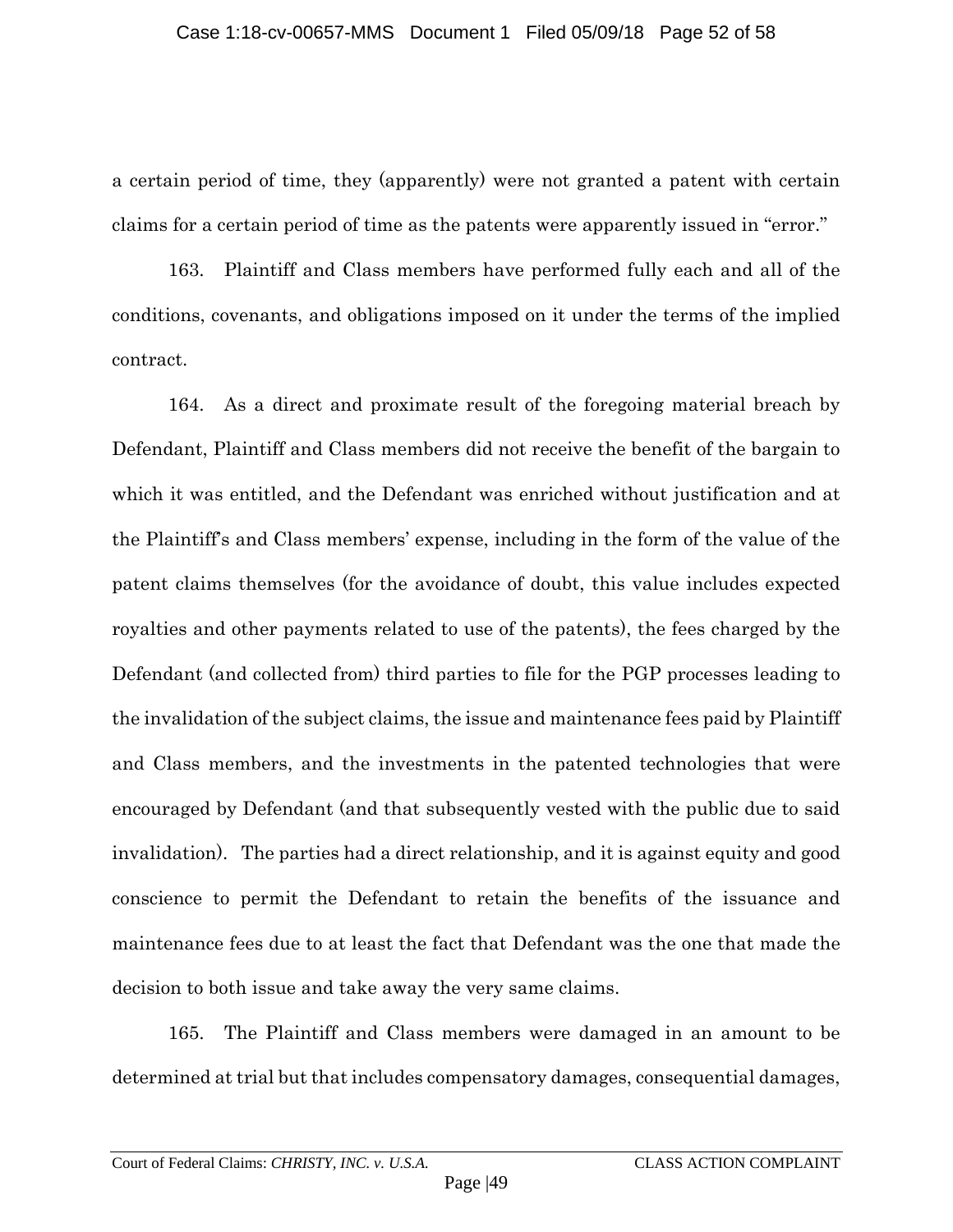pre- and post judgment interest, special damages, costs, fees (including attorney fees), and any other damages available under the law and awarded by the Court.

### COUNT VI: EXACTION (IN THE ALTERNATIVE TO COUNT I)

<span id="page-52-0"></span>166. Plaintiff re-alleges and incorporates by reference each of the Paragraphs above.

167. Plaintiff brings this claim on behalf of itself and all members of the Class.

168. Plaintiff and Class members each paid their issuance fees and maintenance fees to the Defendant as indicated above and pursuant to the statutes identified above and invested monies into the technologies underlying the invalidated claims.

169. Defendant, through the PTAB's decision to invalidate the claims of Plaintiff's and Class members' patents and neglecting to return the issuance fee, maintenance fees, and investments paid by them has improperly exacted said fees and the value of the claims themselves.

170. The exaction of these maintenance and issuance fees, the investments, and the value of the claims themselves were based upon a power conferred by the Patent Act and the AIA. The exaction related to the fees and value of the claims was additionally based on the Takings Clause, as alleged in Count I (such allegations incorporated here by reference).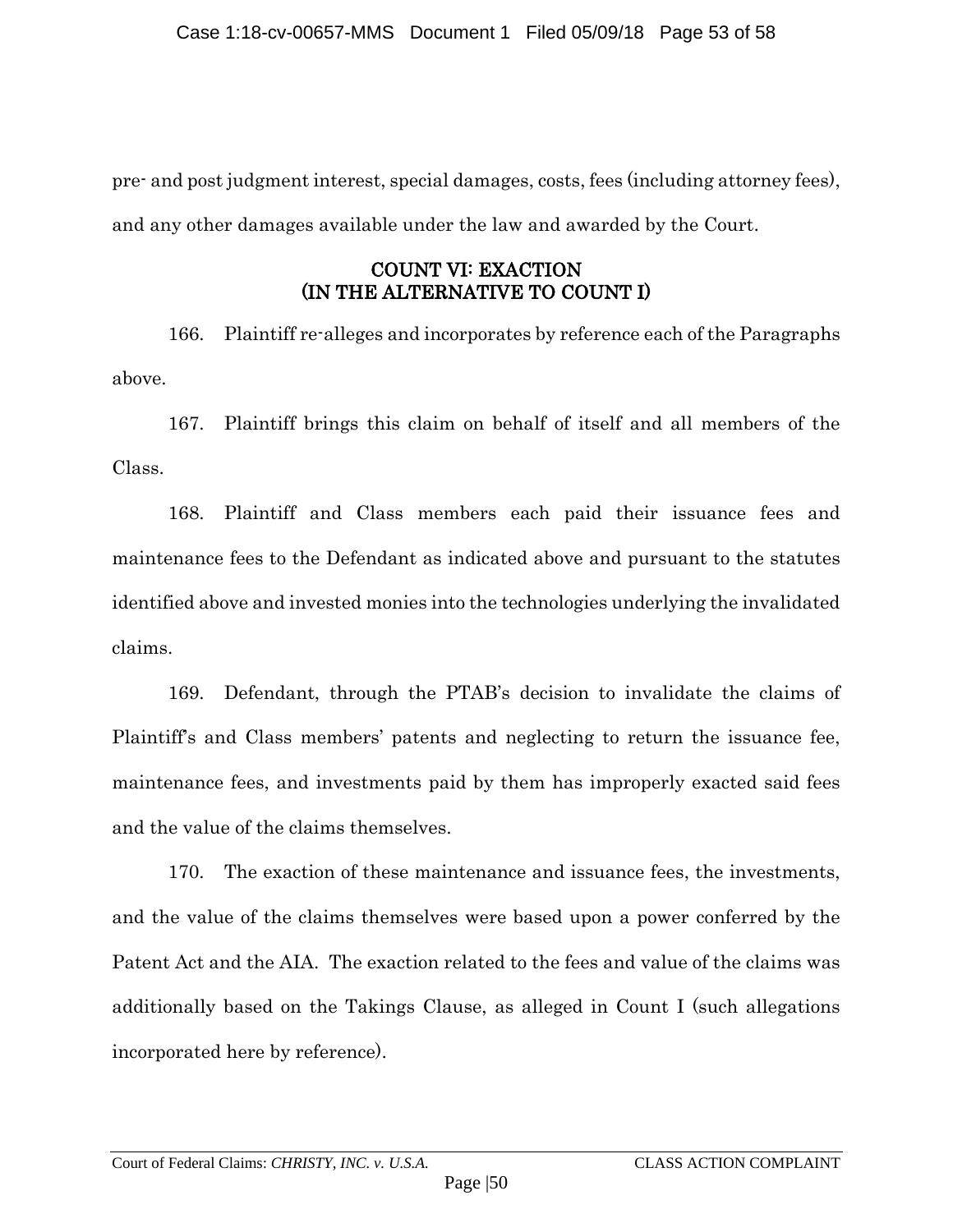171. The statutes causing the exaction provides expressly and by necessary implication that the remedy for its violation entails a return of money unlawfully exacted, for example, by providing for the reimbursement of PGP fees if the particular PGP is not instituted (with respect to the AIA), staging out maintenance fees over three payments (with respect to the Patent Act), by provisioning for "just compensation" (with respect to the Takings Clause), and pursuant to 35 U.S.C. § 42, which grants the Director the power to refund, each of which is money mandating (either expressly or impliedly). At the same time, each of those claims was presumed valid when granted and therefore their invalidation was done in contravention of the Patent Act and 35 U.S. Code § 282. As noted above and elsewhere in this Complaint, each of these statutes can fairly be interpreted as mandating compensation for damages sustained because of the breach of the duties they impose.

172. The Defendant's actions in invalidating the claims had direct and substantial impact on the Plaintiff and Class members because it destroyed the value of the claims that it paid the Defendant for in the first instance and took the issuance and maintenance fees from Plaintiff and Class members and then later took away the same claims issued and maintained pursuant to those very fees. Defendant's actions also exacted the value of investments made into the technology underlying the subject claims and the value of the right to exclude (that investment having been encouraged by Defendant), which was subsequently taken to the public's benefit. Said actions also effectively exacted the attorney fees spent in defending the subject patent claims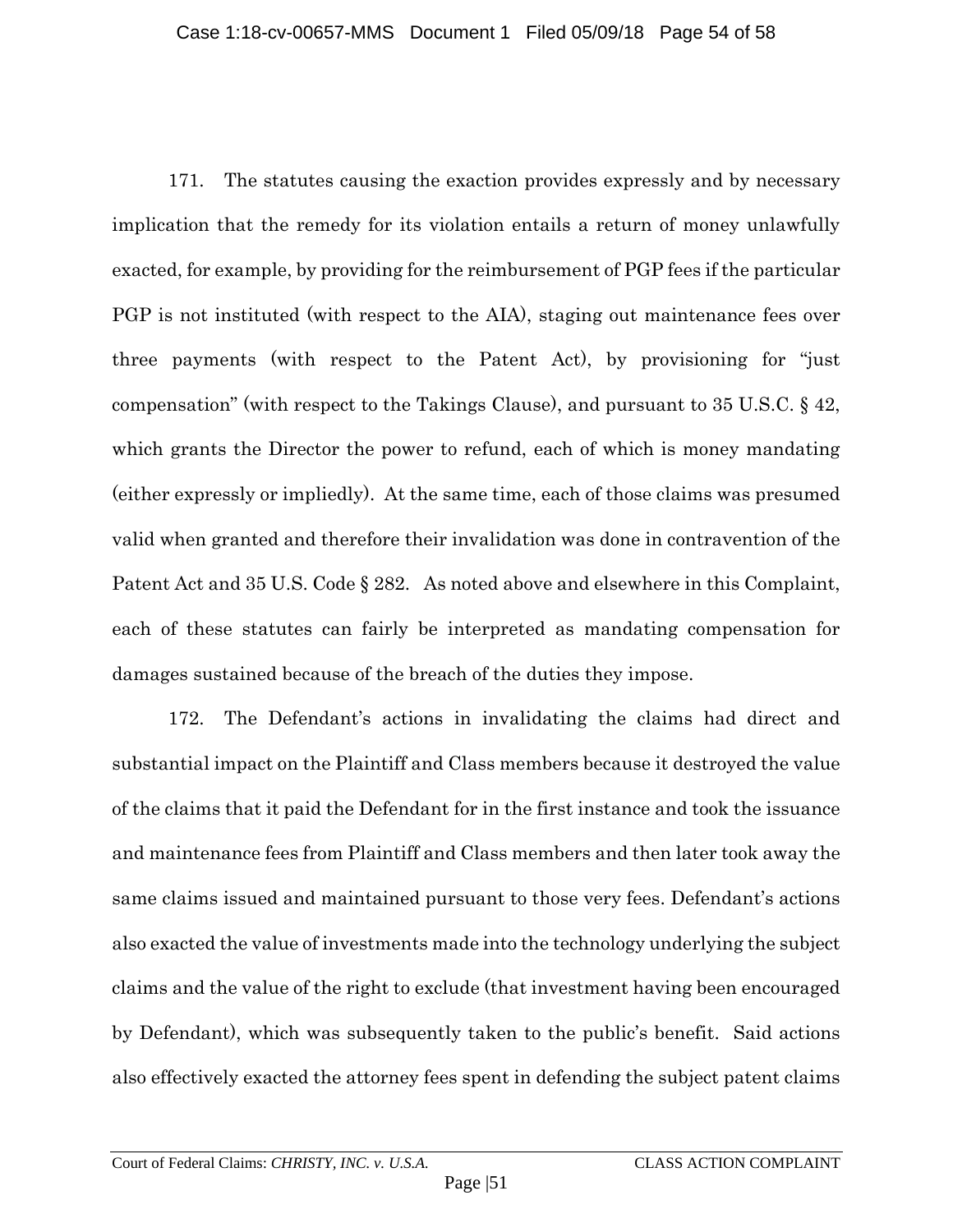in the PGP processes given the statutory presumption of validity afforded them and the policy of encouraging investment in patented technologies.

173. As a direct and proximate result of the foregoing exaction by Defendant, Plaintiff and Class members were damaged in an amount to be determined at trial but that includes compensatory damages, consequential damages, pre- and postjudgment interest, special damages, costs, fees (including attorney fees), and any other damages available under the law and awarded by the Court.

#### PRAYER FOR RELIEF

- <span id="page-54-0"></span>174. Plaintiff respectfully requests the following relief:
- A. An order certifying the Class and appointing Plaintiff as the representative of the Class and appointing the law firm representing Plaintiff as counsel for the Class;
- B. entry of a judgment in favor of Plaintiff and all Class members and against Defendant on all of Plaintiff's claims;
- C. entry of a judgment that Defendant has (1) Taken Plaintiff's and Class members' property within the meaning of the Fifth Amendment to the United States Constitution, (2) breached its contracts with Plaintiff and other Class members, (3) breached its implied covenant of good faith and fair dealing to Plaintiff and Class members, and alternatively, (4) exacted Plaintiff's and Class members' monies paid for issue and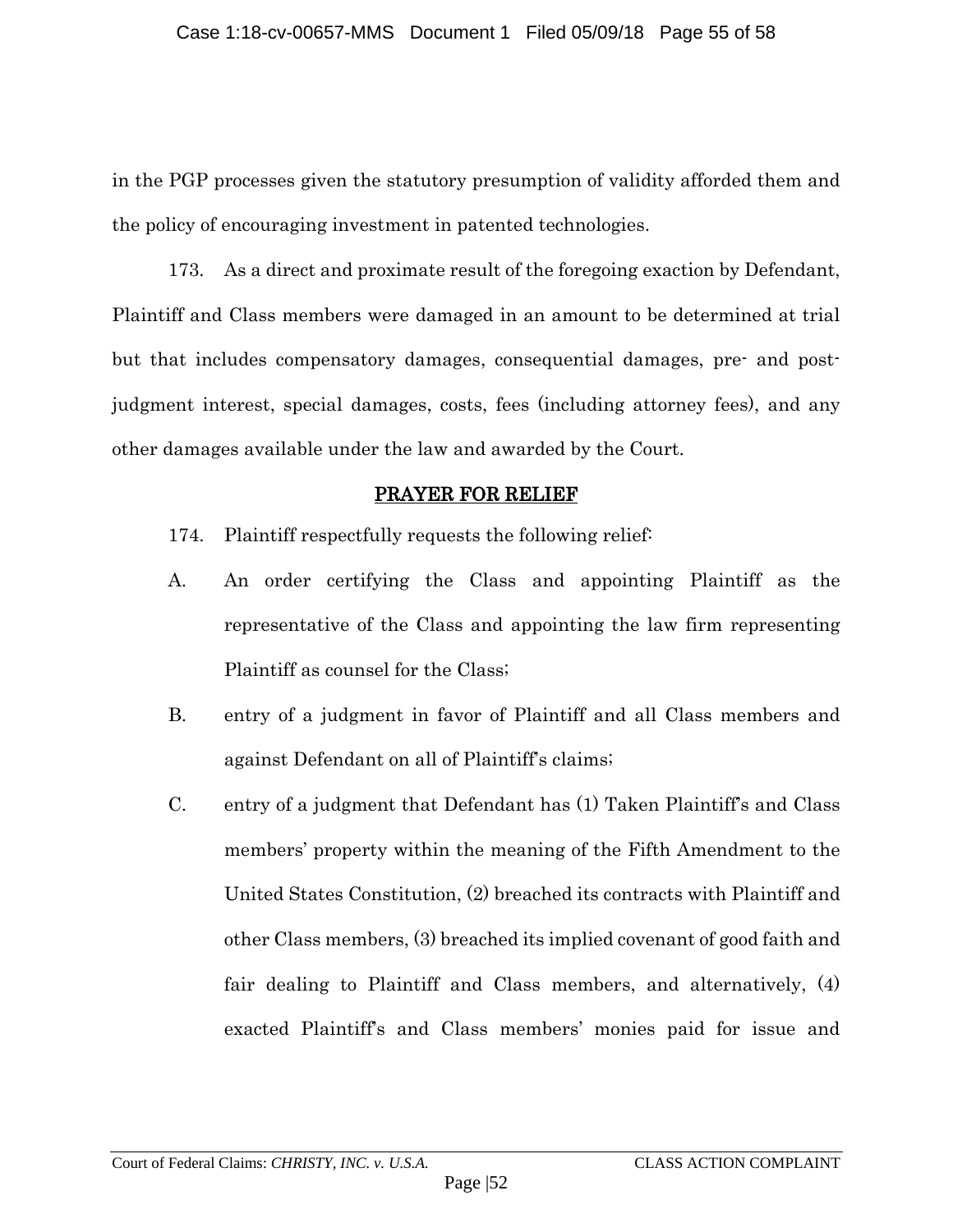maintenance fees, investments made in the patented technologies, and the value of the claims themselves;

- D. entry of judgment awarding Plaintiff and all Class members their full and just compensation, in an amount to be proven at trial, for Defendant's unconstitutional taking of Plaintiff's and Class members' property, including but not limited to expected royalties and other payments related to use of the patents;
- E. entry of a judgment awarding Plaintiff and all Class members their full and reasonable damages, in an amount to be proven at trial, for Defendant's breach of contract;
- F. entry of a judgment awarding Plaintiff and all Class members their full and reasonable damages, in an amount to be proven at trial, for Defendant's violation of the implied covenant of good faith and fair dealing;
- G. entry of a judgment awarding Plaintiff and all Class members their full and reasonable damages, in an amount to be proven at trial, for Defendant's exaction;
- H. an accounting for damages suffered by Plaintiff and all Class members and judgment requiring Defendant to compensate Plaintiff and all Class members for such damages;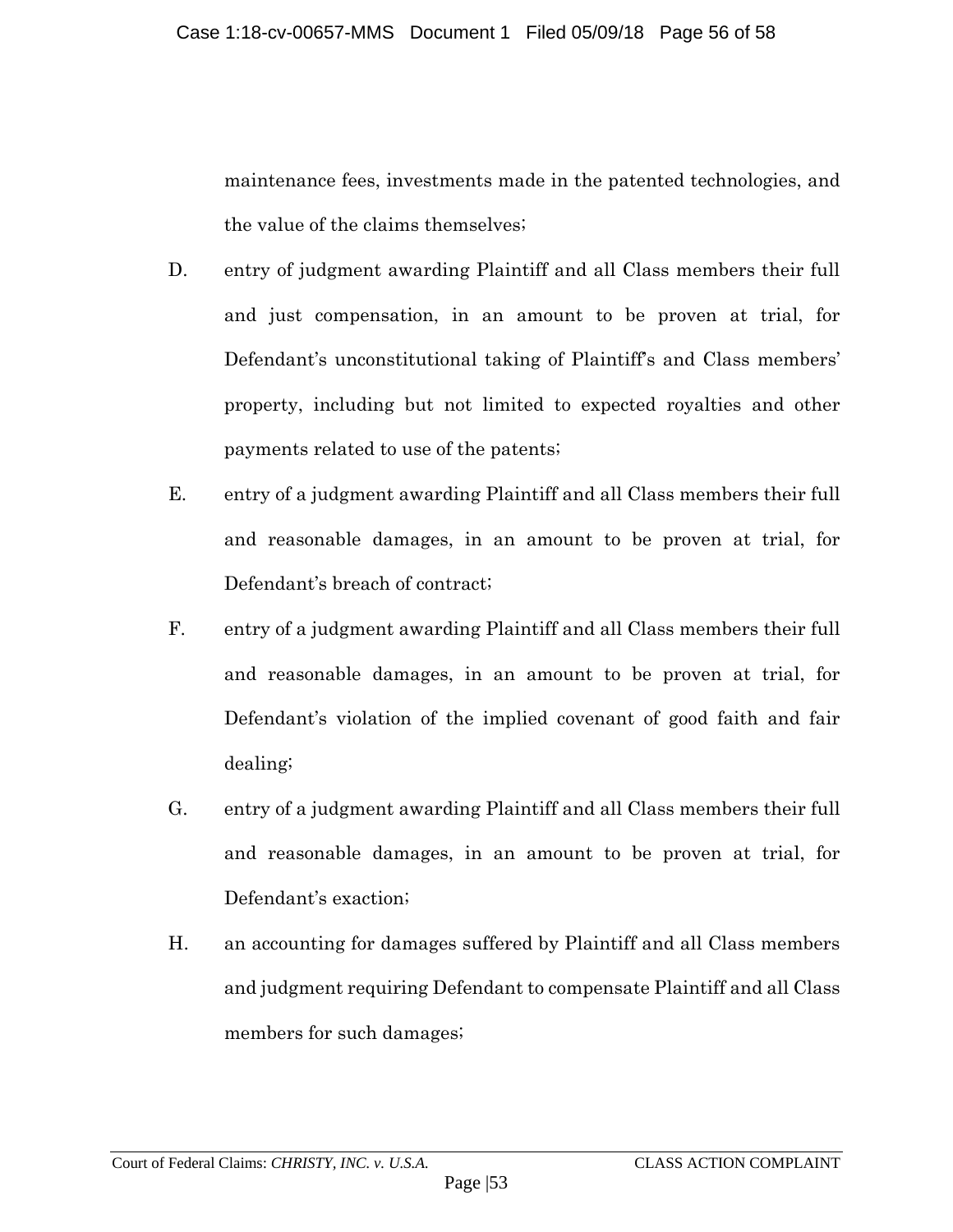- I. an award of any pre-judgment and post-judgment interest, costs, fees, expenses, and attorneys' fees to which Plaintiff may be entitled; and
- J. such other and further relief as the Court may deem just and proper.

175. Plaintiff, on behalf of itself and the Class members, hereby asserts that the amount claimed to be owed by Defendant is greater than \$100 million.